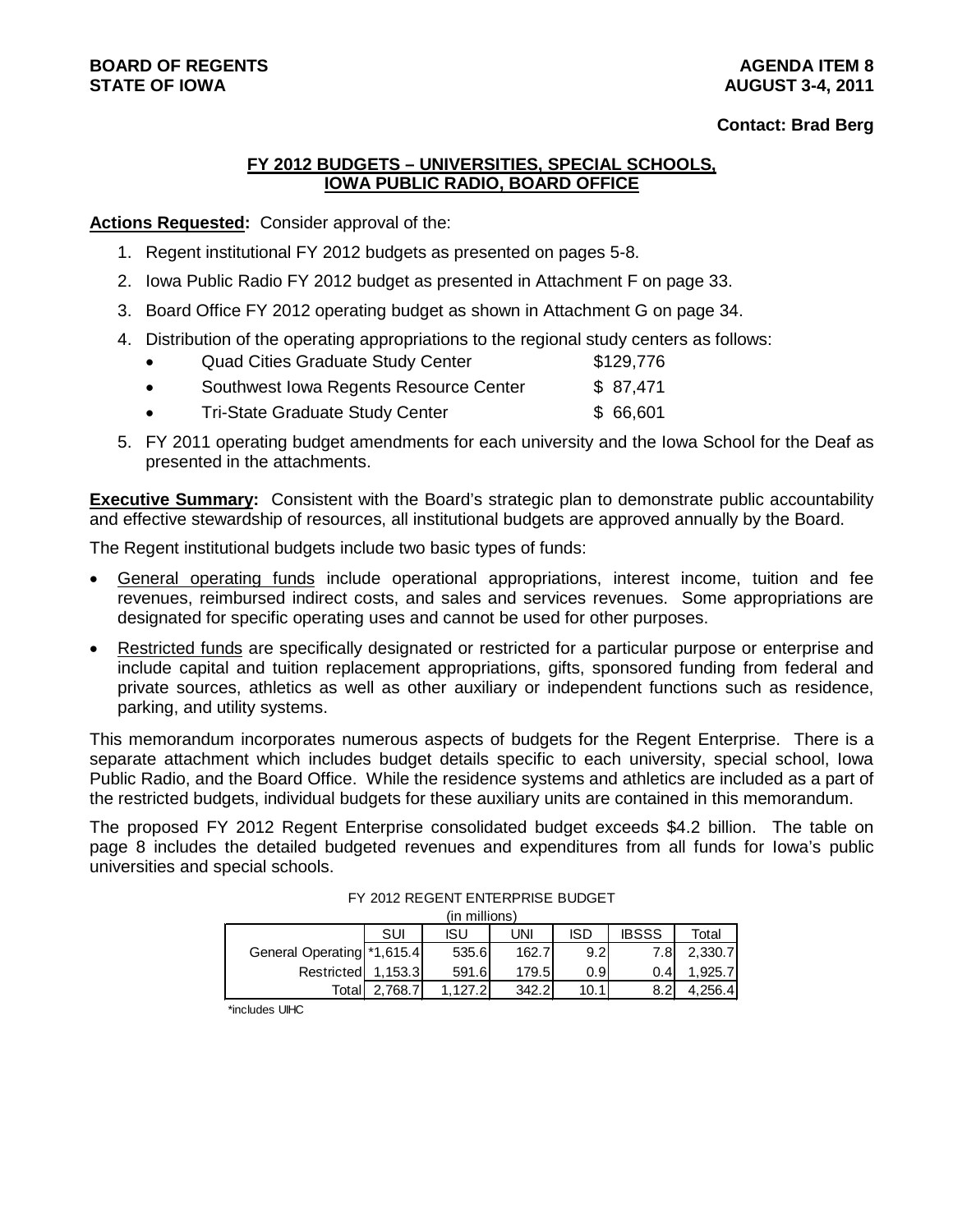#### University Operating Budgets

The primary revenue sources providing FY 2012 general operating funds for Iowa's public universities are state appropriations and tuition revenues.

General university base operating appropriations for FY 2012 totaling \$448.8 million are \$16.9 million less (-3.6%) than the final FY 2011 state funding levels. The universities also received one-time funding of \$8.7 million in FY 2011 that is not available in FY 2012 resulting in a 5.4% reduction in total state operating support. State operating support for higher education has been reduced 24% since the beginning of FY 2009 and is now less than funding levels received in FY 1997.

|            | *Final FY 2011                            | Current FY 2012 | FY12 Less FY11 % Change |          |
|------------|-------------------------------------------|-----------------|-------------------------|----------|
| SUI        | 221,724,526                               | 209,737,311     | (11, 987, 215)          | $-5.4\%$ |
| <b>ISU</b> | 173,738,096                               | 164,345,198     | (9,392,898)             | $-5.4\%$ |
| UNI        | 79.005.927                                | 74.734.586      | (4,271,341)             | $-5.4\%$ |
| Total      | 474.468.549                               | 448.817.095     | (25,651,454)            | $-5.4\%$ |
|            | *includes one-time funding of \$8,744,689 |                 |                         |          |

General University Operating Appropriations

Based on the proposed FY 2012 general university operating budgets, state appropriations provide 35.7% of the total general university operating revenues while tuition comprises 58.3% of revenues. The University of Northern Iowa is the most reliant on state funding with 46.7% of budgeted revenues coming from appropriations.

|                | SUI    |         | ISU    |         | uni    |         | <b>TOTAL</b> |           |
|----------------|--------|---------|--------|---------|--------|---------|--------------|-----------|
|                | Amount | % Total | Amount | % Total | Amount | % Total | Amount       | % Total   |
| Appropriations | 209.7  | 33.5%   | 164.3  | 35.0%   | 74.7   | 46.7%   | 448.7        | 35.7%     |
| Tuition        | 365.7  | 58.4%   | 284.2  | 60.5%   | 82.1   | 51.3%   | 732.0        | 58.3%     |
| Other          | 50.4   | 8.1%    | 21.1   | 4.5%    | 3.3    | 2.1%    | 74.8         | 6.0%      |
| Total          | 625.8  | 100.0%  | 469.6  | 100.0%  | 160.1  | 100.0%  | 1.255.5      | $100.0\%$ |

Regent Higher Education Operating Revenues (in millions)

The Board approved a resident undergraduate tuition increase of 5.0% for the 2011-12 academic year at the March 2011 meeting; non-resident tuition increases of 6.0% at SUI, 3.5% at ISU, and 5.0% at UNI were also approved. The tuition rate increases, coupled with current enrollment projections, are anticipated to generate \$54.1 million in incremental gross tuition revenue for FY 2012 compared to FY 2011 estimates.

Board policy mandates that a minimum of 15% of gross tuition proceeds be set-aside for student financial aid, a mix of need and merit-based aid. The Regent universities have dedicated an additional \$13.9 million in FY 2012 tuition set-aside for student financial aid compared to FY 2011. The budgeted FY 2012 financial aid set-aside comprises 21.7% of the projected gross tuition revenues.

In general, each university's special purpose units receiving state general fund appropriations were subject to a 3.6% reduction for FY 2012 when compared to FY 2011. Exceptions include a 5.9% funding reduction for the economic development appropriations at each university and a 6% reduction for ISU's Veterinary Diagnostic Laboratory.

The Universities must adhere to the terms of the AFSCME collective bargaining agreement for merit staff. The terms of the agreement provide for a 2% increase on July 1, 2011, and a 1% increase on January 1, 2012. In addition, eligible employees (those not at the maximums of their pay grades) will continue to receive 4.5% increases on their anniversary dates.

#### Restricted Budgets

The restricted fund budgets include the FY 2012 capital appropriations approved by the General Assembly for ISU's Biorenewables Complex-Agricultural and Biosystems Engineering Building, SUI's Dental Science Building renovation, and UNI's Bartlett Hall renovation. The restricted fund budgets also contain Grow Iowa Values Fund (GIVF) and tuition replacement appropriations allocated to the three Regent universities.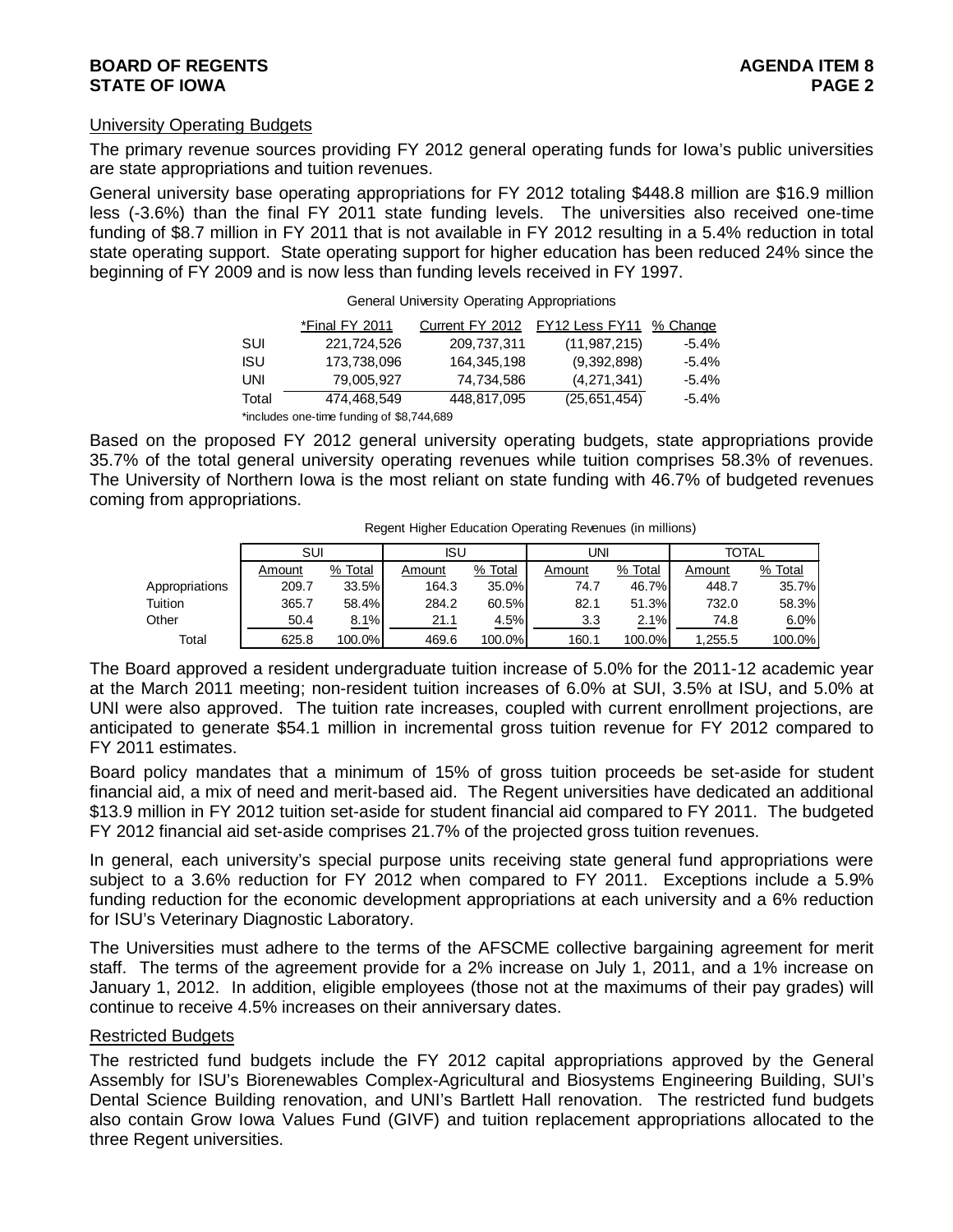The General Assembly also appropriated \$2 million to the Regents for immediate fire safety needs and for compliance with the Americans with Disabilities Act. A proposed allocation of this appropriation will be presented to the Board at the September meeting with a request to adjust the FY 2012 restricted budgets accordingly.

Legislative funding for the GIVF program was reduced from \$3.8 million in FY 2011 to \$1.5 million for FY 2012. The GIVF allocations to each university are \$576,000 million for SUI and ISU, and \$288,000 for UNI. The remainder is available for projects as submitted by independent colleges and universities in Iowa. Allocations are to be matched on a 1:1 basis and used to fund capacity-building infrastructure in areas related to technology commercialization, entrepreneurship, and business growth. The three universities will bring forward proposals for allocation and use of the FY 2012 Grow Iowa Values Fund appropriation at the September Board meeting.

#### Athletic Budgets

Each of the Regent universities host a multitude of intercollegiate athletic events that attract many alumni and friends to the campuses each year. The athletic departments are independent entities included in the restricted fund budgets. The proposed FY 2012 athletic revenue budgets total \$132 million. Details pertaining to each university's proposed FY 2012 athletic budget are included in the attachments.

|       | <b>Athletic Revenues</b> |             |
|-------|--------------------------|-------------|
|       | FY 2011                  | FY 2012     |
|       | <b>Estimates</b>         | Budget      |
| SUI   | 70,736,793               | 74.942.716  |
| ISU   | 42.220.610               | 46.144.311  |
| UNI   | 11,505,111               | 11,489,124  |
| Total | 124,462,514              | 132,576,151 |

#### Residence System Budgets

Residence systems, which include dining services, are self-supporting operations and do not receive state-appropriated funds for operations or capital improvements. Residence system budgets total approximately \$183 million for all three universities.

Residence systems are independent entities within each university and are included in the restricted fund budgets. The Board received the FY 2012 residence system preliminary budgets as part of the residence system governance report presented in March.

The final proposed FY 2012 residence system budget for UNI remains identical to the preliminary budget previously received by the Board. Variances between SUI's preliminary and final proposed budgets include the consolidation of all campus dining operations under University Housing and a slightly lower occupancy rate than earlier projected. ISU's higher enrollment and occupancy projections result in additional contract revenues when compared to the preliminary budget. The proposed detailed budgets for each university residence system are provided in the attachments.

|                                      |                  | <b>University Residence Systems</b><br>FY 2012 Budgets |     |                             |            |            |                                |            |
|--------------------------------------|------------------|--------------------------------------------------------|-----|-----------------------------|------------|------------|--------------------------------|------------|
|                                      | <b>SUI</b>       |                                                        |     |                             | <b>ISU</b> |            |                                | UNI        |
|                                      | Preliminary      | Final                                                  |     | Preliminary<br><b>Final</b> |            |            | <b>Preliminary &amp; Final</b> |            |
| Revenues                             | \$<br>57,082,443 | \$63,108,956                                           | \$. | 78,305,891                  | \$         | 82,379,287 | -\$                            | 37,675,032 |
| <b>Expenditures for Operations</b>   | 42,623,248       | 49,140,441                                             |     | 57,950,651                  |            | 58,593,003 |                                | 27,226,376 |
| Debt Service and Mandatory Transfers | 5,417,318        | 5,316,930                                              |     | 11,372,042                  |            | 11,372,042 |                                | 6,102,924  |
| Net Revenues after Debt Service and  |                  |                                                        |     |                             |            |            |                                |            |
| <b>Mandatory Transfers</b>           | \$<br>9.041.877  | 8,651,585                                              |     | 8,983,198                   | S.         | 12.414.242 |                                | 4.345.732  |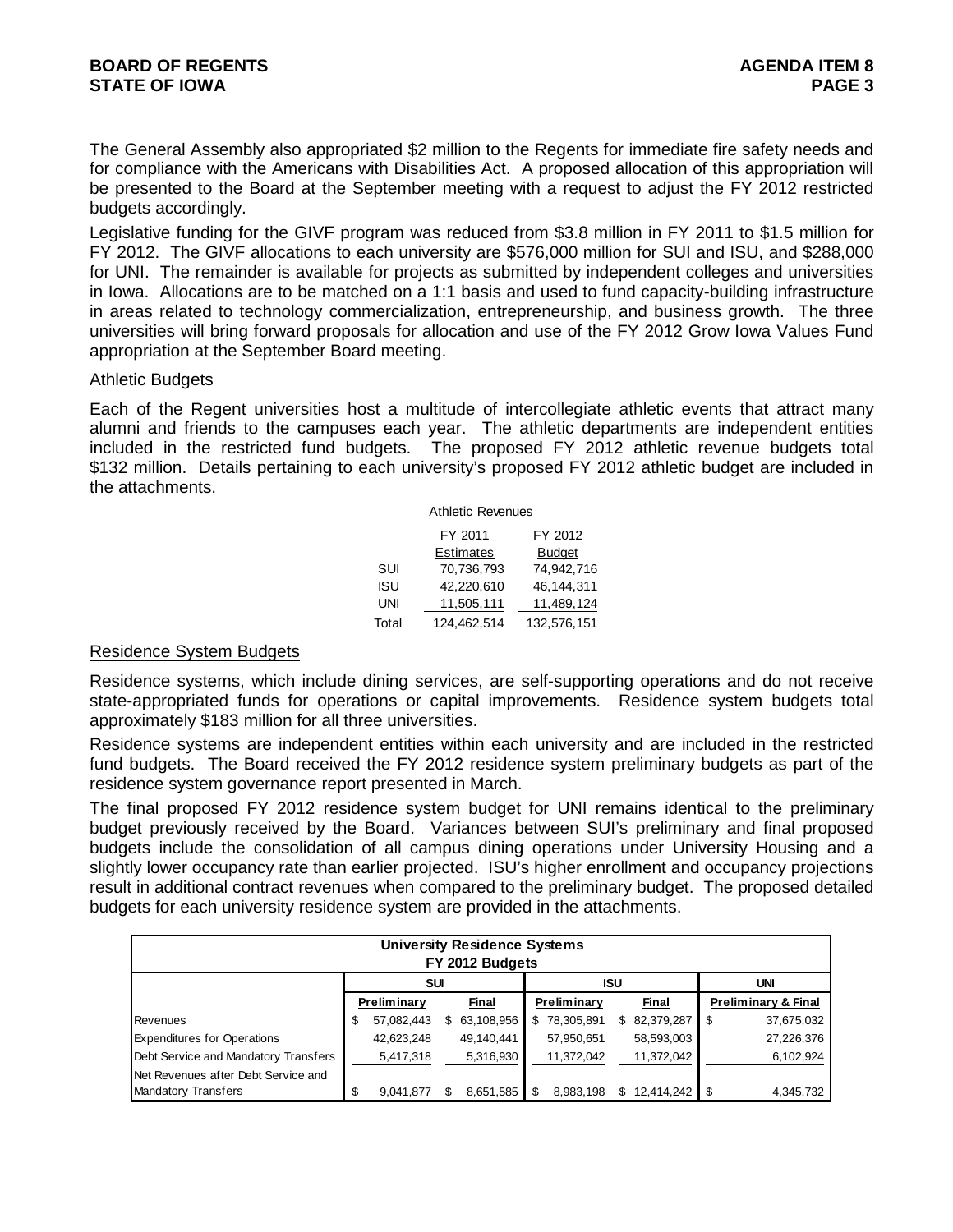#### Special Schools

The primary funding source for the special schools continues to be state appropriations. IBSSS's FY 2012 base operating appropriation of \$3.6 million is \$1.3 million less (-26.4%) than the FY 2011 base. The school also received one-time funding of \$229,331 in FY 2011 not re-appropriated for FY 2012, which results in a total state funding reduction of 29.7% for IBSSS. While ISD's base operating appropriation in FY 2012 remains flat when compared to FY 2011, the loss of \$395,980 onetime funding received in FY 2011 results in a 4.4% state funding decrease for FY 2012. Detailed general operating and restricted fund budgets are provided on pages 6-7 and additional information specific to each special school is provided in Attachments D and E beginning on page 29.

| *Final FY 2011 | Current FY 2012 | FY12 Less FY11 | % Change  |
|----------------|-----------------|----------------|-----------|
| 9,075,944      | 8,679,964       | (395, 980)     | $-4.4\%$  |
| 5,146,693      | 3.618.931       | (1,527,762)    | $-29.7\%$ |
| 14,222,637     | 12,298,895      | (1,923,742)    | -13.5%    |
|                |                 |                |           |

#### **SPECIAL SCHOOL OPERATING APPROPRIATIONS**

\*includes one-time funding of \$625,311

#### Iowa Public Radio

In December 2004, the Board approved the creation of Iowa Public Radio, which includes WSUI-AM and KSUI-FM at the University of Iowa (KSUI Radio Group); WOI AM and FM, KTPR-FM, KOWI-FM, and KWOI-FM at Iowa State University (WOI Radio Group); and KUNI-FM and KHKE-FM at the University of Northern Iowa (KUNI Radio Group).

In May 2007, the Board approved the Public Service Operating Agreement between Iowa Public Radio and the Board of Regents. Under the operating agreement, Iowa Public Radio manages the operations of the Radio Groups.

For FY 2012, the 2011 General Assembly appropriated \$391,568 for operations resulting in a 3.6% reduction when compared to FY 2011 funding levels. The proposed FY 2012 budgets for Iowa Public Radio are contained in Attachment F on page 33.

#### Regional Study Centers

The regional study centers are publicly funded consortia of colleges and universities that offer undergraduate and graduate degree programs, graduate non-degree courses, and continuing professional education opportunities to area residents. The three regional study centers that serve Iowans include:

- Quad Cities Graduate Study Center in Rock Island
- Southwest Iowa Regents Resource Center in Council Bluffs
- Tri-State Graduate Center in Sioux City

The legislature appropriates funds to the Board of Regents for distribution to the Regional Study Centers. For FY 2012, the 2011 General Assembly appropriated a total of \$283,848 to the three study centers which is 3.6% less than FY 2011 state funding levels. The Board is asked to consider approval of the distribution of funds to the study centers as appropriated by the 2011 General Assembly.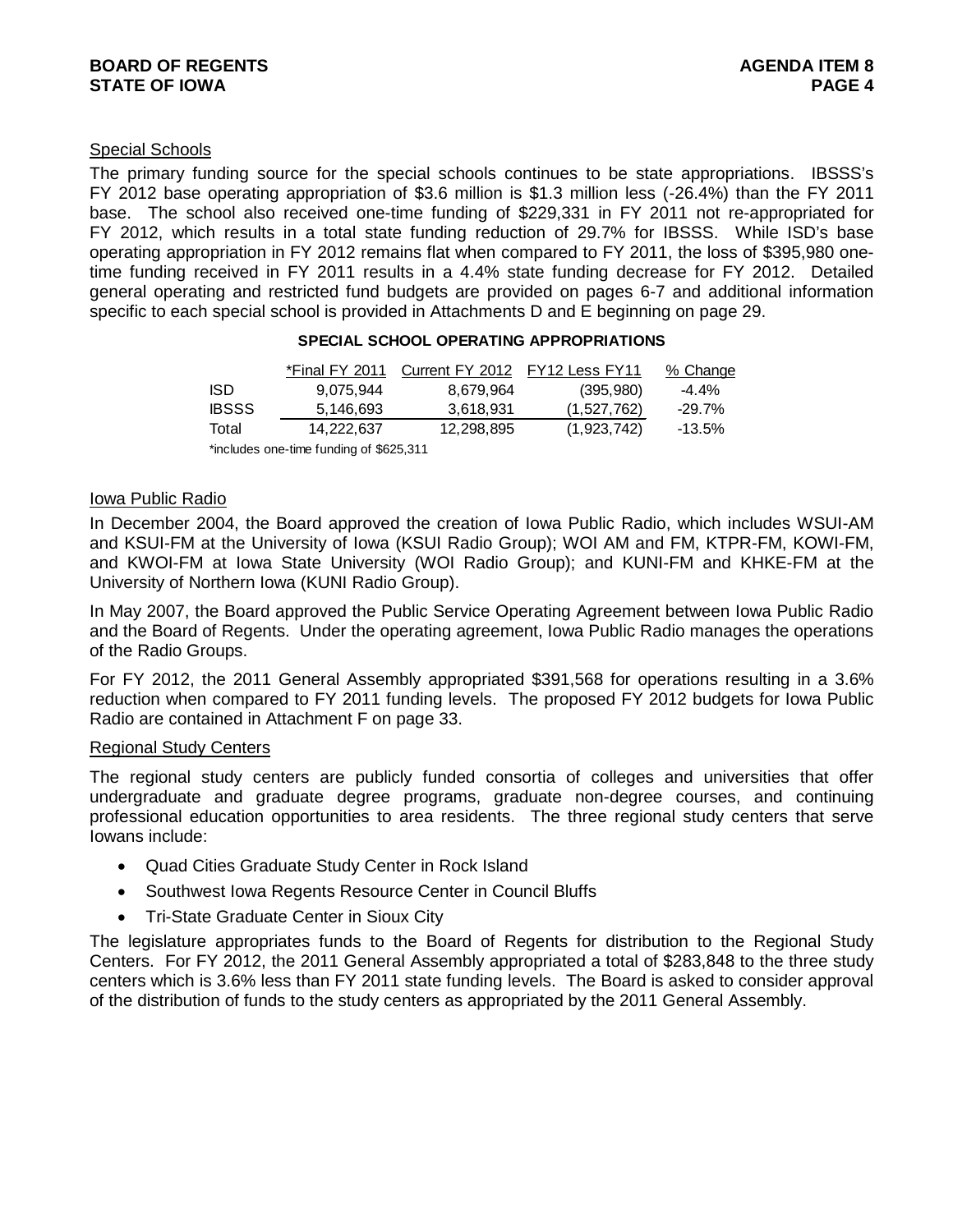## BOARD OF REGENTS, STATE OF IOWA<br>FY 2012 GENERAL FUND OPERATING BUDGETS FY 2012 GENERAL FUND OPERATING BUDGETSBOARD OF REGENTS, STATE OF IOWA

|                                     |               |                             |                 | University of lowa |                                     |             |                 |             |                    |                             |
|-------------------------------------|---------------|-----------------------------|-----------------|--------------------|-------------------------------------|-------------|-----------------|-------------|--------------------|-----------------------------|
|                                     | Gen.<br>Univ. | Univ.<br>Hosp.              | Psych.<br>Hosp. | CDD                | Campus<br>Oakdale                   | нуа.<br>Сан | Family<br>Prac. | <b>SCHS</b> | Purpose<br>Special | Subtotal                    |
| APPROPRIATIONS<br>General           | \$209,737,311 | 284,584<br>\$27,            |                 |                    | \$2,186,558                         | \$3,536,716 | \$1,788,265     | \$659,456   | \$2,469,192        | \$247,662,082               |
| Other                               |               | 226,279<br>$\overline{4}$   |                 |                    |                                     |             |                 |             |                    | 44,226,279                  |
| Federal Support<br><b>RESOURCES</b> |               |                             |                 |                    |                                     |             |                 | 2,724,743   |                    | 2,724,743                   |
| Interest                            | 1,666,689     |                             |                 |                    | 11,000                              |             | 5,000           |             |                    | 1,682,689                   |
| Tuition and Fees                    | 365,684,000   |                             |                 |                    |                                     |             |                 |             |                    | 365,684,000                 |
| Reimb. Indirect Costs               | 48,588,000    | 3,688,796                   | 1,616,000       | 175,000            | 1,150,000                           | 159,327     |                 |             |                    | 55,377,123                  |
| Sales and Service                   |               | 518,233<br>857,             | 26,782,137      | 8,178,818          |                                     | 2,763,099   |                 | 475,000     |                    | 895,717,287                 |
| Other Income                        | 125,000       | 700,000                     | 259,278         |                    | 120,000                             |             |                 | 1,129,710   |                    | 2,333,988                   |
| Subtotal - Inst. Income             | 416,063,689   | ,907,029<br>861             | 28,657,415      | 8,353,818          | 1,281,000                           | 2,922,426   | 5,000           | 4,329,453   | $\circ$            | 1,323,519,830               |
| TOTAL REVENUES                      | \$625,801,000 | \$933,417,892               | \$28,657,415    | \$8,353,818        | \$3,467,558                         | \$6,459,142 | \$1,793,265     | \$4,988,909 | \$2,469,192        | \$1,615,408,191             |
| EXPENDITURES                        |               |                             |                 |                    |                                     |             |                 |             |                    |                             |
| Fac. & Inst. Off. Salaries          | \$230,636,000 | \$58,922,140                | \$3,669,230     | \$607,624          |                                     | \$85,287    | \$1,430,612     | \$510,510   | \$655,178          | \$296,516,581               |
| Prof.& Sci. Staff Salaries          | 121,126,000   | ,099,115<br>385,            | 13,340,933      | 4,433,383          | 100,253                             | 4,068,692   | 272,136         | 2,734,859   | 883,570            | 532,058,941                 |
| General Service Staff Sal.          | 71,028,000    | 155,712,727                 | 6,721,164       | 2,013,880          | 1,859,840                           | 1,804,631   | 54,250          | 758,603     | 274,715            | 240,227,810                 |
| Hourly Wages                        | 3,648,000     | 200,938                     | 236,936         | 212,808            |                                     |             | 26,000          | 253,946     | 22,000             | 11,600,628                  |
| Subtotal - Salaries                 | 426,438,000   | 606,934,920                 | 23,968,263      | 7,267,695          | 1,960,093                           | 5,958,610   | 1,782,998       | 4,257,918   | 1,835,463          | 1,080,403,960               |
| Supplies and Services               | 49,566,000    | 988,548<br>293,             | 3,139,950       | 794,729            | 159,596                             | 498,131     | 10,267          | 730,991     | 448,287            | 349,336,499                 |
| -ibrary Acquisitions                | 16,062,000    |                             |                 |                    |                                     |             |                 |             |                    | 16,062,000                  |
| Rentals                             | 3,200,000     | 523,172<br>ம்               | 12,702          | 3,535              | 30,000                              | 2,401       |                 |             | 165,000            | 8,936,810                   |
| Utilities                           | 33,555,000    | 26,971,252                  | 1,536,500       | 287,859            | 1,305,369                           |             |                 |             |                    | 63,655,980                  |
| <b>Bldg. Repairs</b>                | 10,173,000    |                             |                 |                    |                                     |             |                 |             |                    | 10,173,000                  |
| Auditor of State Reimb.             | 605,000       |                             |                 |                    |                                     |             |                 |             |                    | 605,000                     |
| Equipment                           | 10,139,000    |                             |                 |                    | 12,500                              |             |                 |             | 20,442             | 10,171,942                  |
| Aid to Individuals                  | 76,063,000    |                             |                 |                    |                                     |             |                 |             |                    | 76,063,000                  |
| Subtotal - Other Expenses           | 199,363,000   | 482,972<br>326,             | 4,689,152       | 1,086,123          | 1,507,465                           | 500,532     | 10,267          | 730,991     | 633,729            | 535,004,231                 |
| TOTAL EXPENDITURES                  |               | \$625,801,000 \$933,417,892 | \$28,657,415    | \$8,353,818        | \$3,467,558 \$6,459,142 \$1,793,265 |             |                 | \$4,988,909 |                    | \$2,469,192 \$1,615,408,191 |

#### **BOARD OF REGENTS AGENDA ITEM 8 STATE OF IOWA PAGE**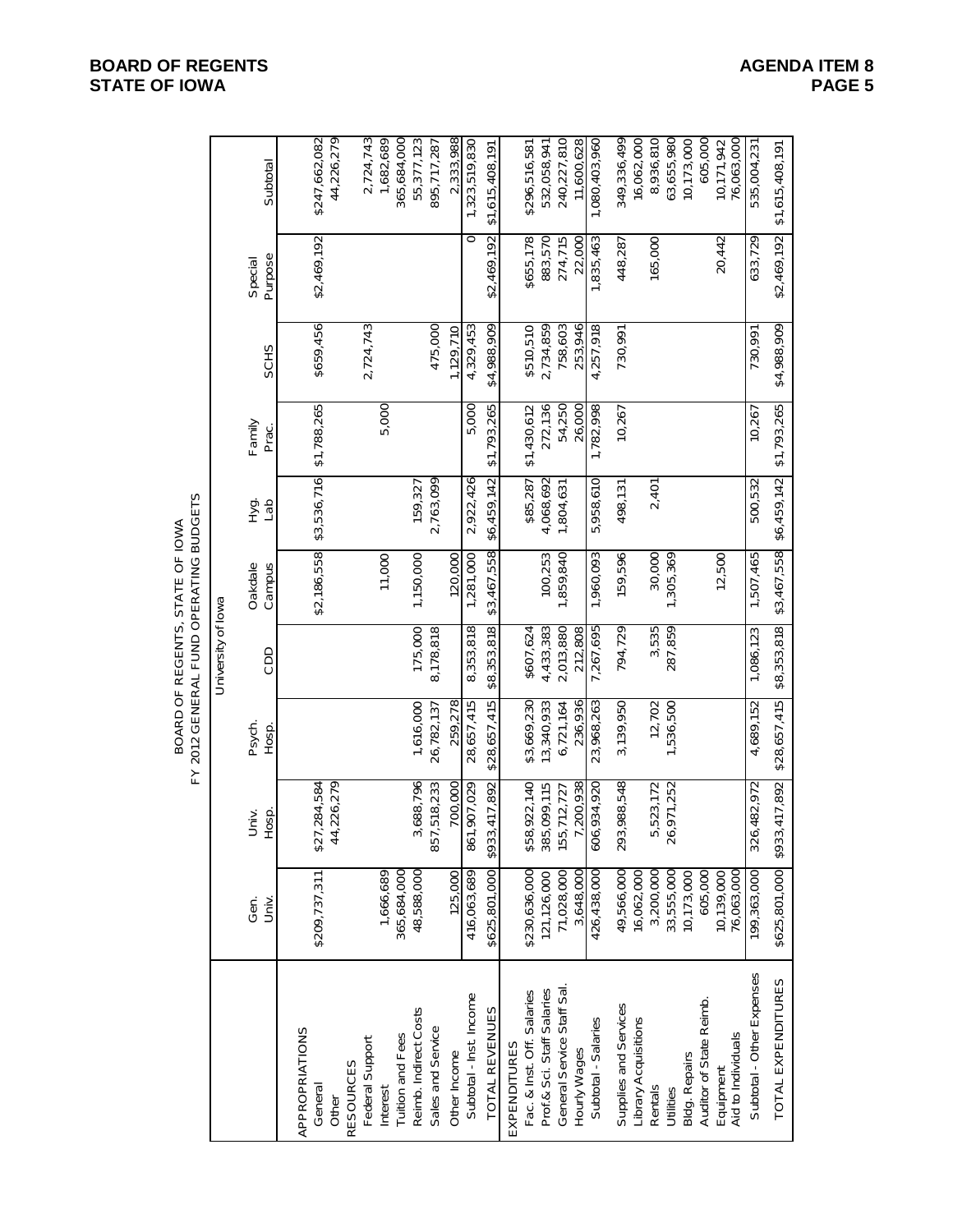# BOARD OF REGENTS, STATE OF IOWA<br>FY 2012 GENERAL FUND OPERATING BUDGETS (continued) FY 2012 GENERAL FUND OPERATING BUDGETS (continued) BOARD OF REGENTS, STATE OF IOWA

|                            |                            |                 | lowa State University |                    |                                         |               | University of Northern lowa |                           |             |                           |                               |
|----------------------------|----------------------------|-----------------|-----------------------|--------------------|-----------------------------------------|---------------|-----------------------------|---------------------------|-------------|---------------------------|-------------------------------|
|                            | Gen.<br>Univ.              | Station<br>Exp. | Coop.<br>Ext          | Purpose<br>Special | Subtotal                                | Gen.<br>Univ  | Purpose<br>Special          | Subtotal                  | GSI         | <b>IBSSS</b>              | Operating<br>FY 2012<br>Total |
| APPROPRIATIONS             |                            |                 |                       |                    |                                         |               |                             |                           |             |                           |                               |
| General                    | \$164,345,198              | \$28,111,877    | \$17,936,722          | \$6,232,200        | \$216,625,997                           | \$74,734,586  | \$2,609,930                 | \$77,344,516              | \$8,679,964 | \$3,618,931               | \$553,931,490                 |
| Other                      |                            |                 |                       |                    |                                         |               |                             |                           | 77,175      | 4,874                     | 44,308,328                    |
| <b>RESOURCES</b>           |                            |                 |                       |                    |                                         |               |                             |                           |             |                           |                               |
| Federal Support            |                            | 4,900,000       | 8,800,000             |                    | 13,700,000                              |               |                             |                           | 54,000      | 332,000                   | 16,810,743                    |
| Interest                   | 140,000                    |                 |                       |                    | 140,000                                 | 771,000       |                             | 771,000                   | 15,000      | $\frac{8}{3}$             | 2,608,989                     |
| Tuition and Fees           | 284, 177, 470              |                 |                       |                    | 284, 177, 470                           | 82,070,000    |                             | 82,070,000                |             |                           | 731,931,470                   |
| Reimb. Indirect Costs      | 19,630,000                 |                 |                       |                    | 19,630,000                              | 1,971,649     |                             | 1,971,649                 |             | 41,268                    | 77,020,040                    |
| Sales and Service          |                            |                 |                       |                    |                                         | 520,000       |                             | 520,000                   | 333,274     | 3,778,328                 | 900,348,889                   |
| Other Income               | 1,328,000                  |                 |                       |                    | 1,328,000                               |               |                             |                           | 11,916      |                           | 3,673,904                     |
| Subtotal - Inst. Income    | 305,275,470                | 4,900,000       | 8,800,000             | $\circ$            | 318,975,470                             | 85,332,649    |                             | 85,332,649                | 414,190     | 4,151,896                 | 1,732,394,035                 |
| TOTAL REVENUES             | \$469,620,668              | \$33,011,877    | \$26,736,722          | \$6,232,200        | \$535,601,467                           | \$160,067,235 | \$2,609,930                 | \$162,677,165             | \$9,171,329 | \$7,775,701               | \$2,330,633,853               |
| EXPENDITURES               |                            |                 |                       |                    |                                         |               |                             |                           |             |                           |                               |
| Fac. & Inst. Off. Salaries | \$197,000,000 \$20,400,000 |                 | \$5,900,000           | \$2,019,000        | \$225,319,000                           | \$70,802,422  | \$280,715                   | \$71,083,137              | \$3,328,078 | \$4,858,714               | 601,105,510                   |
| Prof.& Sci. Staff Salaries | 74,000,000                 | 7,800,000       | 16,000,000            | 2,604,755          | 100,404,755                             | 29,178,918    | 580,913                     | 29,759,831                | 2,081,355   | 326,882                   | 664,631,764                   |
| General Service Staff Sal  | 40,000,000                 | 2,600,000       | 1,400,000             | 679,500            | 44,679,500                              | 24,574,554    | 86,544                      | 24,661,098                | 2,103,491   | 1,230,707                 | 312,902,606                   |
| Hourly Wages               | 2,500,000                  | 200,000         | 100,000               | 48,000             | 2,848,000                               | 1,614,879     | 14,500                      | 1,629,379                 |             |                           | 16,078,007                    |
| Subtotal - Salaries        | 313,500,000                | 31,000,000      | 23,400,000            | 5,351,255          | 373,251,255                             | 126,170,773   | 962,672                     | 127, 133, 445             | 7,512,924   | 6,416,303                 | 1,594,717,887                 |
| Supplies and Services      | 39,080,518                 | 1,149,877       | 3,223,722             | 880,945            | 44,335,062                              | 8,925,560     | 1,647,258                   | 10,572,818                | 1,040,521   | 837,712                   | 406,122,612                   |
| Library Acquisitions       | 10,115,000                 |                 |                       |                    | 10,115,000                              | 1,992,009     |                             | 1,992,009                 | 8,226       | 2,000                     | 28,179,235                    |
| Rentals                    | 1,400,000                  | 17,000          | 57,000                |                    | 1,474,000                               | 822,421       |                             | 822,421                   |             |                           | 11,233,231                    |
| Utilities                  | 28,000,000                 | 75,000          | 6,000                 |                    | 28,081,000                              | 5,414,000     |                             | 5,414,000                 | 350,520     | 315,000                   | 97,816,500                    |
| <b>Bldg. Repairs</b>       | 6,000,000                  | 200,000         |                       |                    | 6,200,000                               | 1,200,000     |                             | 1,200,000                 | 156,442     | 124,686                   | 17,854,128                    |
| Auditor of State Reimb.    | 525,150                    |                 |                       |                    | 525,150                                 | 255,000       |                             | 255,000                   | 35,000      | 30,000                    | 1,450,150                     |
| Equipment                  | 3,000,000                  | 300,000         | 25,000                | 0                  | 3,325,000                               | 484,242       |                             | 484,242                   | 67,696      | 50,000                    | 14,098,880                    |
| Aid to Individuals         | 68,000,000                 | 270,000         | 25,000                | $\circ$            | 68,295,000                              | 14,803,230    |                             | 14,803,230                |             |                           | 159,161,230                   |
| Subtotal - Other Expenses  | 156,120,668                | 2,011,877       | 3,336,722             | 880,945            | 162,350,212                             | 33,896,462    | 1,647,258                   | 35,543,720                | 1,658,405   | 1,359,398                 | 735,915,966                   |
| TOTAL EXPENDITURES         | \$469,620,668 \$33,011,877 |                 | \$26,736,722          |                    | \$6,232,200 \$535,601,467 \$160,067,235 |               |                             | \$2,609,930 \$162,677,165 |             | $$9,171,329$ $$7,775,701$ | \$2,330,633,853               |

### **BOARD OF REGENTS AGENDA ITEM 8 STATE OF IOWA**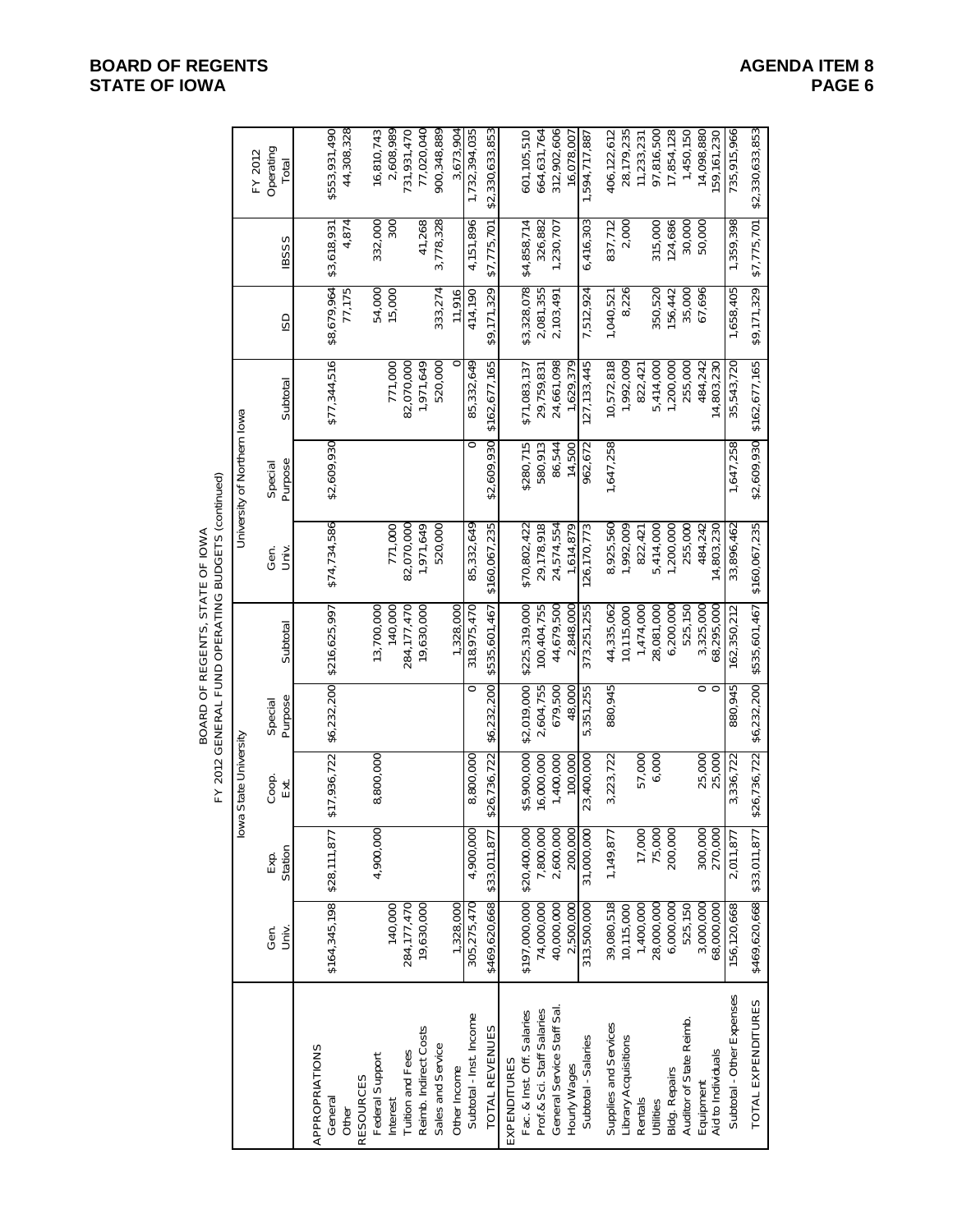|                                       |                          | FY 2012 RESTRICTED FUNDS BUDGETS<br>BOARD OF REGENTS<br>STATE OF IOWA |                          |           |              |                                |
|---------------------------------------|--------------------------|-----------------------------------------------------------------------|--------------------------|-----------|--------------|--------------------------------|
|                                       | 5UI                      | <b>USI</b>                                                            | m<br>S                   | GSI       | <b>IBSSS</b> | Restricted<br>FY 2012<br>Total |
| APPROPRIATIONS                        |                          |                                                                       |                          |           |              |                                |
| Grow lowa Values Fund                 | \$576,000                | \$576,000                                                             | \$288,000                |           |              | \$1,440,000                    |
| Tuition Replacement                   | 9,807,159                | 8,559,374                                                             | 5,938,879                |           |              | 24,305,412                     |
| Capital                               | 1,000,000                | 1,000,000                                                             | 1,000,000                |           |              | 3,000,000                      |
| Grape & Wine/Zoo/SBDC                 |                          | 463,000                                                               |                          |           |              | 463,000                        |
| lowa Flood Center<br><b>RESOURCES</b> | 1,300,000                |                                                                       |                          |           |              | 1,300,000                      |
| Federal Support                       | 270,186,000              | 170,000,000                                                           | 23,000,000               | 160,249   | 328,378      | 463,674,627                    |
| Interest                              |                          |                                                                       | 2,300,000                | 5,000     |              | 2,305,000                      |
| Tuition and Fees                      | 76,500,000               | 13,000,000                                                            | 17,500,000               |           |              | 107,000,000                    |
| Reimbursed Indirect Costs             | 24,800,000               | 10,000,000                                                            |                          |           |              | 34,800,000                     |
| Sales and Service                     | 289,966,000              | 43,000,000                                                            | 88,000,000               | 683,157   |              | 421,649,157                    |
| Other Income                          | 479, 190, 841            | 345,000,000                                                           | 41,500,000               | 3,000     | 95,400       | 865,789,241                    |
| Subtotal - Inst. Income               | 1,140,642,841            | 581,000,000                                                           | 172,300,000              | 851,406   | 423,778      | 1,895,218,025                  |
| TOTAL REVENUES                        | \$1,153,326,000          | \$591,598,374                                                         | \$179,526,879            | \$851,406 | \$423,778    | \$1,925,726,437                |
| EXPENDITURES                          |                          |                                                                       |                          |           |              |                                |
| Fac. & Inst. Off. Salaries            | \$149,874,000            | \$56,000,000                                                          | \$7,395,337              | \$555,161 | \$24,200     | \$213,848,698                  |
| Prof.& Sci. Staff Salaries            | 183,903,000              | 89,000,000                                                            | 20,097,467               | 59,257    |              | 293,059,724                    |
| General Service Staff Salaries        | 40,521,000               | 40,000,000                                                            | 13,442,960               | 167,825   |              | 94,131,785                     |
| Hourly Wages                          | 26,695,000               | 19,000,000                                                            | 7,724,688                |           |              | 53,419,688                     |
| Subtotal - Salaries                   | 000, 266                 | 204,000,000                                                           | 48,660,452               | 782,243   | 24,200       | 654,459,895                    |
| Prof. and Scientific Supplies         | 278,764,000              | 213,098,374                                                           | 50,384,104               | 43,562    | 311,678      | 542,601,718                    |
| Library Acquisitions                  |                          |                                                                       | 30,000                   | 500       |              | 30,500                         |
| Rentals                               | 19,820,000               |                                                                       | 1,200,000                |           |              | 21,020,000                     |
| Utilities                             | 11,206,000               | 13,000,000                                                            | 3,397,206                | 5,000     | 55,500       | 27,663,706                     |
| <b>Building Repairs</b>               | 4,949,000                | 3,500,000                                                             | 3,000,000                | 18,000    |              | 11,467,000                     |
| Auditor of State                      |                          |                                                                       | 10,000                   | 500       |              | 10,500                         |
| Equipment                             | 12,998,000<br>66,150,000 | 51,000,000<br>11,000,000                                              | 3,000,000                | 1,601     | 32,400       | 27,032,001                     |
| Debt Service<br>Student Aid           | 68,046,000               | 36,000,000                                                            | 21,000,000<br>14,345,117 |           |              | 138,150,000<br>118,391,117     |
| Plant Capital                         | 290,400,000              | 60,000,000                                                            | 34,500,000               |           |              | 384,900,000                    |
| Subtotal - Other Expenses             | 752,333,000              | 387,598,374                                                           | 130,866,427              | 69,163    | 399,578      | 1,271,266,542                  |
|                                       |                          |                                                                       |                          |           |              |                                |
| TOTAL EXPENDITURES                    | \$1,153,326,000          | \$591,598,374                                                         | \$179,526,879            | \$851,406 | \$423,778    | \$1,925,726,437                |

#### **BOARD OF REGENTS**<br> **BOARD OF REGENTS**<br> **BOARD OF IOWA**<br>
PAGE 7 **STATE OF IOWA**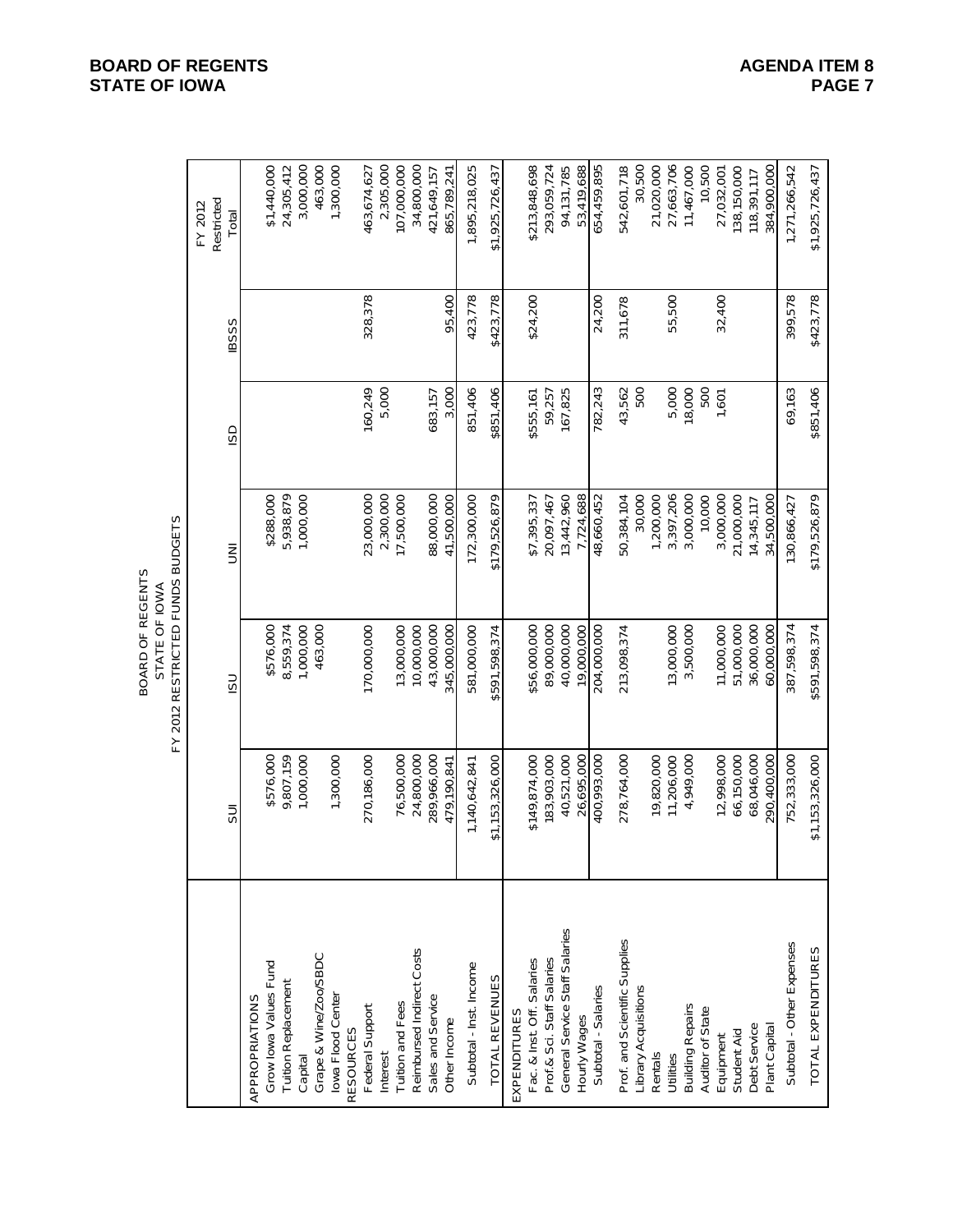| OARD OF REGENTS<br>ന് | STATE OF | FUNDS BUDGETS<br>⋣<br>2012. |
|-----------------------|----------|-----------------------------|
|-----------------------|----------|-----------------------------|

180,485,370 3,627,612,060 948,724,330 2,007,182,508 \$4,256,360,290 General \$35,931,490 \$247,662,082 \$216,625,997 \$277,344,516 \$8,679,964 \$3,618,931 \$553,931,490 Grow Iowa Values Fund 576,000 576,000 288,000 1,440,000 24,305,412 3,000,000 Capital 1,000,000 1,000,000 1,000,000 3,000,000 44,308,328 Other 44,308,328,328,328,328,79 | 44,226,279 | 44,226,279 | 44,308,328 463,000 Grape & Wine/Water Quality/Zoo 463,000 463,000 1,300,000 Iowa Flood Center 1,300,000 1,300,000 PCS(394030 182,700 1847,127 183,700,000,000,000,000,000,000,000 183,700,000 183,700 183,700 183,700 1 Interest 1,000,000 2,000 1,000 1,000 1,000 1,000 1,000 1,000 1,000 1,000 1,000 1,000 1,000 20,000 1,<br>| 1980,000 1,000 1,000 1,000 1,000 1,000 1,000 1,000 1,000 1,000 1,000 1,000 1,000 1,000 1,000 1,000 1,000 1,0 838,931,470 Tuition and Fees 442,184,000 297,177,470 99,570,000 838,931,470 111,820,040 1,321,998,046 Subtotal - Inst. Income 2,464,162,671 899,975,470 257,632,649 1,265,596 4,575,674 3,627,612,060 \$4,256,360,290 TOTAL REVENUES \$2,768,734,191 1,127,199,841 342,204,044 \$10,022,735 \$8,199,479 \$4,256,360,290 \$814,954,208 Fac. & Inst. Off. Salaries \$446,390,581 \$281,319,000 \$78,478,474 \$3,883,239 \$4,882,914 \$814,954,208 Prof.& Sci. Staff Salaries 715,961,941 189,404,755 49,857,298 2,140,612 326,882 957,691,488 69,497,695 Hourly Wages 38,295,628 21,848,000 9,354,067 9,0567 69,549,067 69,497,695 Subtotal - Salaries 1,481,396,960 577,251,255 175,793,897 8,295,167 6,440,503 2,249,177,782 Prof. and Scientific Supp. 628,089 257,433,439 257,433,439 257,433,433,4330 1,085 1,096,400 1,083,090 948,724,390 94 28,209,735 Library Acquisitions 28,726 2,022,022,022,022,000 2,000 2,000 2,000 2,000 2,000 2,000 2,000 2,000 2,000 2,000 2,000 2,000 2,000 2,000 2,000 2,000 2,000 2,000 2,000 2,000 2,000 2,000 2,000 2,000 2,000 2,000 2,000 2,000 2,00 125,480,206 Utilities 77.0,500,200 74,861,980 81,081,000 81,006 81,0206 355,520 355,520 355,520 125,480,206 29,321,128 1,460,650 Auditor of State Reimb. 605,000 605,000 525,150 35,500 35,500 35,500 30,000 3650,650 297,311,230 384,900,000 Plant Capital 290,400,000 60,000,000 34,500,000 384,900,000 Subtotal - Other Expenses 1,287,337,237,237,231 549,948,586 | 166,410,147 | 1,727,568 | 1,758,976 | 2,007,182,508 TOTAL EXPENDITURES \$2,768,734,191 \$1,127,199,841 \$342,204,044 \$10,022,735 \$8,199,479 \$4,256,360,290 \$553,931,490 1,440,000 Tuition Replacement 9,808,8798,8798,8798,938,8798 9,559,7159 24,307 24,305,412 4,913,989 Reimb. Indirect Costs 80,178,199,000,000,000,000,000,000,000,000 10,000 10,000 10,000 10,000 11,000 11,000 11,<br>
Alternatives 11,000 1,000 1,000 1,000 1,000 1,000 1,000 1,000 1,000 1,000 1,000 1,000 1,000 1,000 1,000 1,000 Sales and Service 1,182,683,287 | 1,185,683,287 | 3,000 | 000 | 88,520,000 | 3,778,328 | 3,778,328 | 1,321,998,046 869,463,145 Other Income 481,524,829 346,328,000 41,500,000 14,916 95,400 869,463,145 957,691,488 407,034,391 2,249,177,782 32,253,231 Bldg. Repairs 15,122,174,447 | 174,447 | 170,000,000,000,000,000,000,000,000,000 | 100,000,000,000 | 100,000,00 41,130,881 Aid to Individuals Aid to Individuals 142,213,000 | 35,803,230 | 35,803,230 | 297,311,230 118,391,117 General Service Staff Sal. 280,748,810 84,679,500 38,104,058 2,271,316 1,230,707 407,034,391 Rentals 28,756,810 | 28,756,810 | 20,022,421 | 20,022,421 | 28,3253,231 Equipment 23,169,942 14,325,000 3,484,242 69,297 82,400 41,130,881 Debt Service 68,046,000,000,000,000,000 14,345,117 | 14,345,117 | 14,345,117 | 14,345,117 | 14,345,117 | 14,345,117 | 14,345,117 | 14,345,117 | 14,345,117 | 14,345,117 | 14,345,117 | 14,345,117 | 14,345,117 | 14,345,117 | All Funds FY 2012 FY 2012 All Funds Total SUI ISU UNI ISD IBSSS Total 30,000 4,874 2,000 660,378 41,268 3,778,328 4,575,674 \$8,199,479 \$4,882,914 326,882 6,440,503 1,149,390 370,500 82,400 1,758,976 \$8,199,479 300 95.400 124,686 \$3,618,931 1,230,707 **IBSSS** 77,175 20,000 \$3,883,239 35,500 214,249 14,916 \$10,022,735 \$8,679,964 1,265,596 \$10,022,735 1,084,083 8,726 355,520 174,442 69,297 1,727,568 1,016,431 2,140,612 2,271,316 8,295,167 G 257,632,649 \$342,204,044 \$77,344,516 88,520,000 \$78,478,474 49,857,298 5,938,879 1,000,000 23,000,000 3,071,000 1,971,649 41,500,000 342,204,044 38,104,058 60,956,922 8,811,206 4,200,000 265,000 3,484,242 288,000 99,570,000 175,793,897 2,022,009 2,022,421 35,803,230 14,345,117 34,500,000 166,410,147 9,354,067  $\bar{z}$ 549,948,586 43,000,000 899,975,470 \$281,319,000 189,404,755 36,000,000 \$1,127,199,841 \$216,625,997 576,000 8,559,374 1,000,000 463,000 183,700,000 140,000 297, 177, 470 29,630,000 346,328,000 84,679,500 577,251,255 257,433,436 1,474,000 41,081,000 9,700,000 525,150 14,325,000 19,295,000 60,000,000 21,848,000 127, 199, 841 10,115,000 **USI** 576,000 9,807,159 1,000,000 44,226,279 272,910,743 80,177,123 1,185,683,287 481,524,829 2,464,162,671 \$446,390,581 481,396,960 528,100,499 28,756,810 74,861,980 15,122,000 605,000 23,169,942 142,213,000 68,046,000 1,287,337,231 \$2,768,734,191 \$247,662,082 1,300,000 1,682,689 442,184,000 \$2,768,734,191 715,961,941 280,748,810 38,295,628 16,062,000 290,400,000  $\overline{5}$ Grape & Wine/Water Quality/Zoo Subtotal - Other Expenses TOTAL EXPENDITURES Prof. and Scientific Supp. Prof.& Sci. Staff Salaries General Service Staff Sal Fac. & Inst. Off. Salaries Grow Iowa Values Fund Subtotal - Inst. Income Auditor of State Reimb. Reimb. Indirect Costs TOTAL REVENUES **Tuition Replacement** Subtotal - Salaries Library Acquisitions Sales and Service APPROPRIATIONS APPROPRIATIONS Iowa Flood Center **Tuition and Fees** Aid to Individuals Federal Support EXPENDITURES EXPENDITURES Hourly Wages Other Income **Bldg. Repairs** Debt Service Plant Capital **RESOURCES** RESOURCES Equipment General Rentals Interest Capital Utilities Other

**BOARD OF REGENTS AGENERAL ITEM 8 STATE OF IOWA**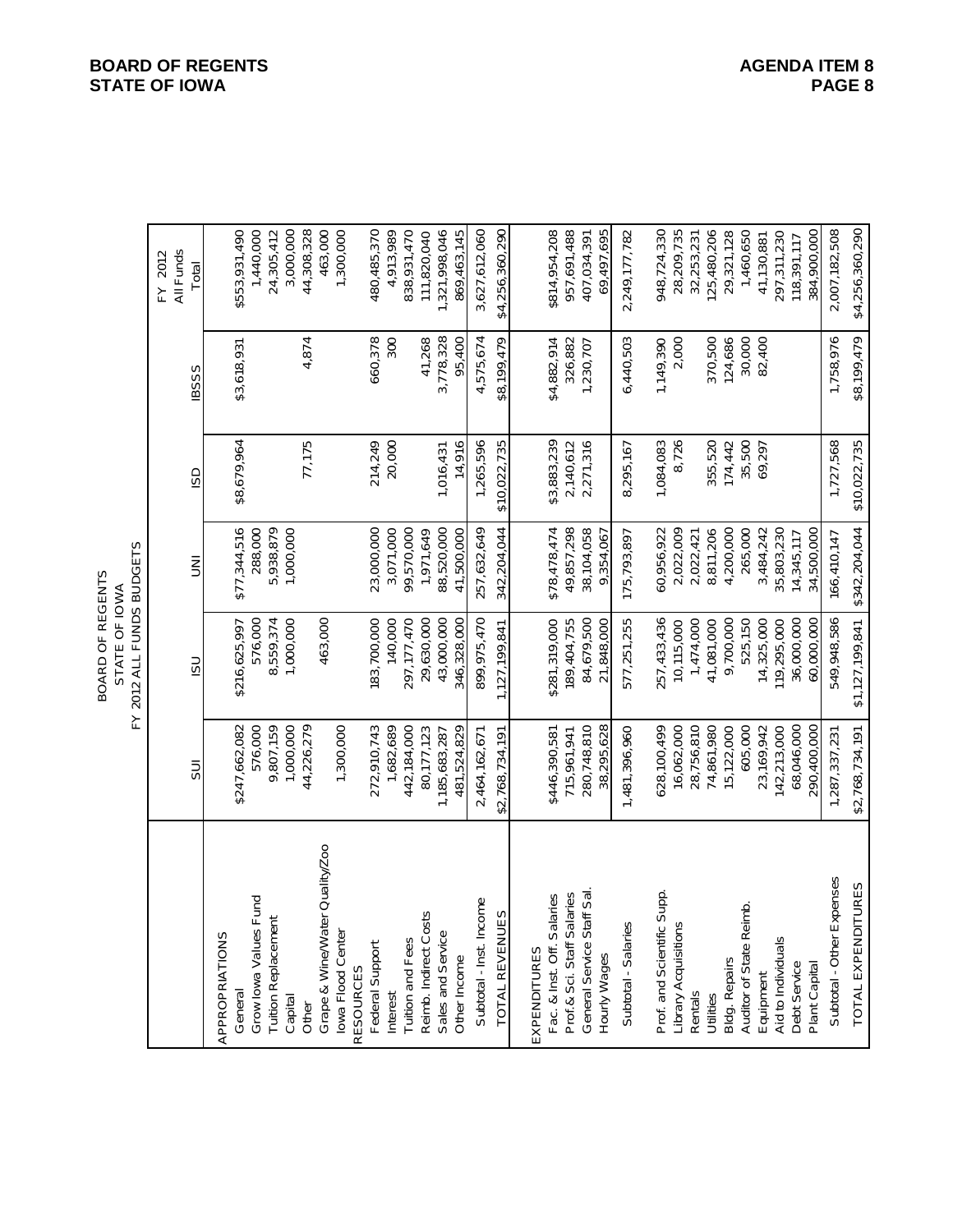#### **FY 2012 BUDGETS – UNIVERSITY OF IOWA**

The FY 2012 General University budget has been developed based on the most current information available regarding revenue projections and an expenditure plan guided by the University's new strategic plan – Renewing the Iowa Promise: Great Opportunities – Bold Expectations. All other SUI budgets were developed under similar or identical policies and budget guidelines.

#### SUI FY 2012 General University Operating Budget

State appropriations and tuition revenue comprise 92% of SUI's proposed FY 2012 General University operating budget. Projected changes in these revenue sources as well as indirect cost recoveries and interest income result in \$13.4 million in incremental revenue when compared to FY 2011 estimates.

| Appropriations                    | (\$ 12.0 million) |
|-----------------------------------|-------------------|
| Tuition                           | 28.5 million      |
| Indirect Cost Recoveries/Interest | 3.1 million)      |
| <b>Total Incremental Revenues</b> | $$13.4$ million   |

The General University's FY 2012 operating appropriation of \$209.7 million is 5.4% less than state funding received for FY 2011.

SUI General University Appropriations

|         |             | One-Time             |                |
|---------|-------------|----------------------|----------------|
|         | Base        | Supplemental         | Total          |
| FY 2012 | 209,737,311 |                      | 209,737,311    |
| FY 2011 | 217,638,034 | 4.086.492            | 221,724,526    |
|         |             | FY 2012 less FY 2011 | (11, 987, 215) |

The Board approved a 5.0% tuition increase for all resident students and for nonresident professional students and a 6% increase for nonresident undergraduate and graduate students in March 2011. In addition to base tuition increases, the Board also approved professional school and upper division undergraduate tuition supplements for corresponding programmatic improvements and for funding student financial aid. The University is anticipating another large incoming freshman class. These students, in addition to returning classes, improved retention (SUI achieved its highest retention rate in at least a decade), and a higher mix of non-resident students, will result in revenues to supplement tuition rate increases. The interdependence of the University's tuition revenue from enrollment increases and the corresponding enrollment demands for academic and student support services is fundamental to the budgeting process. In total, the University is projecting \$28.5 million above the FY 2011 estimates prior to offsets for student financial aid.

Current projections indicate FY 2011 indirect cost recoveries will be \$4.6 million higher than the original FY 2011 budget. A complicating factor in projecting FY 2012 indirect cost recoveries is the application of substantial, one-time federal ARRA awards. These awards will continue to impact FY 2012 but are expected to diminish significantly once federal stimulus funds are fully expended. For FY 2012, the University has budgeted \$3.1 million less than current FY 2011 projections. To support and grow the University's involvement in research activities, two programs were developed which allow for General Education Fund (GEF) indirect cost recoveries to be returned to the colleges engaged in research activities.

The University's FY 2012 reallocation policy was guided by the overall operational plan coupled with final determination of available resources and the need to fund unavoidable and other essential cost increases. The University established a minimum reallocation policy of 1% of the FY 2011 original GEF base and protected student financial aid and library acquisitions from the policy. Approximately \$5.3 million will be reallocated from within the GEF to support undergraduate, graduate, and professional student success initiatives and strategic priorities including tenured professor recruitment, research opportunities, and high-tech interactive classrooms.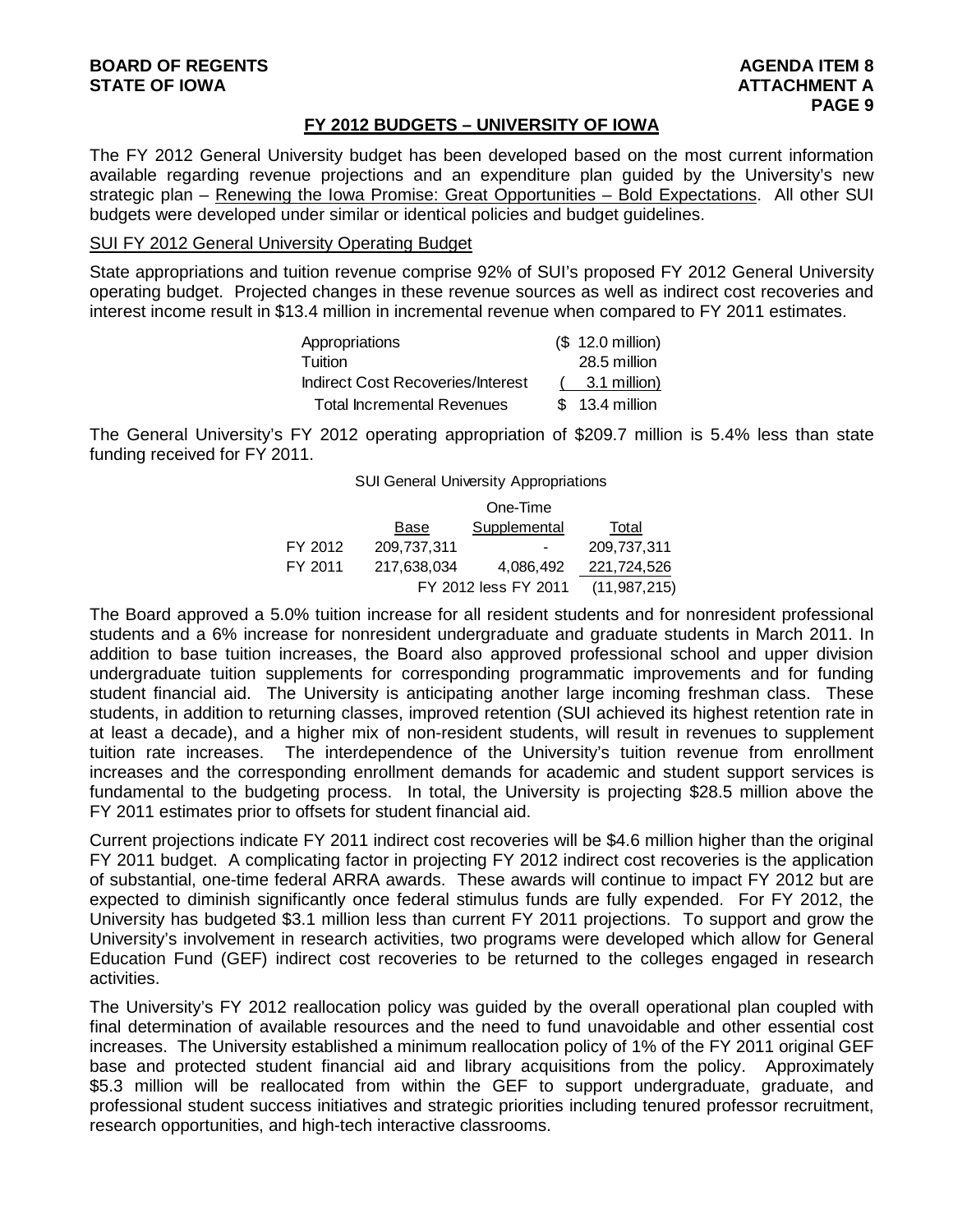Aggregate salary and fringe benefit budgets are monitored and adjusted to reflect projected, actual expenses for the year just ending. Prior year actual and budget expenses will vary for a variety of reasons, and annually the University works to realign the budgets based upon experience of all collegiate and non-academic units within the General Education Fund. For FY 2012, the salary and benefits budget change is expected to be 3.7% higher than current FY 2011 estimates. The differences are due to local (colleges and other units) management decisions during the year, as well as the UI salary and benefit policies approved by the Board for FY 2012.

The University will implement the terms of all collective bargaining agreements and the salary policies approved by the Board.

- The average GEF budget cost for merit increases in FY 2012 is 4.27%.
- The agreement with the organized graduate students (COGS) provided for a 2% increase on July 1, 2011.
- The average faculty and P&S staff salary increases are between 2% and 4% as approved by the Board.
- Funds equal to 2% of faculty and P&S staff salaries will be allocated to collegiate units to provide, on a case-by-case basis, promotional or reclassification increases, equity and acute market adjustments, and counter offers.

In February 2011, the University completed negotiations with the federal government establishing the FY 2012 fringe benefit rates for each employee category. These rates are applied to salaries as they are paid to fund the employer's share of fringe benefit costs. On January 1, 2011, the University implemented the final phase of several recommended changes to its flexible health/dental/life benefit system (excludes AFSCME staff covered under collective bargaining). The objective of these changes was to better control cost increases and to distribute benefits as fairly as possible to individual faculty and staff. In October 2009, the Board approved a temporary reduction in employer contributions to each of its Defined Contribution Retirement Plans from November 2009 through June 2011. Effective July 1, 2011 these contributions will be restored and the resulting increase in costs (\$5.4 million) were included in the FY 2012 fringe benefit rates. For FY 2012, benefit costs related to merit staff will increase by \$3.0 million while P&S and faculty costs will decrease by \$2.1 million. The net effect of changes in fringe benefit rates on the existing GEF compensation base is an increase of \$6.3 million.

Utility expenses are expected to increase \$1.3 million and include the GEF's share of renewal and improvement costs for expanded plant and distribution systems serving the campus, energy conservation investments, and general inflationary increases for supplies, services, fuel and purchased electricity.

The University's new strategic plan identifies sustainability as a foundational commitment and as a key strategic initiative to achieve improvements in energy conservation, renewable energy reliance, waste reduction, and carbon reduction. The University developed "2020 Vision: The University of Iowa's Sustainability Targets"; a document describing how improvements in these areas will be achieved.

The projected cost to occupy new, improved, or reassigned GEF-supported buildings in FY 2012 is expected to be \$2.4 million. These costs include utilities, custodial services, information technology and general maintenance for the College of Public Health Building, ITS Data Center, the Dentistry Building Addition, and new research space.

The University plans dedicate \$1.5 million of the \$10.2 million GEF building renewal budget toward the new Library Student Commons project within the University's Main Library.

The University is committed to meeting its increased financial aid targets for undergraduate Iowans with demonstrated financial need. Financial aid set-aside is budgeted to increase \$7.1 million from the proposed FY 2011 amended budget (\$8.3M from FY 2011 original budget) and comprises 20.8% of projected tuition revenues.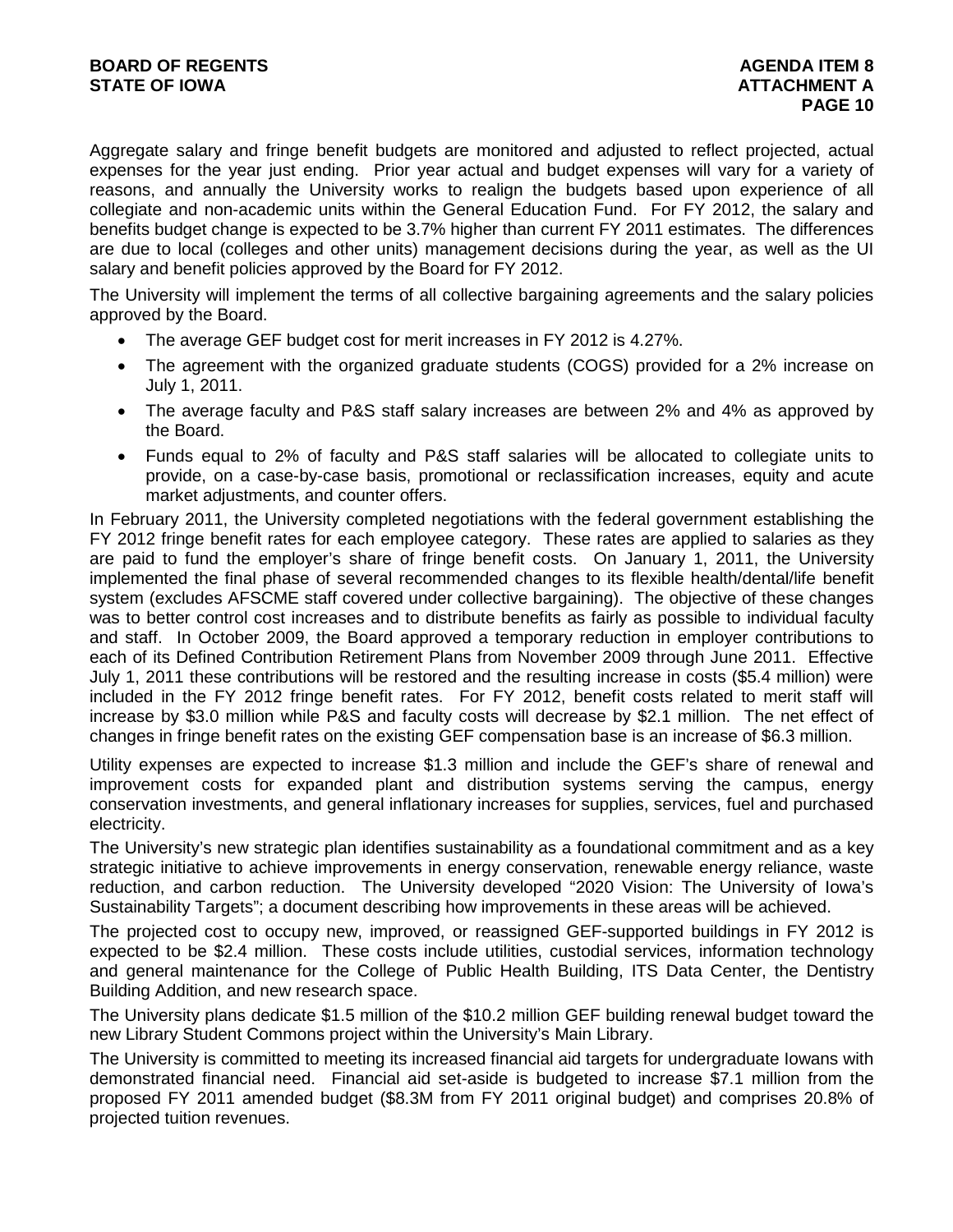#### FY 2012 Special Purpose Appropriations

The proposed budgets for UIHC, Psychiatric Hospital, Center for Disabilities and Development, Oakdale Campus, Hygienic Laboratory, Family Practice, and Specialized Children's Health Services are provided on page 5.

SUI's consolidated special purpose budget on page 5 includes Primary Health Care, State Cancer Registry, Substance Abuse, Biocatalysis, Iowa Registry for Congenital and Inherited Disorders, Non-Profit Resource Center, Advance Drug Development (ADD), Oakdale Research Park, Technology Innovation Center (TIC) and the new Online Placement Academy. The 2011 General Assembly appropriated approximately \$0.5 million to establish the Online Placement Academy to provide advanced placement courses to Iowa high school students and to train teachers who deliver these courses.

SUI's special purpose units were generally subject to a 3.6% funding reduction for FY 2012 when compared to FY 2011. The economic development appropriation funding ADD, Oakdale Research Park, and the TIC was 5.9% less than FY 2011 levels.

#### University of Iowa Hospitals and Clinics (UIHC)

The proposed FY 2012 UIHC budget of \$933.4 million (page 5) represents a 7.5% increase when compared to the proposed amended FY 2011 budget.

In FY 2012, the strategic focus for UIHC will continue to center on offering a broad spectrum of clinical services to all patients, serving as the primary teaching hospital for the state, and providing a base for innovative research to improve health care. UIHC is committed to providing patient-focused care available to every person, around the clock—in an environment devoted to innovative care, excellent service, and exceptional outcomes. These three commitments identified in the strategic plan were the key drivers in developing the FY 2012 operating budget.

Revenue challenges include the potential impacts of healthcare reform and cost control measures on Medicare/Medicaid payment rates, the continuing challenge related to Iowa Medicaid rates, the changing landscape of healthcare reimbursements, and a significant change made to outpatient payment methodology by the dominant managed care payor in Iowa.

State appropriations from the IowaCare Account include \$27.3 million with an additional \$44.2 million available as needed for the care of Iowa's indigent population during FY 2012. The IowaCare appropriations do not provide funding for dental services, pharmaceuticals, and durable medical equipment, even though UIHC provides these services. IowaCare funding of \$16.3 million is included in the UI Physicians Practice Plan to partially compensate physicians for care provided to IowaCare patients.

The Board approved a 6.0% rate increase in April to be effective July 1, 2011. Market data indicates that UIHC continues to have lower rate adjustments when compared to academic medical center peers and other Midwest healthcare institutions. UIHC forecasts inpatient acute admissions to remain relatively flat while outpatient activity is anticipated to grow at a 6.1 percent rate in FY 2012. Average length of stay is expected to decrease by 0.1 days.

UIHC reports there are ever-increasing challenges on the healthcare industry to maintain funding sources while keeping operating expenses manageable. Supply and labor inflation continue to grow at a higher rate than the change in payor rates. An average "all-in" salary and benefit increase of 4.3% is projected for FY 2012. Wage increases are affected by collective bargaining agreements, market competitive salaries and the associated benefit costs. Medical and surgical supply costs are estimated to rise at least 2% and pharmaceutical costs are anticipated to increase 5%. Utilities and administrative services purchased from the University are expected to increase 2.5% and 6% respectively.

Other UIHC units include the Psychiatric Hospital, the Center for Disabilities and Development, and Specialized Child Health Services. The proposed combined FY 2012 budget of these units is \$42.0 million as provided on page 5.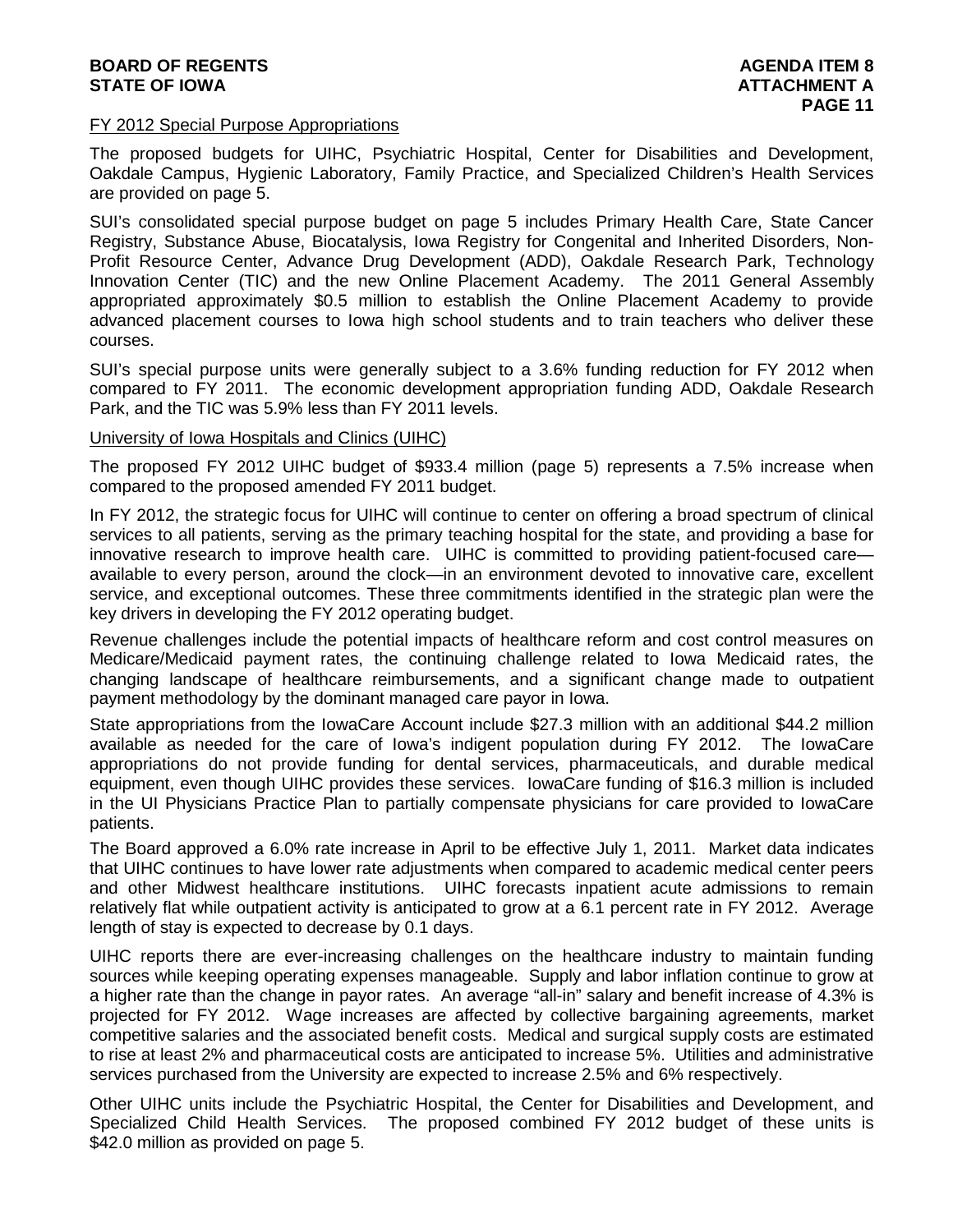#### **BOARD OF REGENTS**<br> **BOARD OF REGENTS**<br> **BOARD OF IOWA**<br> **ATTACHMENT A STATE OF IOWA**

#### SUI FY 2012 Restricted Fund Budget

The Restricted Fund includes the Organized Activities Fund, the Auxiliary Enterprise Fund, the Current Restricted Fund and the Plant Fund and involves virtually every department on campus in revenue and expenditure planning.

- Organized Activities Fund includes continuing education, medicine and dentistry practice plan funds, sports camps, conferences and institutes, and various publications and workshops
- Auxiliary Enterprise Fund includes athletics, residence halls, the Iowa Memorial Union, student health, recreational services, Hancher Auditorium, parking and transportation, Cambus, and various smaller enterprises
- Current Restricted Fund includes sponsored activities, predominately research and student financial aid funded from federal and non-federal sources
- Plant Fund includes bond proceeds and capital project receipts

Revenues are derived from federal and non-federal support for sponsored programs, sales and services, reimbursed indirect costs, fees, bond proceeds, transfers from current unrestricted funds, tuition replacement and capital appropriations.

The proposed FY 2012 Restricted Fund Budget includes the following state appropriations:

|           | • Tuition Replacement                                                                 | $$9.8$ million |
|-----------|---------------------------------------------------------------------------------------|----------------|
|           | (This appropriation funds the debt service on academic building revenue bond issues.) |                |
|           | • Dental Science Building Renovation                                                  | $$1.0$ million |
| $\bullet$ | <b>Iowa Flood Center</b>                                                              | $$1.3$ million |

• Grow Iowa Values Fund (GIVF)  $\sim$  8 0.6 million

#### **Athletics**

The SUI Athletic Department is a self-sustaining auxiliary enterprise and receives no general university support. The University of Iowa's FY 2012 athletic budget on the following page reflects revenue projections of \$74.9 million; 5.9% more than FY 2011 estimates.

Sports income in FY 2012 is expected to increase due to a football ticket price increase, and three additional home games and expected attendance increases for men's basketball.

Foundation premium seat revenue is projected to increase \$2.5 million primarily because the premium seat revenue resulting from the Carver-Hawkeye Arena Renovation Project will begin this year.

Athletic conference revenue is expected to increase \$0.7 million due to the additional television distribution from the inaugural Big Ten Football Championship game.

Football expenses are expected to rise resulting from increased contractual compensation. The increase in men's basketball expenses result from higher guarantees and management expenses from the additional home games. Women's basketball expenses are expected to rise due to increased contractual compensation, game guarantees, and scholarship costs.

Increases in salary and University overhead costs are the primary contributors to the increase in Administration and General Expenses.

The facility debt service increase is the result of the Carver Hawkeye Arena Renovation Project.

The Athletic Department is responsible for paying tuition resulting from awarding scholarships. An accounting change, consistent with the other universities, nets the tuition set-aside portion of scholarship costs against the expenses for each sport. The FY 2011 data on the following page has been updated to reflect this change for year-to-year comparison purposes. Scholarship costs of approximately \$8.8 million are included in the applicable sports expense lines.

The Athletic Department purchases services that benefit numerous entities within the University including, Public Safety, UIHC, parking, scholarships, utilities, and residence services. The projected total FY 2012 cost to Athletics for these services is \$17.7 million.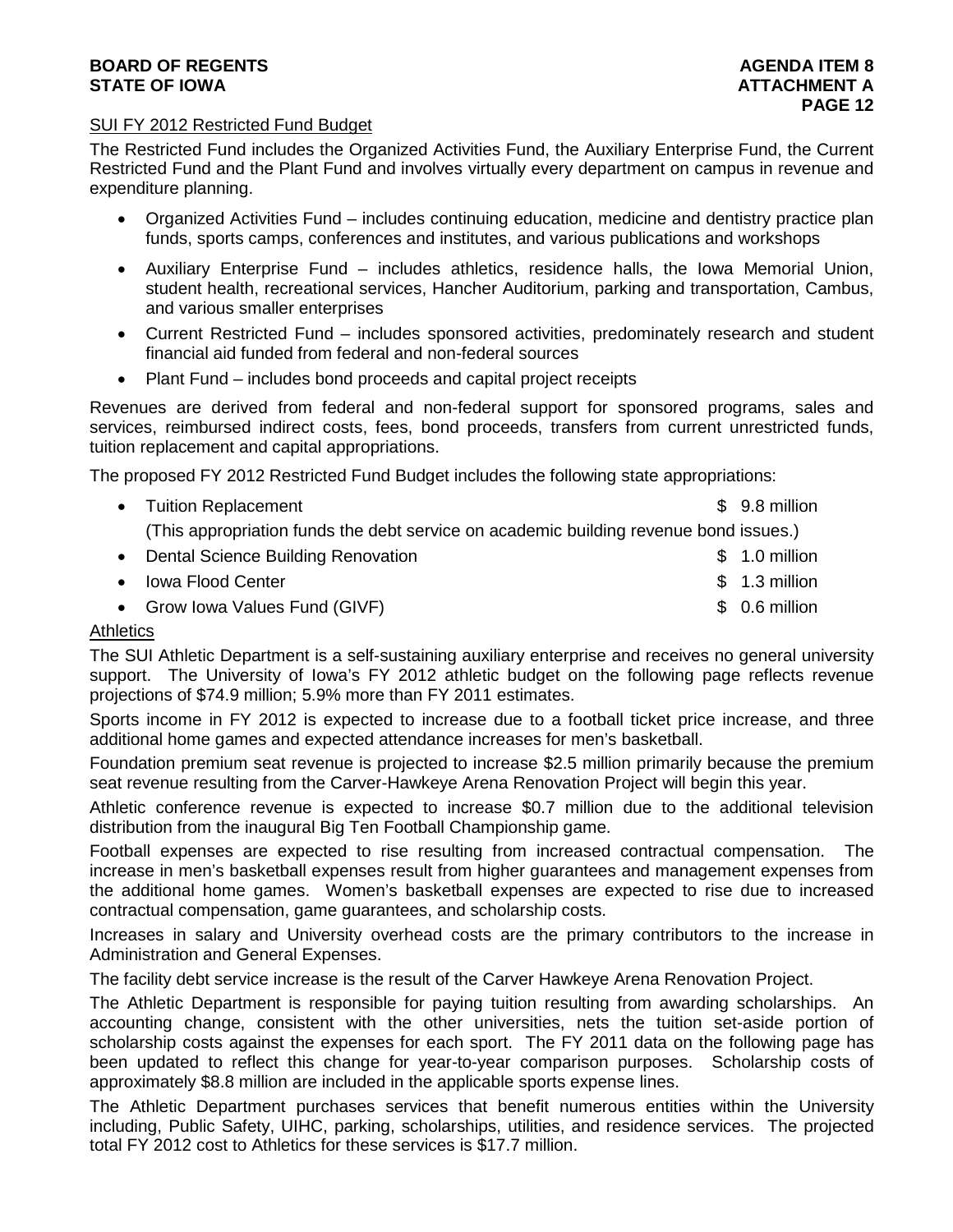#### **BOARD OF REGENTS**<br> **BOARD OF REGENTS**<br> **BOARD OF IOWA**<br> **ATTACHMENT A STATE OF IOWA**

#### **The University of Iowa Athletics Operating Budget**

|                                           |                                      | FY 2011       |                        | FY 2011         |  |                                      | FY 2012    |
|-------------------------------------------|--------------------------------------|---------------|------------------------|-----------------|--|--------------------------------------|------------|
|                                           |                                      | <b>Budget</b> |                        | <b>Estimate</b> |  | <b>Budget</b>                        |            |
| <b>INCOME</b>                             |                                      |               |                        |                 |  |                                      |            |
| <b>Men's Sports</b>                       |                                      |               |                        |                 |  |                                      |            |
| Football                                  | \$                                   | 19,897,100    | \$                     | 20,739,556      |  | \$                                   | 20,879,309 |
| <b>Basketball</b>                         | \$                                   | 2,301,500     | \$                     | 2,253,665       |  | \$                                   | 2,602,243  |
| Wrestling                                 | \$                                   | 426,000       | \$                     | 423,838         |  | \$                                   | 425,000    |
| All Other                                 | $\frac{1}{2}$                        | 30,000        | \$                     | 25,394          |  | \$                                   | 12,000     |
| <b>Total Men's Sports</b>                 | \$                                   | 22,654,600    | \$                     | 23,442,453      |  | $\overline{\boldsymbol{\mathsf{s}}}$ | 23,918,552 |
| <b>Women's Sports</b>                     |                                      |               |                        |                 |  |                                      |            |
| Basketball                                | \$                                   | 178,500       | \$                     | 189,886         |  | \$                                   | 185,000    |
| Volleyball                                | \$                                   | 10,000        | \$                     | 13,275          |  | \$                                   | 13,000     |
| All Other                                 | $\frac{1}{2}$                        | 13,000        | $$\mathbb{S}$$         | 6,397           |  | \$                                   | 13,000     |
| <b>Total Women's Sports</b>               | \$                                   | 201,500       | \$                     | 209,558         |  | \$                                   | 211,000    |
| <b>Other Income</b>                       |                                      |               |                        |                 |  |                                      |            |
| <b>Facility Debt Service/Student Fees</b> | \$                                   | 500,000       | \$                     | 523,698         |  | \$                                   | 500,000    |
| Learfield Multi Media Contract Income     | \$                                   | 5,290,000     | \$                     | 5,290,000       |  | \$                                   | 5,407,000  |
| <b>Athletic Conference</b>                | \$                                   | 22,196,000    | \$                     | 21,937,067      |  | \$                                   | 22,844,000 |
| Interest                                  | \$                                   | 1,000,000     | \$                     | 337,000         |  | \$                                   | 500,000    |
| <b>Foundation Support</b>                 | \$                                   | 9,227,349     | \$                     | 7,460,817       |  | \$                                   | 8,614,664  |
| <b>Foundation Premium Seat Revenue</b>    | \$                                   | 5,180,598     | \$                     | 5,617,239       |  | \$                                   | 7,700,000  |
| Novelties--Bookstore                      | \$                                   | 1,768,680     | \$                     | 3,455,000       |  | \$                                   | 3,000,000  |
| General Income                            |                                      | 2,125,000     | $\frac{1}{2}$          | 2,463,962       |  | \$                                   | 2,247,500  |
| <b>Total Other Income</b>                 | $\frac{3}{5}$                        | 47,287,627    | \$                     | 47,084,782      |  | \$                                   | 50,813,164 |
| <b>TOTAL INCOME</b>                       | $\boldsymbol{\hat{z}}$               | 70,143,727    | $\boldsymbol{\hat{z}}$ | 70,736,793      |  | \$                                   | 74,942,716 |
| <b>EXPENSES</b>                           |                                      |               |                        |                 |  |                                      |            |
| <b>Men's Sports</b>                       |                                      |               |                        |                 |  |                                      |            |
| Football                                  | \$                                   | 15,994,919    | \$                     | 15,677,664      |  | \$                                   | 16,437,772 |
| Basketball                                | \$                                   | 4,553,316     | \$                     | 4,868,335       |  | \$                                   | 5,123,290  |
| Wrestling                                 |                                      | 1,117,222     | \$                     | 1,044,931       |  | \$                                   | 1,126,937  |
| All Other                                 | \$<br>\$                             | 3,701,426     | \$                     | 3,773,264       |  | \$                                   | 4,039,707  |
| <b>Total Men's Sports</b>                 | $\overline{\mathbf{s}}$              | 25,366,882    | \$                     | 25,364,194      |  | \$                                   | 26,727,706 |
| <b>Women's Sports</b>                     |                                      |               |                        |                 |  |                                      |            |
| <b>Basketball</b>                         | \$                                   | 2,879,344     | \$                     | 2,848,967       |  | \$                                   | 3,205,034  |
| Volleyball                                | \$                                   | 1,018,445     | \$                     | 1,031,009       |  | \$                                   | 1,151,326  |
| All Other                                 | $\frac{1}{2}$                        | 7,155,732     | $$\mathbb{S}$$         | 7,399,849       |  | \$                                   | 7,801,245  |
| <b>Total Women's Sports</b>               | $\overline{\boldsymbol{\mathsf{s}}}$ | 11,053,521    | \$                     | 11,279,825      |  | \$                                   | 12,157,605 |
| <b>Other Expenses</b>                     |                                      |               |                        |                 |  |                                      |            |
| <b>Training Services</b>                  | \$                                   | 1,594,692     | \$                     | 1,426,421       |  | \$                                   | 1,563,072  |
| Sports Information                        | \$                                   | 638,598       | \$                     | 692,538         |  | \$                                   | 691,951    |
| Admin. & General Expenses                 | \$                                   | 9,689,942     | \$                     | 10,073,843      |  | \$                                   | 10,839,656 |
| <b>Facility Debt Service</b>              | \$                                   | 11,100,546    | \$                     | 11,094,659      |  | \$                                   | 11,736,734 |
| Transfer-New Facility Costs/Reserves      | \$                                   | 1,000,000     | \$                     | 1,000,000       |  | \$                                   | 1,000,000  |
| Academic & Counseling                     | \$                                   | 1,576,130     | \$                     | 1,499,318       |  | \$                                   | 1,730,688  |
| <b>Buildings &amp; Grounds</b>            | \$                                   | 8,123,418     | \$                     | 8,305,996       |  | \$                                   | 8,495,304  |
| <b>Total Other Expenses</b>               | \$                                   | 33,723,325    | \$                     | 34,092,774      |  | \$                                   | 36,057,405 |
| <b>TOTAL OPERATING EXPENSE</b>            | \$                                   | 70,143,727    | $\frac{1}{2}$          | 70,736,793      |  | \$                                   | 74,942,716 |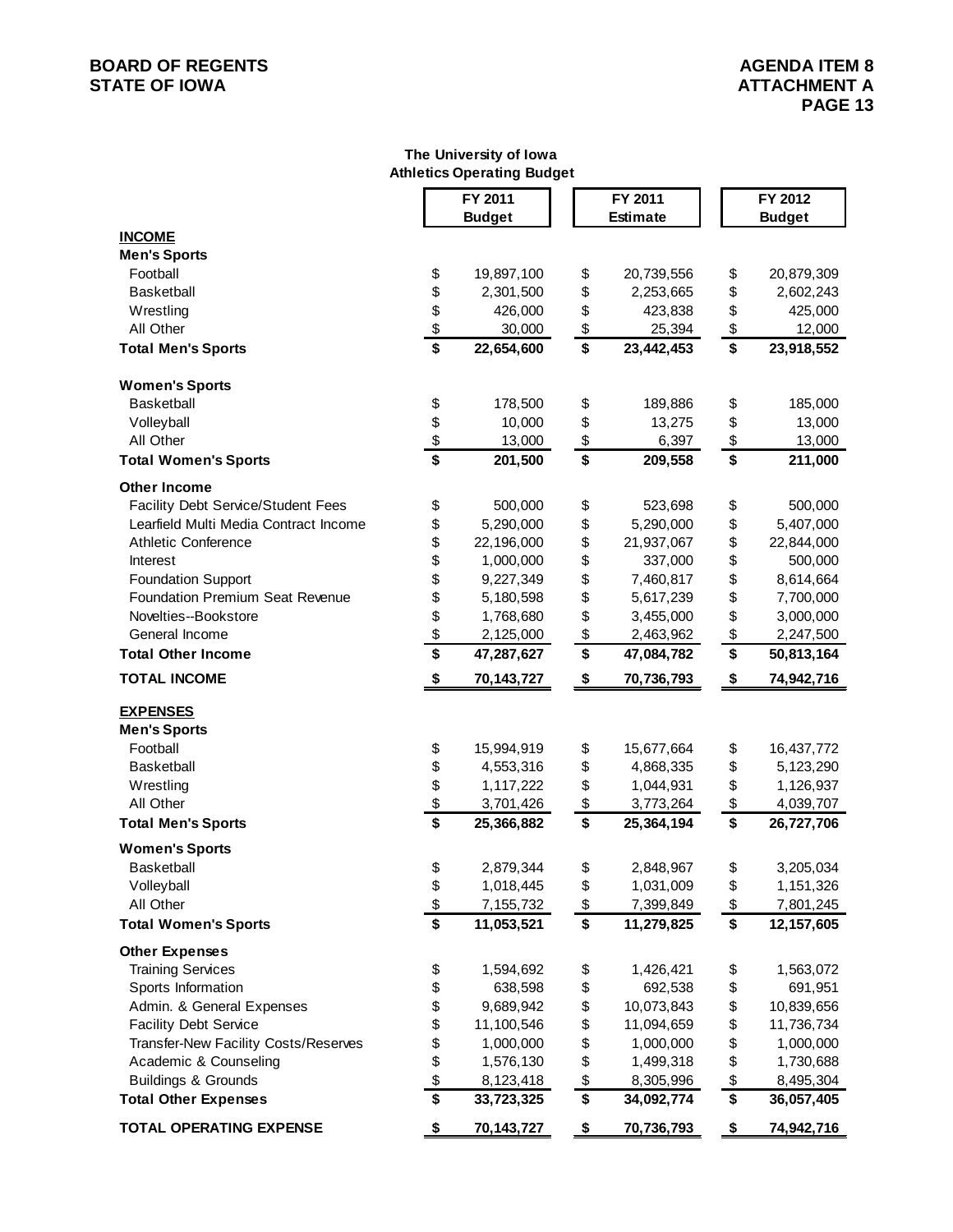#### University Housing & Dining

The proposed FY 2012 residence system budget includes approximately \$7.1 million in other income and corresponding expenses from the consolidation of all non-contractual dining venues into University Housing and Dining. The proposed budget also reflects slightly lower contractual revenues than previously projected as updated occupancy projections have declined slightly. However, University Housing still projects residence hall occupancy to again exceed capacity in Fall 2011.

#### **University of Iowa University Housing Proposed Budget 2011-12**

|                                              |                  | <b>Preliminary</b> |            | <b>Proposed</b> |            |
|----------------------------------------------|------------------|--------------------|------------|-----------------|------------|
|                                              | <b>Estimates</b> | <b>Budget</b>      |            | <b>Budget</b>   |            |
|                                              | 2010-11          |                    | 2011-12    |                 | 2011-12    |
| <b>OPERATIONS</b>                            |                  |                    |            |                 |            |
| Revenues                                     | \$<br>53,322,049 | \$                 | 57,082,443 | \$              | 63,108,956 |
| <b>Expenditures for Operations</b>           | 38,153,593       |                    | 42,623,248 |                 | 49,140,441 |
| Net Revenues                                 | 15,168,456       |                    | 14,459,195 |                 | 13,968,515 |
| % of Revenues                                | 28.4%            |                    | 25.3%      |                 | 22.1%      |
| Debt Service (due July 1)                    | 4,788,061        |                    | 4,817,318  |                 | 4,716,930  |
| <b>Mandatory Transfers</b>                   | 600,000          |                    | 600,000    |                 | 600,000    |
| Net After Debt Service & Mandatory Transfers | \$<br>9,780,395  | \$                 | 9,041,877  | \$              | 8,651,585  |
| % of Revenues                                | 18.3%            |                    | 15.8%      |                 | 13.7%      |
| Debt Service Coverage Ratio                  | 317%             |                    | 300%       |                 | 296%       |
| University Overhead Payment                  | \$<br>482,052    | \$                 | 515,133    | S               | 469,476    |
| <b>FUND BALANCES (June 30)</b>               |                  |                    |            |                 |            |
| Revenue Fund                                 | \$               | \$                 |            | \$              |            |
| Operation & Maintenance Fund                 | 1,000,000        |                    | 1,000,000  |                 | 1,000,000  |
| Improvement Fund                             | 9,133,500        |                    | 8,974,980  |                 | 8,974,980  |
| <b>System Fund</b>                           | 841,134          |                    | 1,030,121  |                 | 648,263    |
| Subtotal--Voluntary Reserves                 | 10,974,634       |                    | 11,005,101 |                 | 10,623,243 |
| Sinking Fund                                 |                  |                    |            |                 |            |
| <b>Bond Reserve Fund</b>                     | 4,754,560        |                    | 4,754,560  |                 | 4,754,560  |
| <b>Bond Construction Fund</b>                |                  |                    |            |                 |            |
| Subtotal--Mandatory Reserves                 | 4,754,560        |                    | 4,754,560  |                 | 4,754,560  |
| <b>Total Fund Balances (June 30)</b>         | \$<br>15,729,194 | \$                 | 15,759,661 | \$              | 15,377,803 |
| REVENUES AND EXPENDITURES DETAIL             |                  |                    |            |                 |            |
| <b>Revenues</b>                              |                  |                    |            |                 |            |
| Contracts                                    | \$<br>48,585,683 | \$                 | 52,421,134 | S               | 51,334,383 |
| <b>Interest</b>                              | 602,296          |                    | 558,348    |                 | 570,952    |
| Other Income                                 | 4,134,070        |                    | 4,102,961  |                 | 11,203,621 |
| <b>Total Revenues</b>                        | \$<br>53,322,049 | \$                 | 57,082,443 | \$              | 63,108,956 |
| <b>Expenditures for Operations</b>           |                  |                    |            |                 |            |
| Salaries, Wages & Benefits                   | \$<br>14,462,273 | \$                 | 16,411,944 | \$              | 19,136,684 |
| Cost of Food or Goods Sold                   | 4,865,491        |                    | 5,335,569  |                 | 8,123,260  |
| <b>Other Operating Expense</b>               | 7,977,514        |                    | 9,579,757  |                 | 10,455,147 |
| <b>Utilities</b>                             | 5,739,442        |                    | 5,836,779  |                 | 5,971,935  |
| Repairs & Maintenance                        | 5,108,873        |                    | 5,459,199  |                 | 5,453,415  |
| <b>Total Expenditures</b>                    | \$<br>38,153,593 | \$                 | 42,623,248 | \$              | 49,140,441 |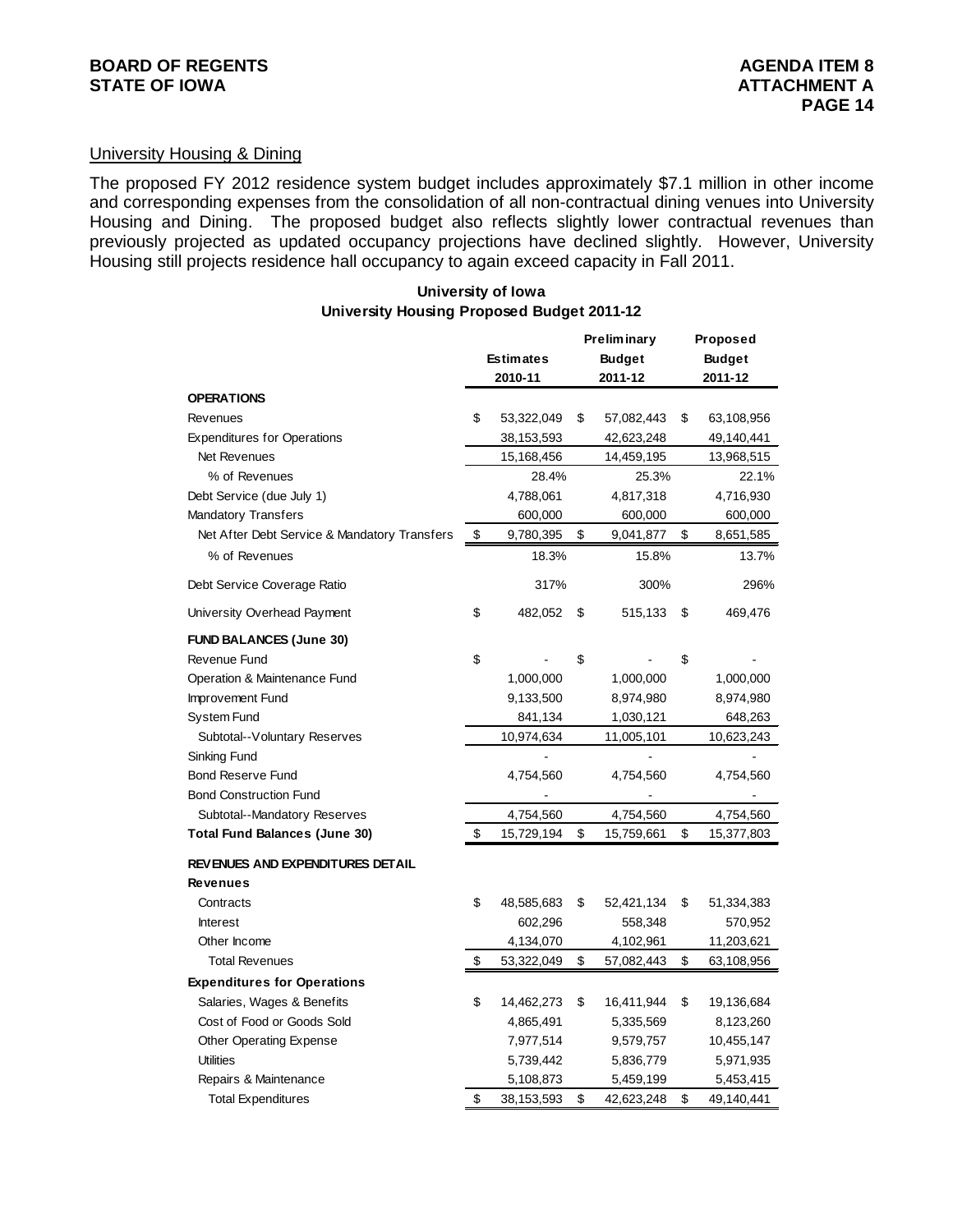#### SUI FY 2011 Amended Operating Budgets

The University of Iowa's proposed amended FY 2011 budgets for the General University, Family Practice, UIHC, and the Psychiatric Hospital are provided below and on the following page. Board policy requires Regent institutions receive Board approval for proposed increases in budget ceilings to the operating budgets.

#### **General University**

The University anticipates gross tuition revenues will exceed the budget due to the large Fall 2010 incoming class. These revenues are being used to support additional academic, student support services and financial aid required this year and for the advancement of undergraduate student success initiatives. A portion of the increased revenues will be invested in student commons and TILE classrooms in the Library as approved for project planning by the Board in October 2010.

Indirect cost recoveries are also expected to exceed the budget. A complicating factor in projecting indirect cost recoveries is measuring the success and timing of one-time federal ARRA research grant awards. These awards will continue to impact FY 2012, but are expected to diminish significantly once federal stimulus funds are fully expended. Indirect cost increases due to ARRA grants will be used to support non-recurring research enterprise overhead and infrastructure expense.

#### **Family Practice**

Income received from the Statewide Family Practice Training Program is expected to slightly exceed the original FY 2011 budget. The funds would help offset travel costs and general expenses associated with University outreach activities at the sites of the community-based residency programs.

|                             |             | <b>GENERAL UNIVERSITY</b> |                                           | <b>FAMILY PRACTICE</b> |       |                                           |  |
|-----------------------------|-------------|---------------------------|-------------------------------------------|------------------------|-------|-------------------------------------------|--|
|                             |             |                           | Current Budget Adjustments Amended Budget |                        |       | Current Budget Adjustments Amended Budget |  |
| <b>APPROPRIATIONS</b>       |             |                           |                                           |                        |       |                                           |  |
| General                     | 217,638,034 |                           | 217,638,034                               | 1,855,628              |       | 1,855,628                                 |  |
| Supplemental-Nonrecurring   | 4,086,492   |                           | 4,086,492                                 |                        |       |                                           |  |
| <b>RESOURCES</b>            |             |                           |                                           |                        |       |                                           |  |
| <b>Interest</b>             | 1,465,474   | 200,000                   | 1,665,474                                 | 5,000                  | 2,500 | 7,500                                     |  |
| <b>Tuition and Fees</b>     | 321,150,000 | 16,000,000                | 337,150,000                               |                        |       |                                           |  |
| Reimb. Indirect Costs       | 47,144,000  | 4,600,000                 | 51,744,000                                |                        |       |                                           |  |
| Other Income                | 125,000     |                           | 125,000                                   |                        |       |                                           |  |
| Subtotal - Inst. Income     | 369,884,474 | 20,800,000                | 390,684,474                               | 5,000                  | 2,500 | 7,500                                     |  |
| <b>TOTAL REVENUES</b>       | 591,609,000 | 20,800,000                | 612,409,000                               | 1,860,628              | 2,500 | 1,863,128                                 |  |
| <b>EXPENDITURES</b>         |             |                           |                                           |                        |       |                                           |  |
| Fac. & Inst. Off. Salaries  | 231,605,000 | 2,350,000                 | 233,955,000                               | 1,484,504              |       | 1,484,504                                 |  |
| Prof.& Sci. Staff Salaries  | 104,966,000 | 150,000                   | 105,116,000                               | 286,815                |       | 286,815                                   |  |
| General Service Staff Sal.  | 72,811,000  |                           | 72,811,000                                | 69,716                 |       | 69,716                                    |  |
| Hourly Wages                | 3,348,000   |                           | 3,348,000                                 | 9,593                  |       | 9,593                                     |  |
| Subtotal - Salaries         | 412,730,000 | 2,500,000                 | 415,230,000                               | 1,850,628              |       | 1,850,628                                 |  |
| Supplies and Services       | 47,800,000  | 1,475,000                 | 49,275,000                                | 10,000                 | 2,500 | 12,500                                    |  |
| <b>Library Acquisitions</b> | 15,297,000  |                           | 15,297,000                                |                        |       |                                           |  |
| Rentals                     | 1,500,000   |                           | 1,500,000                                 |                        |       |                                           |  |
| <b>Utilities</b>            | 31,524,000  |                           | 31,524,000                                |                        |       |                                           |  |
| <b>Bldg. Repairs</b>        | 8,706,000   | 13,625,000                | 22,331,000                                |                        |       |                                           |  |
| Auditor of State Reimb.     | 605,000     |                           | 605,000                                   |                        |       |                                           |  |
| Equipment                   | 5,698,000   | 2,000,000                 | 7,698,000                                 |                        |       |                                           |  |
| Aid to Individuals          | 67,749,000  | 1,200,000                 | 68,949,000                                |                        |       |                                           |  |
| Subtotal - Other Expenses   | 178,879,000 | 18,300,000                | 197, 179, 000                             | 10,000                 | 2,500 | 12,500                                    |  |
| <b>TOTAL EXPENDITURES</b>   | 591,609,000 | 20,800,000                | 612,409,000                               | 1,860,628              | 2,500 | 1,863,128                                 |  |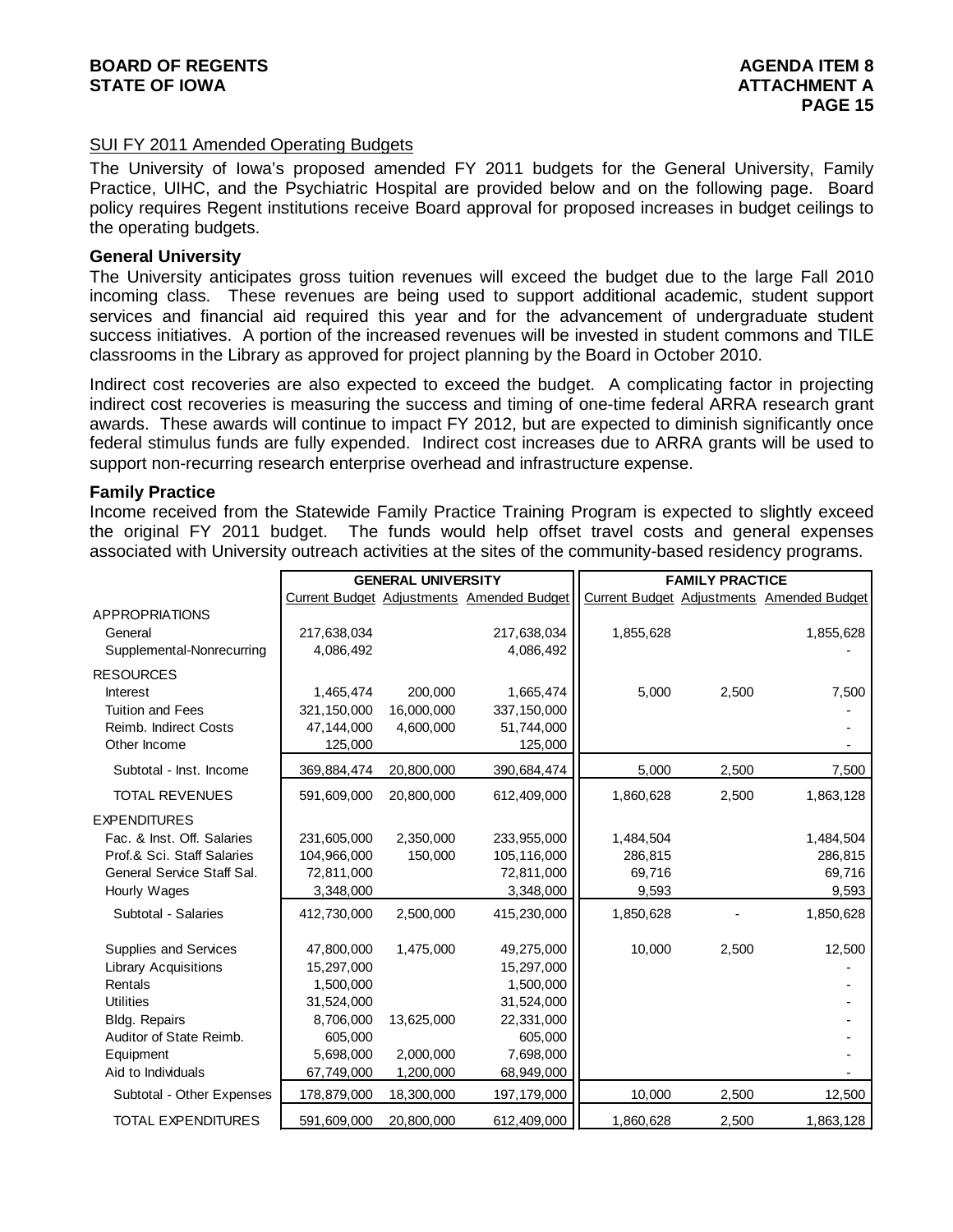#### **UIHC and Psychiatric Hospital**

The University of Iowa Health Care requests approval of FY2011 budget increases in the amount of \$38,456,000 for the University of Iowa Hospitals and Clinics (UIHC) and \$1,000,000 for Psychiatric Hospital.

UI Healthcare has experienced significant growth in patient volume beyond levels estimated during the development of the FY 2011 budget. Preliminary June 2011 data indicated inpatient days were 6.1% above budget levels. Surgeries (both inpatient at 1.3% and outpatient at 8.2%) are above budget levels, cardiology procedures are 7.4% over budget and clinic visits to the Emergency Treatment Center are 7.1% above budget expectations. These higher volumes result in increased labor costs required to provide patient care. Labor costs include the addition of new care givers as well as increased use of overtime and hourly staff required to meet the demands for patient care. In addition, patient care supplies and drug costs also exceed budget levels and are reflective of these higher volumes.

|                            |               | <b>UIHC</b> |                                           |            | <b>Psychiatric Hospital</b> |                                           |
|----------------------------|---------------|-------------|-------------------------------------------|------------|-----------------------------|-------------------------------------------|
|                            |               |             | Current Budget Adjustments Amended Budget |            |                             | Current Budget Adjustments Amended Budget |
| <b>APPROPRIATIONS</b>      |               |             |                                           |            |                             |                                           |
| General                    | 27,284,584    |             | 27,284,584                                |            |                             |                                           |
| Supplemental-Nonrecurring  | 49,020,031    |             | 49,020,031                                |            |                             |                                           |
| <b>RESOURCES</b>           |               |             |                                           |            |                             |                                           |
| Reimb. Indirect Costs      | 3,630,900     |             | 3,630,900                                 | 1,320,000  |                             | 1,320,000                                 |
| Sales and Service          | 749,463,085   | 38,456,000  | 787,919,085                               | 24,752,300 | 1,000,000                   | 25,752,300                                |
| Other Income               | 510,700       |             | 510,700                                   | 262,000    |                             | 262,000                                   |
| Subtotal - Inst. Income    | 753,604,685   | 38,456,000  | 792,060,685                               | 26,334,300 | 1,000,000                   | 27,334,300                                |
| <b>TOTAL REVENUES</b>      | 829,909,300   | 38,456,000  | 868, 365, 300                             | 26,334,300 | 1,000,000                   | 27,334,300                                |
| <b>EXPENDITURES</b>        |               |             |                                           |            |                             |                                           |
| Fac. & Inst. Off. Salaries | 54,746,800    | 500,000     | 55,246,800                                | 3,266,300  | 300,000                     | 3,566,300                                 |
| Prof.& Sci. Staff Salaries | 335, 302, 200 | 14,500,000  | 349,802,200                               | 12,138,300 | 450,000                     | 12,588,300                                |
| General Service Staff Sal. | 136,363,900   |             | 136,363,900                               | 5,922,400  | 200,000                     | 6,122,400                                 |
| Hourly Wages               | 4,804,100     | 2,800,000   | 7,604,100                                 | 158,600    | 50,000                      | 208,600                                   |
| Subtotal - Salaries        | 531,217,000   | 17,800,000  | 549,017,000                               | 21,485,600 | 1,000,000                   | 22,485,600                                |
| Supplies and Services      | 268,150,600   | 19,656,000  | 287,806,600                               | 3,359,600  |                             | 3,359,600                                 |
| Rentals                    | 5,165,300     | 1,000,000   | 6,165,300                                 | 15,100     |                             | 15,100                                    |
| <b>Utilities</b>           | 25,376,400    |             | 25,376,400                                | 1,474,000  |                             | 1,474,000                                 |
| Subtotal - Other Expenses  | 298,692,300   | 20,656,000  | 319,348,300                               | 4,848,700  |                             | 4,848,700                                 |
|                            |               |             |                                           |            |                             |                                           |
| <b>TOTAL EXPENDITURES</b>  | 829,909,300   | 38,456,000  | 868, 365, 300                             | 26,334,300 | 1,000,000                   | 27,334,300                                |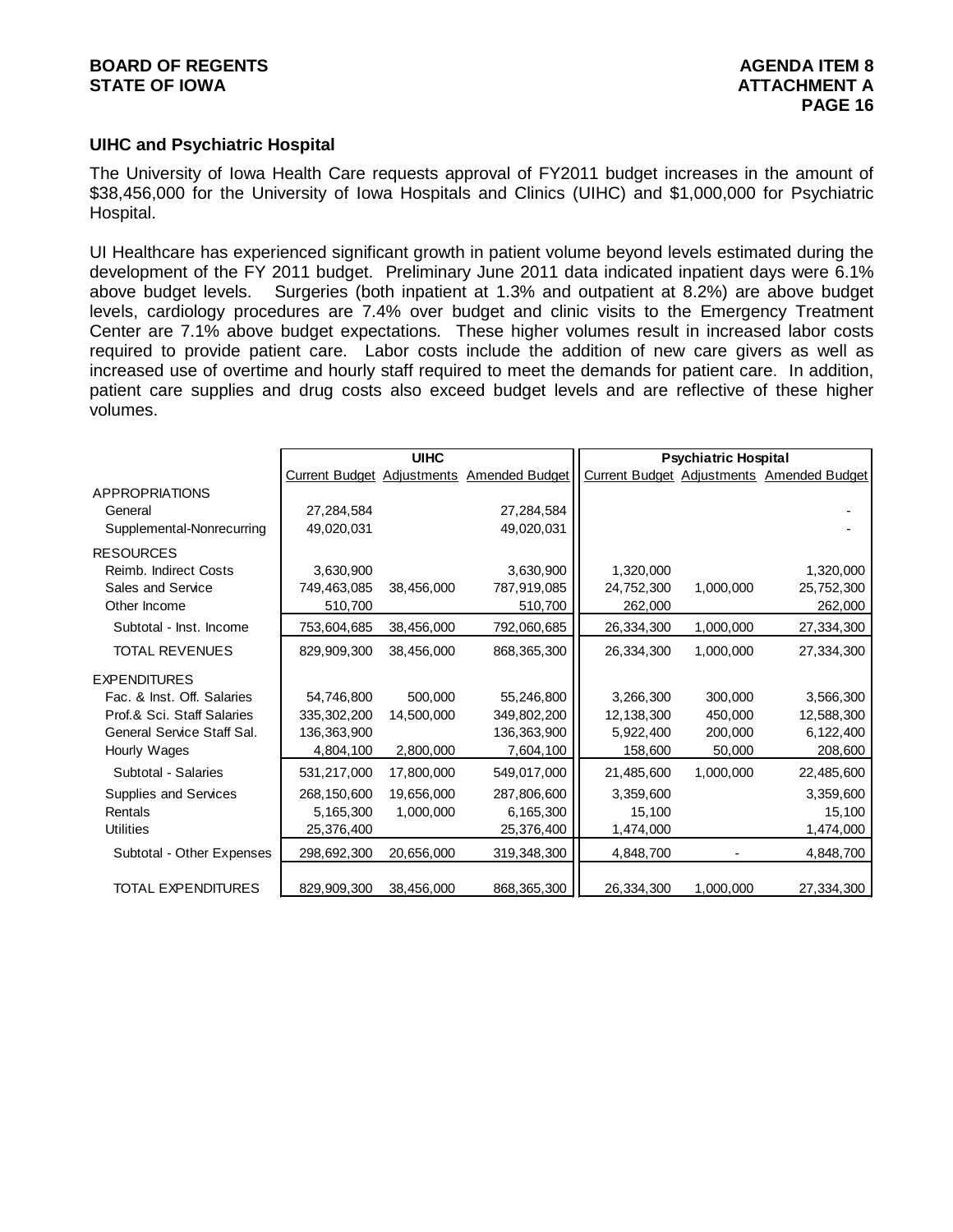#### **FY 2012 BUDGETS – IOWA STATE UNIVERSITY**

Iowa State University's land grant mission provides the platform from which its new strategic plan, Meeting the Challenges of the 21st Century is being launched. Budget planning and development is grounded in ISU's commitment and passion for educating and serving students, the excitement and energy in new discoveries and their application, and the satisfaction of reaching out to the people of Iowa to improve their lives. ISU continues to conduct budget planning using the Resource Management Model, a responsibility-centered and incentive-driven approach to budget development. The basic tenets of the model are to attribute revenues and fully allocate administrative costs to colleges and other major administrative units. In doing so, the model provides incentives to maximize revenues, rewards cost efficiencies, and results in differential impacts for individual budget units. The FY 2012 budget represents the third year of fully developing the operating budget using the new principles.

#### ISU FY 2012 General University Operating Budget

State appropriations and tuition revenue comprise 95.5% of ISU's proposed FY 2012 General University operating budget. Projected changes in these revenue sources as well as indirect cost recoveries and interest income result in \$10.2 million in incremental revenue when compared to FY 2011 estimates.

| Appropriations                    | $$9.4$ million) |
|-----------------------------------|-----------------|
| Tuition                           | 20.3 million    |
| Indirect Cost Recoveries/Interest | 0.7 million)    |
| Total Incremental Revenues        | \$10.2 million  |

The General University's FY 2012 operating appropriation of \$164.3 million is 5.4% less than state funding received for FY 2011.

ISU General University Appropriations

|         |                      | One-Time            |             |
|---------|----------------------|---------------------|-------------|
|         | Base                 | <b>Supplemental</b> | Total       |
| FY 2012 | 164.345.198          |                     | 164.345.198 |
| FY 2011 | 170,536,017          | 3,202,079           | 173,738,096 |
|         | FY 2012 less FY 2011 | (9,392,898)         |             |

The Board approved tuition increases of 5.0% for all resident students, 3.5% for nonresident undergraduate and graduate students, and 3.1% for nonresident professional students for FY 2012 at its March 2011 meeting. The tuition rates coupled with enrollment projections are expected to generate \$20.3 million in incremental tuition revenue in FY 2012 prior to offsets for financial aid. Tuition revenue is committed for college and institutional strategic priorities, with some portion of the increase being used to offset the reductions made to all budgets to absorb the reductions in state appropriations.

Indirect cost recoveries, interest, and other income for FY 2011 are expected to decrease by approximately \$0.7 million when compared to the proposed amended FY 2011 budget. While contract and grant awards remain strong, the budget reflects the challenge of predicting these revenues which are realized only when grant and contract expenditures are made.

Redirecting resources to high priority activities is an on-going part of the planning process for budget development. The planning process for FY 2012 included the reduction in state appropriations as one significant reallocation. Reallocated resources will also support faculty and staff salary increases, faculty hires in key high priority disciplines, enhanced research administrative support, strategic institutional initiatives in building renewal, enterprise administrative systems development and university marketing programs as well as restoring the institutional excellence fund that provides support for faculty hiring, cost match for multi-disciplinary grant awards and other institutional objectives.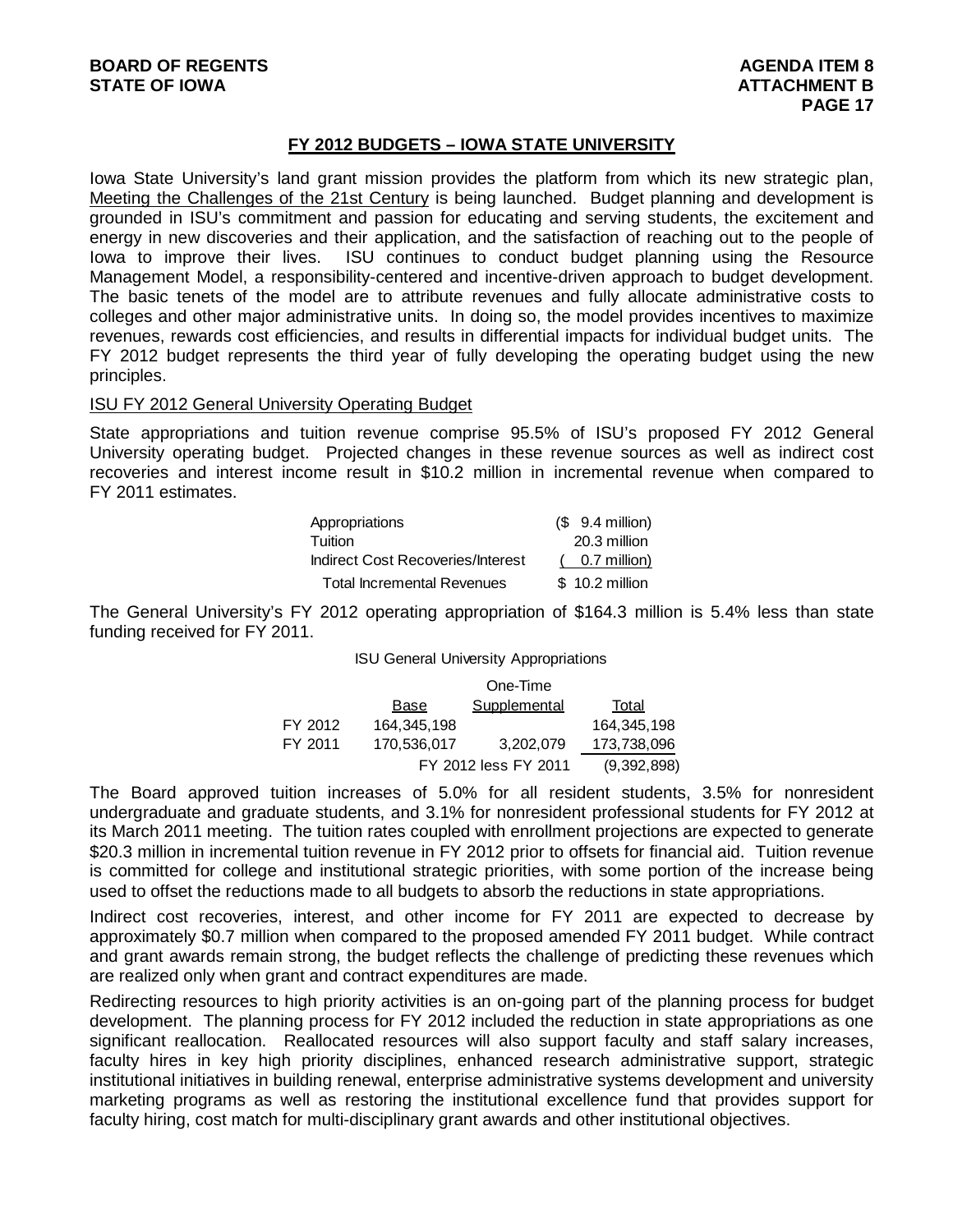Service and support to students and support for faculty and staff were two primary considerations as funding commitments were made during budget development. Specific commitments were made to student support including financial aid and student services, compensation increases for faculty and staff, and other cost increases to support ISU's missions.

Financial aid is a primary means for supporting students and reflects ISU's land grant mission to ensure access to high quality education for all qualified applicants. ISU's tradition of providing strong financial aid, particularly to undergraduate students, continues in FY 2012 by setting aside an additional \$5.1 million for general undergraduate student financial aid. Total budgeted FY 2012 financial aid set-aside for all students is \$6.0 million greater than FY 2011 estimates. The University continues its for all students is  $$6.0$  million greater than FY 2011 estimates. commitment to affordability and has budgeted 23.9% of tuition revenue for financial aid set-aside. Support for students will also be strengthened by augmenting staffing in key central student services units—financial aid, counseling, and the dean of students office. With these commitments, students will have better access to financial information and the mental health support sometimes needed while managing the challenges of student life.

Salary and related benefit costs for faculty and P&S staff are projected to increase a total of \$11 million for FY 2012 resulting from the Board-approved pay policy, insurance cost increases, and the additional staff necessary to educate and support the expected higher enrollment. The pay policy established a minimum salary increase of 0.5% for individual faculty and P&S staff members with satisfactory performance evaluations. Overall, expenditures for faculty and staff salaries will increase approximately 2.33%. Fringe benefit costs for faculty and P&S staff are stable except for medical and dental insurance costs which assumes a 5% increase for the ISU Plan with the employer share of the total premium remaining constant. A thorough review of insurance plan benefits and costs is being undertaken during the next six months to maintain the cost increase at this level.

Additional funds are committed to implement the AFSCME contract for merit personnel, including supervisory and confidential employees in accordance with the collective bargaining agreement and the Board-approved salary policy. Cost estimates include annualization of the step increases granted in FY 2011 and an estimated 8% increase in the cost of medical and dental benefits for AFSCME staff participating in the state plans.

Commitments were also made to advance the goals of ISU's strategic plan, to continue to support the research infrastructure as external funding increases, and to support institutional infrastructure. Commitments from new incremental revenues and reallocations for FY 2012 include:

- Faculty hires in key disciplines in engineering, human sciences and design to strengthen initiatives in energy systems, the biosciences and engineering, STEM, information and decision sciences, sustainability, health and wellness, financial literacy and to support a new program in industrial product design.
- Core services such as fire protection, refuse collection and utilities, and on-going deferred maintenance will be prioritized for funding during FY 2012.
- Inflationary increases for library acquisitions.
- Providing a safe environment for all members of the campus community, and strengthening the research infrastructure needed to support the growing number and dollars of external funding being awarded to ISU faculty.
- Sustainable and dependable administrative systems to support the institution's entire range of activities including: development, support and administration, continued enhancement of core financial management systems, classroom management and course evaluation software licensing cost increases.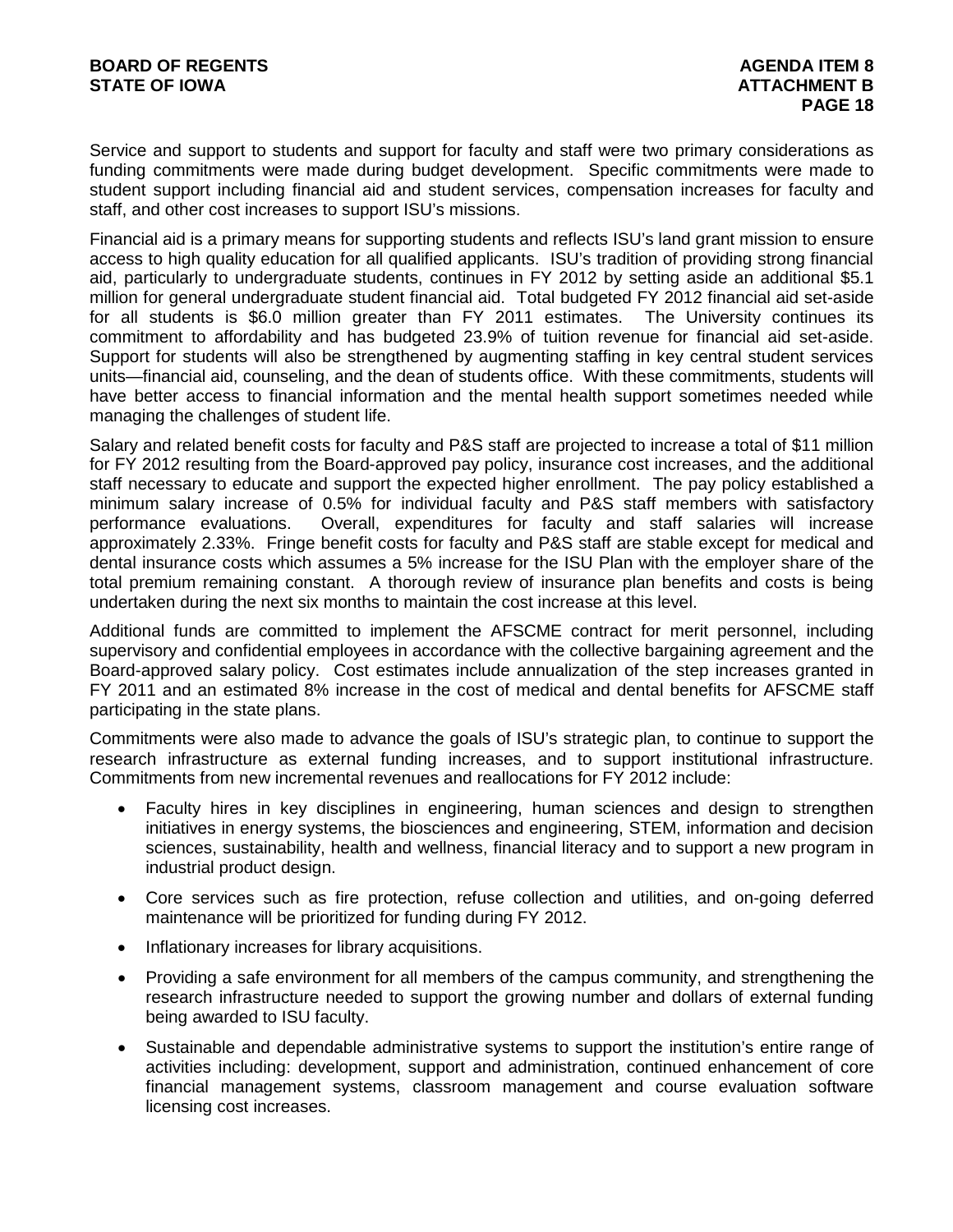#### ISU FY 2012 Special Purpose Operating Budgets

The proposed budgets for the Agricultural Experiment Station and Cooperative Extension Services are provided on page 6. ISU's consolidated special purpose budget on page 6 includes the Institute for Physical Research and Technology (IPRT), Small Business Development Centers (SBDC), Leopold Center, Livestock Disease Research, Research Park/ISIS, and the Veterinary Diagnostic Lab.

The estimates for direct federal appropriations that support the core elements of Iowa State's land grant mission in the Agriculture and Home Economics Experiment Station and the Cooperative Extension Service are being held constant given the high levels of uncertainty in the federal budget process. As the outcomes from that process become clear, mid-year adjustments to programs will be made; and operating budgets will be adjusted as necessary.

ISU's special purpose units were generally subject to a 3.6% state funding reduction for FY 2012 when compared to FY 2011. The economic development appropriation funding the SBDCs, IPRT, and the Research Park/ISIS was 5.9% less than FY 2011 levels.

#### ISU FY 2012 Restricted Budget

The restricted funds budget represents activities that receive targeted appropriations for specific strategic initiatives including capital appropriations, and revenues and expenditures from university units and operations that do not receive direct state appropriations. Major restricted fund revenue categories include:

- Federal Support receipts for sponsored programs and student financial aid
- Student Fees and Continuing Education Tuition
- Sales and Services includes academic department service centers (Veterinary Teaching Hospital, Research Farms) and residual funds from workshops and conferences.
- Endowment Income earnings distributed from the University's endowment funds
- Auxiliary Enterprises comprised primarily of bonded enterprises including Intercollegiate Athletics, University Bookstore, Department of Residence, Memorial Union, Parking Systems, Recreational Services, Student Health Center, Reiman Gardens, and the Iowa State Center
- Private Gifts, Grants, and Contracts includes nongovernmental sponsored programs from private industry, non-profit organizations, and individuals
- Plant Funds includes bond proceeds and capital project funds

The proposed FY 2012 Restricted Fund Budget also includes the following state appropriations;

- Tuition Replacement **building the set of the set of the set of the set of the set of the set of the set of the set of the set of the set of the set of the set of the set of the set of the set of the set of the set of the** (This appropriation funds the debt service on academic building revenue bond issues.)
- Biorenewables Complex Ag and Biosystems Engineering Building \$ 1.0 million
- Grow Iowa Values Fund \$ 0.6 million
- Grape & Wine Institute/Blank Park Zoo/SBDC  $$ 0.5$  million
- -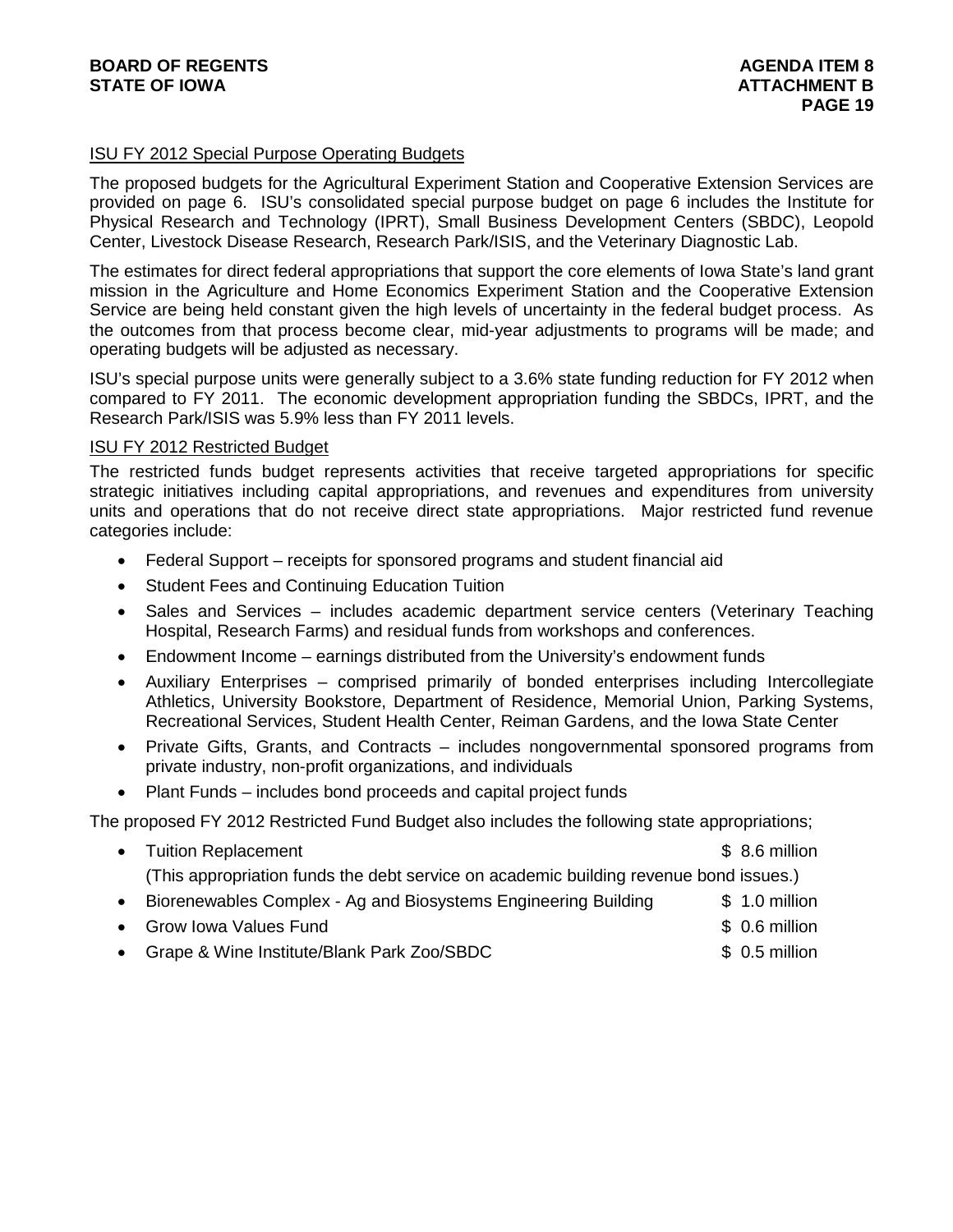#### **BOARD OF REGENTS**<br> **BOARD OF REGENTS**<br> **BOARD OF IOWA**<br> **ATTACHMENT B STATE OF IOWA**

#### ISU Athletics

In September 2010, the University presented a plan to the Board to eliminate general university support for athletics beginning in FY 2012. The proposed FY 2012 athletic budget on the following page adheres to the plan and contains no general university support.

Conference revenues are projected to increase \$3 million due to the change in member universities and media contracts.

Fundraising revenue is budgeted to increase \$2 million as additional revenue from the ISU Foundation will be used offset the elimination of university support and to provide debt service coverage.

Student fee revenue is projected to increase due to the reallocation of the Hilton Building fee to Athletics as approved by the Board at the April meeting.

The increase in debt service for FY 2012 results from multiple construction projects in progress.

Budgeted FY 2012 salaries and related costs are projected to increase approximately \$1.3 million from current FY 2011 projections. In addition to the university's salary plan increases, new positions related to athletic training and website/video operations were added.

The Athletic Department is responsible for paying tuition resulting from awarding scholarships. As presented to the Board in September 2010, the projected decrease in scholarship expenses largely results from offsetting the tuition set-aside portion of scholarship costs against the corresponding tuition expenses.

The Athletic Department purchases services that benefit numerous entities within the University including, tuition and room board from scholarship payments, facilities, University services, and utilities. The projected total cost to Athletics for these services is \$17.5 million.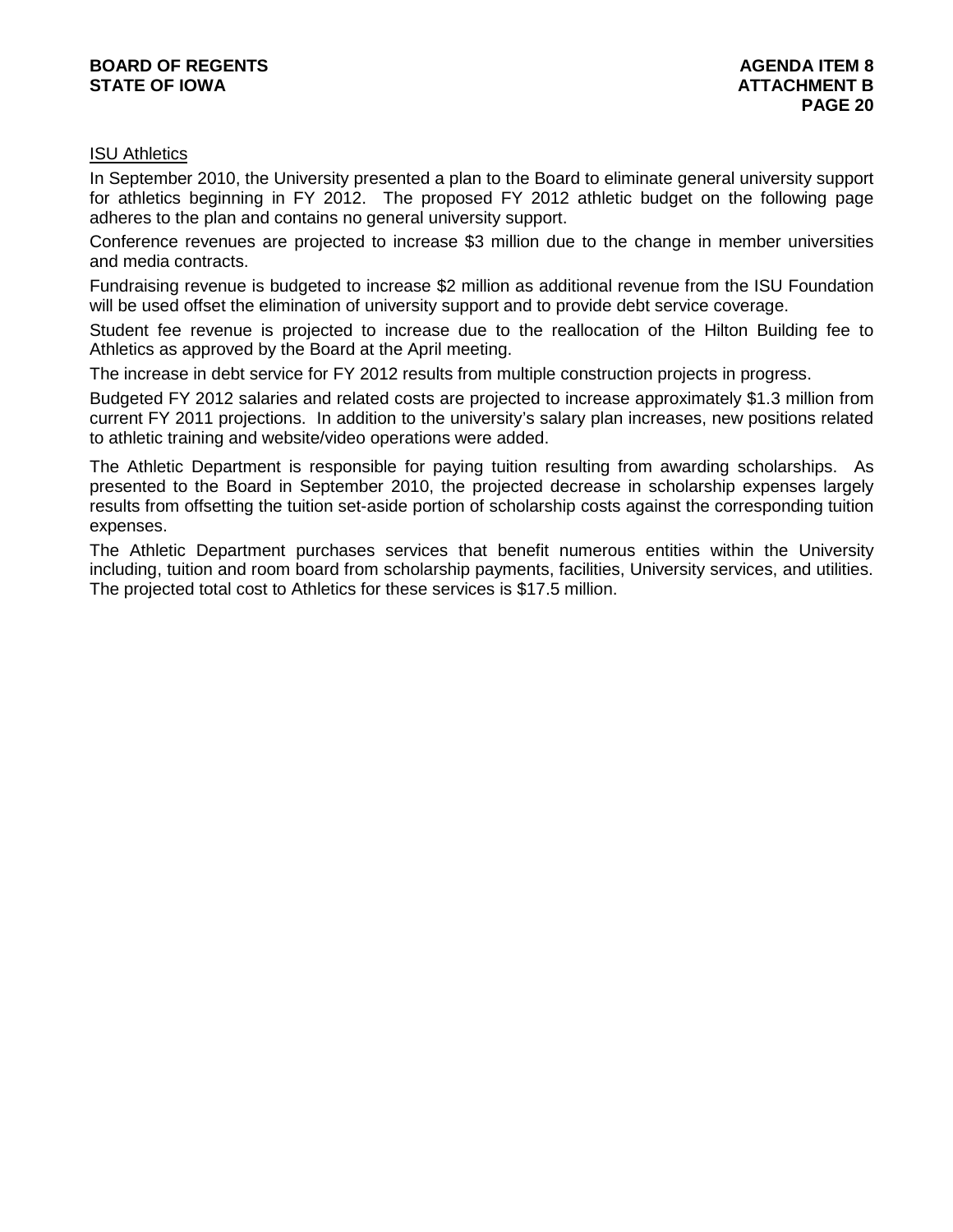#### **BOARD OF REGENTS**<br> **BOARD OF REGENTS**<br> **AGENDA ITEM 8**<br> **ATTACHMENT B STATE OF IOWA**

#### **IOWA STATE UNIVERSITY ATHLETICS**

|                                      | FY11             | FY11             | <b>FY12</b>     |
|--------------------------------------|------------------|------------------|-----------------|
|                                      | <b>Budget</b>    | <b>Estimates</b> | Proposed        |
| <b>REVENUES</b>                      |                  |                  |                 |
| <b>Ticket Sales:</b>                 |                  |                  |                 |
| Football                             | \$<br>8,520,047  | \$8,657,440      | 8,557,074<br>\$ |
| Men's Basketball                     | 2,240,000        | 2,334,307        | 2,325,000       |
| Women's Basketball                   | 550,000          | 535,928          | 550,000         |
| Wrestling                            | 110,000          | 89,956           | 140,000         |
| Other Sports                         | 197,000          | 203,763          | 205,000         |
|                                      | 11,617,047       | 11,821,394       | 11,777,074      |
| Conference & NCAA Revenue:           |                  |                  |                 |
| Football                             | 6,261,212        | 7,589,940        | 11,438,806      |
| Basketball                           | 3,340,423        | 3,405,018        | 4,166,953       |
| Other                                | 225,000          | 2,082,469        | 432,675         |
|                                      | 9,826,635        | 13,077,427       | 16,038,435      |
| <b>Fundraising:</b>                  | 8,144,197        | 6,159,595        | 8,156,066       |
| Multi-Media Rights:                  | 3,183,000        | 3,263,413        | 3,344,725       |
| <b>Post Season Revenue</b>           | 1,400,000        | 261,650          | 1,400,000       |
| <b>Investment Income</b>             | 98,996           | 120,703          | 107,606         |
| <b>Student Fees</b>                  | 1,125,000        | 1,215,757        | 1,640,000       |
| <b>University General Support</b>    | 1,600,107        | 1,599,423        |                 |
| Licensing                            | 315,000          | 370,810          | 514,206         |
| <b>Game guarantees</b>               | 1,566,000        | 1,506,813        | 275,000         |
| <b>Auxillary Revenue:</b>            | 1,236,538        | 1,101,002        | 1,195,000       |
| <b>Other Revenue:</b>                | 1,543,550        | 1,722,623        | 1,696,200       |
| <b>TOTAL REVENUES</b>                | \$<br>41,656,070 | \$42,220,610     | \$46,144,311    |
|                                      |                  |                  |                 |
| <b>EXPENSES</b>                      |                  |                  |                 |
| <b>Sports Programs - Operations:</b> |                  |                  |                 |
| Football                             | \$<br>2,864,550  | \$3,124,793      | \$2,912,327     |
| Men's Basketball                     | 1,436,973        | 1,570,058        | 1,389,000       |
| Women's Basketball                   | 604,000          | 604,000          | 706,750         |
| Wrestling                            | 155,482          | 155,482          | 215,480         |
| Other Sports                         | 1,513,352        | 1,597,486        | 1,717,439       |
|                                      | 6,574,357        | 7,051,819        | 6,940,996       |
| <b>Sports Program Support Units:</b> |                  |                  |                 |
| Medical                              | 545,000          | 450,000          | 550,000         |
| Video Operations                     | 227,396          | 227,396          | 223,400         |
| Athletic Training                    | 213,219          | 213,219          | 213,220         |
| Academic Services                    | 164,190          | 184,990          | 184,990         |
| Other                                | 237,258          | 220,274          | 227,265         |
|                                      | 1,387,062        | 1,295,878        | 1,398,875       |
| <b>Internal Operations:</b>          |                  |                  |                 |
| Administration                       | 540,195          | 611,292          | 624,530         |
| Big 12 Expenses                      | 1,158,250        | 1,379,914        | 1,433,654       |
| <b>Information Technology</b>        | 276,000          | 276,000          | 276,000         |
| Other                                | 177,776          | 177,176          | 187,196         |
|                                      | 2,152,221        | 2,444,382        | 2,521,380       |
|                                      |                  |                  |                 |
| <b>Salaries &amp; Benefits</b>       | 15,894,496       | 15,622,785       | 16,910,625      |
| <b>Scholarships</b>                  | 7,042,853        | 6,688,675        | 5,843,039       |
| <b>External Operations:</b>          | 920,232          | 945,557          | 949,063         |
| <b>Facilities &amp; Events:</b>      | 4,232,870        | 4,386,926        | 4,525,000       |
| Postseason                           | 1,840,000        | 545,000          | 1,890,000       |
| <b>Debt Service</b>                  | 1,578,707        | 1,578,707        | 3,435,723       |
| <b>Capital Projects</b>              | 525,000          | 1,721,379        | 1,827,550       |
| <b>Coaching Change</b>               | (500,000)        | (164, 063)       | (200,000)       |
| <b>TOTAL EXPENSES</b>                | \$<br>41,647,799 | \$42,117,046     | \$46,042,251    |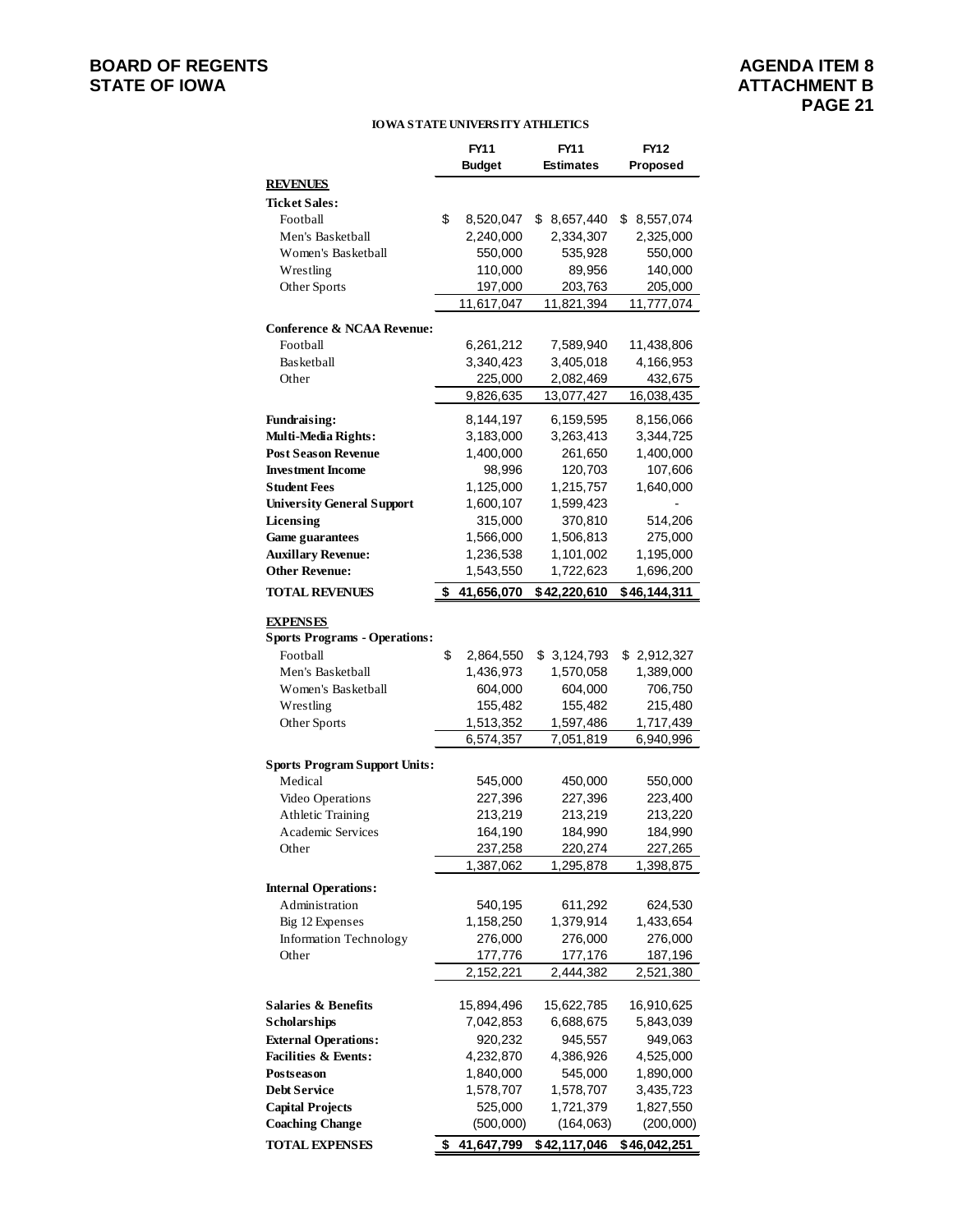#### **BOARD OF REGENTS**<br> **BOARD OF REGENTS**<br> **BOARD OF IOWA**<br> **ATTACHMENT B STATE OF IOWA**

#### ISU Residence System

The Board received a preliminary FY 2012 residence system budget as a part of the governance report at the March 2011 meeting. The initial FY 2012 budget submitted to the Board was based on an oncampus housing population of 9,177. Due to a higher than planned freshman class, a larger percentage of freshmen contracting for housing, and improved return rates for upperclassmen, oncampus housing occupancy is currently projected to be approximately 10,000. Due to this higher than anticipated occupancy for Fall 2011, Wilson Hall will now include 6 floors of double-occupancy rooms for freshmen students and 4 floors of single-occupancy rooms for upper-classmen. All other housing will essentially be at full occupancy. Of the projected additional contracts in housing, only 180 additional meal contracts (not required in Wilson Hall) will be realized by ISU. The proposed budget below includes revised revenue and expense estimates based on the updated occupancy projections.

To prepare Wilson Hall for occupancy, the Residence System made approximately \$2.2 million in improvements funded from available system funds related to restroom upgrades, room furniture, tuckpointing, painting, kitchenettes, and hall director apartment renovations.

The ISU Utilities Enterprise transitioned to a fully-costed utility rate model in FY 2011. The Residence System will now pay the full cost for utilities including their proportional share of line losses. To lessen the impact of the utility cost increase, the System was permitted to phase in the increase over a three year period. In FY 2011 (and in the FY 2012 preliminary budget), the utility phase-in was included as a reduction to the university overhead line. An accounting change in the FY 2012 proposed budget now reflects this phase-in as an increase to other income rather than a decrease to university overhead.

| Estimates<br><b>Budget</b><br><b>Budget</b><br>2010-11<br>2011-12<br>2011-12<br>\$<br>75,253,225<br>\$<br>78,305,891<br>\$<br>82,379,287<br>54,292,606<br>57,950,651<br>58,593,003<br>Net Revenues<br>20,960,619<br>20,355,240<br>23,786,284<br>% of Revenues<br>27.9%<br>26.0%<br>28.9%<br>10,835,639<br>10,872,042<br>10,872,042<br>500,000<br>500,000<br>500,000<br>Net After Debt Service & Mandatory Transfers<br>9,624,980<br>\$<br>8,983,198<br>\$<br>12,414,242<br>\$<br>% of Revenues<br>12.8%<br>11.5%<br>15.1%<br>193%<br>187%<br>219%<br>\$<br>871,178<br>\$<br>1,260,447<br>\$<br>1,649,618<br>\$<br>\$<br>\$<br>12,793,108<br>12,147,346<br>13,915,346<br>13,958,492<br>13,673,518<br>13,995,390<br>Subtotal--Voluntary Reserves<br>26,751,600<br>25,820,864<br>27,910,736<br>10,872,041<br>10,872,041<br>10,872,041<br>Subtotal--Mandatory Reserves<br>10,872,041<br>10,872,041<br>10,872,041<br>\$<br>\$<br>\$<br>37,623,641<br>36,692,905<br>38,782,777<br>\$<br>60,663,659<br>\$<br>\$<br>Contracts<br>61,373,529<br>65,057,754<br>256,258<br><b>Interest</b><br>248,700<br>315,951<br>14,333,308<br>Other Income<br>16,683,662<br>17,005,582<br>\$<br><b>Total Revenues</b><br>75,253,225<br>\$<br>\$<br>78,305,891<br>82,379,287<br>\$<br>\$<br>Salaries, Wages & Benefits<br>26,055,475<br>\$<br>28,568,003<br>28,811,640<br>Cost of Food or Goods Sold<br>9,758,966<br>9,884,978<br>10,017,694<br>Other Operating Expense<br>9,647,041<br>10,267,008<br>10,483,007<br><b>Utilities</b><br>6,725,121<br>7,052,161<br>7,062,161<br>Repairs & Maintenance<br>2,106,003<br>2,178,501<br>2,218,501 |                                    |    |            | Preliminary      |    | Proposed   |
|---------------------------------------------------------------------------------------------------------------------------------------------------------------------------------------------------------------------------------------------------------------------------------------------------------------------------------------------------------------------------------------------------------------------------------------------------------------------------------------------------------------------------------------------------------------------------------------------------------------------------------------------------------------------------------------------------------------------------------------------------------------------------------------------------------------------------------------------------------------------------------------------------------------------------------------------------------------------------------------------------------------------------------------------------------------------------------------------------------------------------------------------------------------------------------------------------------------------------------------------------------------------------------------------------------------------------------------------------------------------------------------------------------------------------------------------------------------------------------------------------------------------------------------------------------------------------------------------------------------------|------------------------------------|----|------------|------------------|----|------------|
|                                                                                                                                                                                                                                                                                                                                                                                                                                                                                                                                                                                                                                                                                                                                                                                                                                                                                                                                                                                                                                                                                                                                                                                                                                                                                                                                                                                                                                                                                                                                                                                                                     |                                    |    |            |                  |    |            |
|                                                                                                                                                                                                                                                                                                                                                                                                                                                                                                                                                                                                                                                                                                                                                                                                                                                                                                                                                                                                                                                                                                                                                                                                                                                                                                                                                                                                                                                                                                                                                                                                                     |                                    |    |            |                  |    |            |
|                                                                                                                                                                                                                                                                                                                                                                                                                                                                                                                                                                                                                                                                                                                                                                                                                                                                                                                                                                                                                                                                                                                                                                                                                                                                                                                                                                                                                                                                                                                                                                                                                     | <b>OPERATIONS</b>                  |    |            |                  |    |            |
|                                                                                                                                                                                                                                                                                                                                                                                                                                                                                                                                                                                                                                                                                                                                                                                                                                                                                                                                                                                                                                                                                                                                                                                                                                                                                                                                                                                                                                                                                                                                                                                                                     | Revenues                           |    |            |                  |    |            |
|                                                                                                                                                                                                                                                                                                                                                                                                                                                                                                                                                                                                                                                                                                                                                                                                                                                                                                                                                                                                                                                                                                                                                                                                                                                                                                                                                                                                                                                                                                                                                                                                                     | <b>Expenditures for Operations</b> |    |            |                  |    |            |
|                                                                                                                                                                                                                                                                                                                                                                                                                                                                                                                                                                                                                                                                                                                                                                                                                                                                                                                                                                                                                                                                                                                                                                                                                                                                                                                                                                                                                                                                                                                                                                                                                     |                                    |    |            |                  |    |            |
|                                                                                                                                                                                                                                                                                                                                                                                                                                                                                                                                                                                                                                                                                                                                                                                                                                                                                                                                                                                                                                                                                                                                                                                                                                                                                                                                                                                                                                                                                                                                                                                                                     |                                    |    |            |                  |    |            |
|                                                                                                                                                                                                                                                                                                                                                                                                                                                                                                                                                                                                                                                                                                                                                                                                                                                                                                                                                                                                                                                                                                                                                                                                                                                                                                                                                                                                                                                                                                                                                                                                                     | Debt Service (due July 1)          |    |            |                  |    |            |
|                                                                                                                                                                                                                                                                                                                                                                                                                                                                                                                                                                                                                                                                                                                                                                                                                                                                                                                                                                                                                                                                                                                                                                                                                                                                                                                                                                                                                                                                                                                                                                                                                     | Mandatory Transfers                |    |            |                  |    |            |
|                                                                                                                                                                                                                                                                                                                                                                                                                                                                                                                                                                                                                                                                                                                                                                                                                                                                                                                                                                                                                                                                                                                                                                                                                                                                                                                                                                                                                                                                                                                                                                                                                     |                                    |    |            |                  |    |            |
|                                                                                                                                                                                                                                                                                                                                                                                                                                                                                                                                                                                                                                                                                                                                                                                                                                                                                                                                                                                                                                                                                                                                                                                                                                                                                                                                                                                                                                                                                                                                                                                                                     |                                    |    |            |                  |    |            |
|                                                                                                                                                                                                                                                                                                                                                                                                                                                                                                                                                                                                                                                                                                                                                                                                                                                                                                                                                                                                                                                                                                                                                                                                                                                                                                                                                                                                                                                                                                                                                                                                                     | Debt Service Coverage Ratio        |    |            |                  |    |            |
|                                                                                                                                                                                                                                                                                                                                                                                                                                                                                                                                                                                                                                                                                                                                                                                                                                                                                                                                                                                                                                                                                                                                                                                                                                                                                                                                                                                                                                                                                                                                                                                                                     | University Overhead Payment        |    |            |                  |    |            |
|                                                                                                                                                                                                                                                                                                                                                                                                                                                                                                                                                                                                                                                                                                                                                                                                                                                                                                                                                                                                                                                                                                                                                                                                                                                                                                                                                                                                                                                                                                                                                                                                                     | <b>FUND BALANCES (June 30)</b>     |    |            |                  |    |            |
|                                                                                                                                                                                                                                                                                                                                                                                                                                                                                                                                                                                                                                                                                                                                                                                                                                                                                                                                                                                                                                                                                                                                                                                                                                                                                                                                                                                                                                                                                                                                                                                                                     | Revenue Fund                       |    |            |                  |    |            |
|                                                                                                                                                                                                                                                                                                                                                                                                                                                                                                                                                                                                                                                                                                                                                                                                                                                                                                                                                                                                                                                                                                                                                                                                                                                                                                                                                                                                                                                                                                                                                                                                                     | Operation & Maintenance Fund       |    |            |                  |    |            |
|                                                                                                                                                                                                                                                                                                                                                                                                                                                                                                                                                                                                                                                                                                                                                                                                                                                                                                                                                                                                                                                                                                                                                                                                                                                                                                                                                                                                                                                                                                                                                                                                                     | Improvement Fund                   |    |            |                  |    |            |
|                                                                                                                                                                                                                                                                                                                                                                                                                                                                                                                                                                                                                                                                                                                                                                                                                                                                                                                                                                                                                                                                                                                                                                                                                                                                                                                                                                                                                                                                                                                                                                                                                     | System Fund                        |    |            |                  |    |            |
|                                                                                                                                                                                                                                                                                                                                                                                                                                                                                                                                                                                                                                                                                                                                                                                                                                                                                                                                                                                                                                                                                                                                                                                                                                                                                                                                                                                                                                                                                                                                                                                                                     |                                    |    |            |                  |    |            |
|                                                                                                                                                                                                                                                                                                                                                                                                                                                                                                                                                                                                                                                                                                                                                                                                                                                                                                                                                                                                                                                                                                                                                                                                                                                                                                                                                                                                                                                                                                                                                                                                                     | Sinking Fund                       |    |            |                  |    |            |
|                                                                                                                                                                                                                                                                                                                                                                                                                                                                                                                                                                                                                                                                                                                                                                                                                                                                                                                                                                                                                                                                                                                                                                                                                                                                                                                                                                                                                                                                                                                                                                                                                     | <b>Bond Reserve Fund</b>           |    |            |                  |    |            |
|                                                                                                                                                                                                                                                                                                                                                                                                                                                                                                                                                                                                                                                                                                                                                                                                                                                                                                                                                                                                                                                                                                                                                                                                                                                                                                                                                                                                                                                                                                                                                                                                                     | <b>Bond Construction Fund</b>      |    |            |                  |    |            |
|                                                                                                                                                                                                                                                                                                                                                                                                                                                                                                                                                                                                                                                                                                                                                                                                                                                                                                                                                                                                                                                                                                                                                                                                                                                                                                                                                                                                                                                                                                                                                                                                                     |                                    |    |            |                  |    |            |
|                                                                                                                                                                                                                                                                                                                                                                                                                                                                                                                                                                                                                                                                                                                                                                                                                                                                                                                                                                                                                                                                                                                                                                                                                                                                                                                                                                                                                                                                                                                                                                                                                     | Total Fund Balances (June 30)      |    |            |                  |    |            |
|                                                                                                                                                                                                                                                                                                                                                                                                                                                                                                                                                                                                                                                                                                                                                                                                                                                                                                                                                                                                                                                                                                                                                                                                                                                                                                                                                                                                                                                                                                                                                                                                                     | REVENUES AND EXPENDITURES DETAIL   |    |            |                  |    |            |
|                                                                                                                                                                                                                                                                                                                                                                                                                                                                                                                                                                                                                                                                                                                                                                                                                                                                                                                                                                                                                                                                                                                                                                                                                                                                                                                                                                                                                                                                                                                                                                                                                     | Revenues                           |    |            |                  |    |            |
|                                                                                                                                                                                                                                                                                                                                                                                                                                                                                                                                                                                                                                                                                                                                                                                                                                                                                                                                                                                                                                                                                                                                                                                                                                                                                                                                                                                                                                                                                                                                                                                                                     |                                    |    |            |                  |    |            |
|                                                                                                                                                                                                                                                                                                                                                                                                                                                                                                                                                                                                                                                                                                                                                                                                                                                                                                                                                                                                                                                                                                                                                                                                                                                                                                                                                                                                                                                                                                                                                                                                                     |                                    |    |            |                  |    |            |
|                                                                                                                                                                                                                                                                                                                                                                                                                                                                                                                                                                                                                                                                                                                                                                                                                                                                                                                                                                                                                                                                                                                                                                                                                                                                                                                                                                                                                                                                                                                                                                                                                     |                                    |    |            |                  |    |            |
|                                                                                                                                                                                                                                                                                                                                                                                                                                                                                                                                                                                                                                                                                                                                                                                                                                                                                                                                                                                                                                                                                                                                                                                                                                                                                                                                                                                                                                                                                                                                                                                                                     |                                    |    |            |                  |    |            |
|                                                                                                                                                                                                                                                                                                                                                                                                                                                                                                                                                                                                                                                                                                                                                                                                                                                                                                                                                                                                                                                                                                                                                                                                                                                                                                                                                                                                                                                                                                                                                                                                                     | <b>Expenditures for Operations</b> |    |            |                  |    |            |
|                                                                                                                                                                                                                                                                                                                                                                                                                                                                                                                                                                                                                                                                                                                                                                                                                                                                                                                                                                                                                                                                                                                                                                                                                                                                                                                                                                                                                                                                                                                                                                                                                     |                                    |    |            |                  |    |            |
|                                                                                                                                                                                                                                                                                                                                                                                                                                                                                                                                                                                                                                                                                                                                                                                                                                                                                                                                                                                                                                                                                                                                                                                                                                                                                                                                                                                                                                                                                                                                                                                                                     |                                    |    |            |                  |    |            |
|                                                                                                                                                                                                                                                                                                                                                                                                                                                                                                                                                                                                                                                                                                                                                                                                                                                                                                                                                                                                                                                                                                                                                                                                                                                                                                                                                                                                                                                                                                                                                                                                                     |                                    |    |            |                  |    |            |
|                                                                                                                                                                                                                                                                                                                                                                                                                                                                                                                                                                                                                                                                                                                                                                                                                                                                                                                                                                                                                                                                                                                                                                                                                                                                                                                                                                                                                                                                                                                                                                                                                     |                                    |    |            |                  |    |            |
|                                                                                                                                                                                                                                                                                                                                                                                                                                                                                                                                                                                                                                                                                                                                                                                                                                                                                                                                                                                                                                                                                                                                                                                                                                                                                                                                                                                                                                                                                                                                                                                                                     |                                    |    |            |                  |    |            |
|                                                                                                                                                                                                                                                                                                                                                                                                                                                                                                                                                                                                                                                                                                                                                                                                                                                                                                                                                                                                                                                                                                                                                                                                                                                                                                                                                                                                                                                                                                                                                                                                                     | <b>Total Expenditures</b>          | \$ | 54,292,606 | \$<br>57,950,651 | \$ | 58,593,003 |

**Iowa State University Residence System Proposed Budget 2011-12**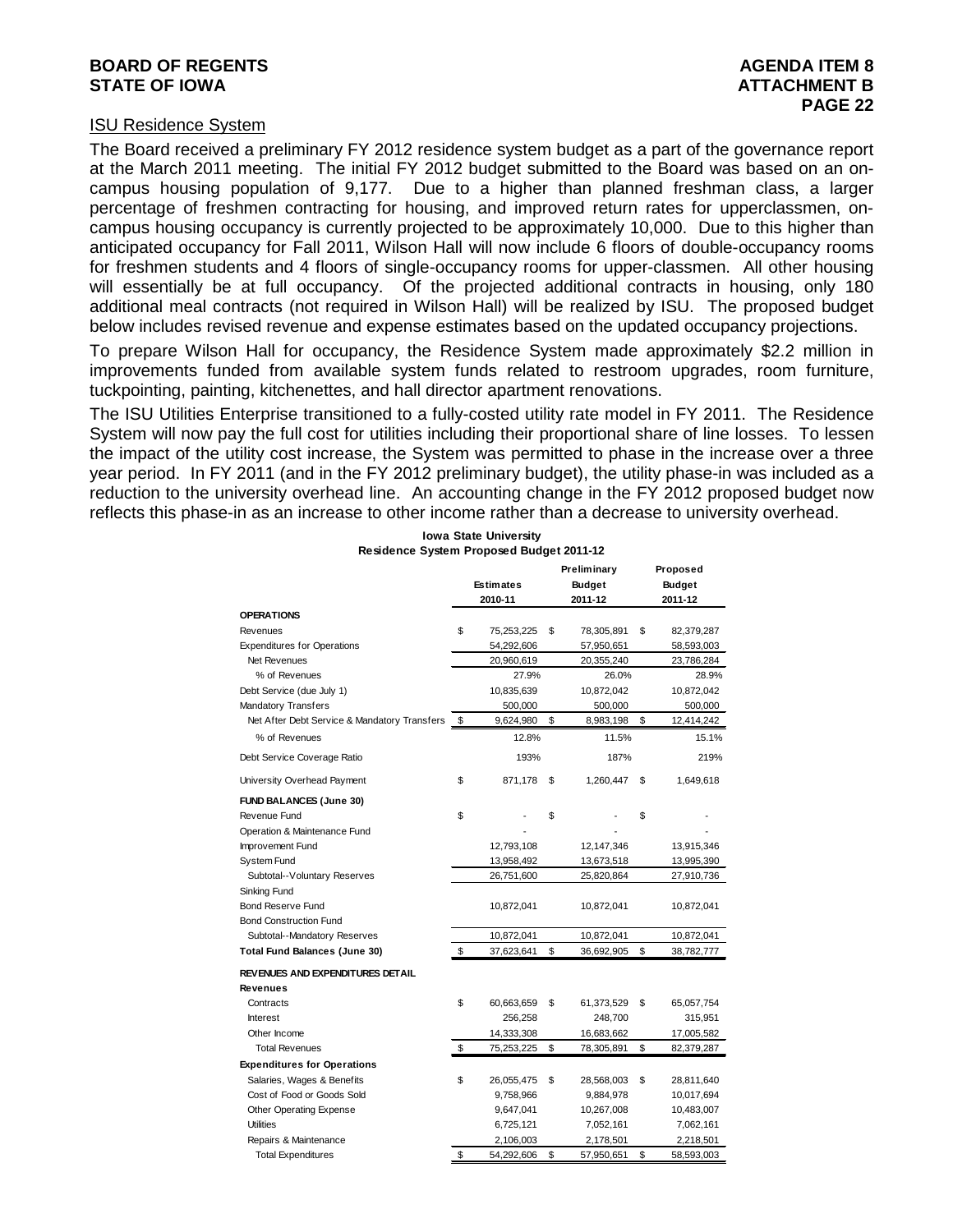#### FY 2011 Amended Operating Budgets

Iowa State University's proposed amended FY 2011 budgets for the General University and Agriculture Experiment Station are provided below. Board policy requires Regent institutions receive Board approval for proposed increases in budget ceilings to the operating budgets.

#### **General University**

The original FY 2011 budgets were approved by the Board in June 2010; budgets have historically been considered for Board approval in August. The early budget process made it more difficult to accurately project some revenue and expense lines.

Tuition revenues are higher than projected due to record enrollment for FY 2011. Additional faculty was needed to meet the increased enrollment levels.

The indirect cost reimbursement increase reflects significant increases in grant activity.

The budget amendment also includes one-time advanced commitment funds earned in prior years that are being used to fund building repairs related to the flood of 2010 and other non-flood related building renewal expenses for the general university.

#### **Agriculture Experiment Station**

Additional federal revenues for FY 2011 were awarded to the Agriculture Experiment Station after the original budgets were approved by the Board. The Experiment Station is utilizing these funds for salaries and additional supplies/services.

|                             |             | <b>General University</b> |                                           | <b>Agriculture Experiment Station</b> |         |                                           |  |
|-----------------------------|-------------|---------------------------|-------------------------------------------|---------------------------------------|---------|-------------------------------------------|--|
|                             |             |                           | Current Budget Adjustments Amended Budget |                                       |         | Current Budget Adjustments Amended Budget |  |
| <b>APPROPRIATIONS</b>       |             |                           |                                           |                                       |         |                                           |  |
| General                     | 170,536,017 |                           | 170,536,017                               | 29,170,840                            |         | 29,170,840                                |  |
| Supplemental-Nonrecurring   | 3,202,079   |                           | 3,202,079                                 |                                       |         |                                           |  |
| <b>RESOURCES</b>            |             |                           |                                           |                                       |         |                                           |  |
| <b>Federal Support</b>      |             |                           |                                           | 4,028,617                             | 880,647 | 4,909,264                                 |  |
| Interest                    |             | 170,000                   | 170,000                                   |                                       |         |                                           |  |
| <b>Tuition and Fees</b>     | 252,958,560 | 10.941.440                | 263,900,000                               |                                       |         |                                           |  |
| Reimb. Indirect Costs       | 17,141,800  | 3,058,200                 | 20,200,000                                |                                       |         |                                           |  |
| Other Income                | 1,411,881   |                           | 1,411,881                                 |                                       |         |                                           |  |
| OI: Advanced Commitments    |             | 11,900,000                | 11,900,000                                |                                       |         |                                           |  |
| Subtotal - Inst. Income     | 271,512,241 | 26,069,640                | 297,581,881                               | 4,028,617                             | 880,647 | 4,909,264                                 |  |
| <b>TOTAL REVENUES</b>       | 445,250,337 | 26,069,640                | 471,319,977                               | 33, 199, 457                          | 880,647 | 34,080,104                                |  |
| <b>EXPENDITURES</b>         |             |                           |                                           |                                       |         |                                           |  |
| Fac. & Inst. Off. Salaries  | 171,000,000 | 6,000,000                 | 177,000,000                               | 20,400,000                            |         | 20,400,000                                |  |
| Prof.& Sci. Staff Salaries  | 76,000,000  |                           | 76,000,000                                | 8,300,000                             | 400,000 | 8,700,000                                 |  |
| General Service Staff Sal.  | 43,100,000  | (5, 100, 000)             | 38,000,000                                | 2,350,000                             | 300,000 | 2,650,000                                 |  |
| Hourly Wages                | 4,300,000   |                           | 4,300,000                                 | 250,000                               |         | 250,000                                   |  |
| Subtotal - Salaries         | 294.400.000 | 900.000                   | 295,300,000                               | 31,300,000                            | 700.000 | 32.000.000                                |  |
| Supplies and Services       | 41,300,337  | (3,480,360)               | 37,819,977                                | 1,017,457                             | 180,647 | 1,198,104                                 |  |
| <b>Library Acquisitions</b> | 9,900,000   | 1,900,000                 | 11,800,000                                |                                       |         |                                           |  |
| Rentals                     | 1,400,000   |                           | 1,400,000                                 | 17,000                                |         | 17,000                                    |  |
| <b>Utilities</b>            | 27,500,000  | (2,600,000)               | 24,900,000                                | 75,000                                |         | 75,000                                    |  |
| <b>Bldg. Repairs</b>        | 5,000,000   | 28,700,000                | 33,700,000                                | 200,000                               |         | 200,000                                   |  |
| Auditor of State Reimb.     | 500,000     |                           | 500,000                                   | 320,000                               |         | 320,000                                   |  |
| Equipment                   | 3,500,000   |                           | 3,500,000                                 | 270,000                               |         | 270,000                                   |  |
| Aid to Individuals          | 61,750,000  | 650,000                   | 62,400,000                                |                                       |         |                                           |  |
| Subtotal - Other Expenses   | 150,850,337 | 25,169,640                | 176,019,977                               | 1,899,457                             | 180,647 | 2,080,104                                 |  |
| <b>TOTAL EXPENDITURES</b>   | 445,250,337 | 26,069,640                | 471,319,977                               | 33, 199, 457                          | 880,647 | 34,080,104                                |  |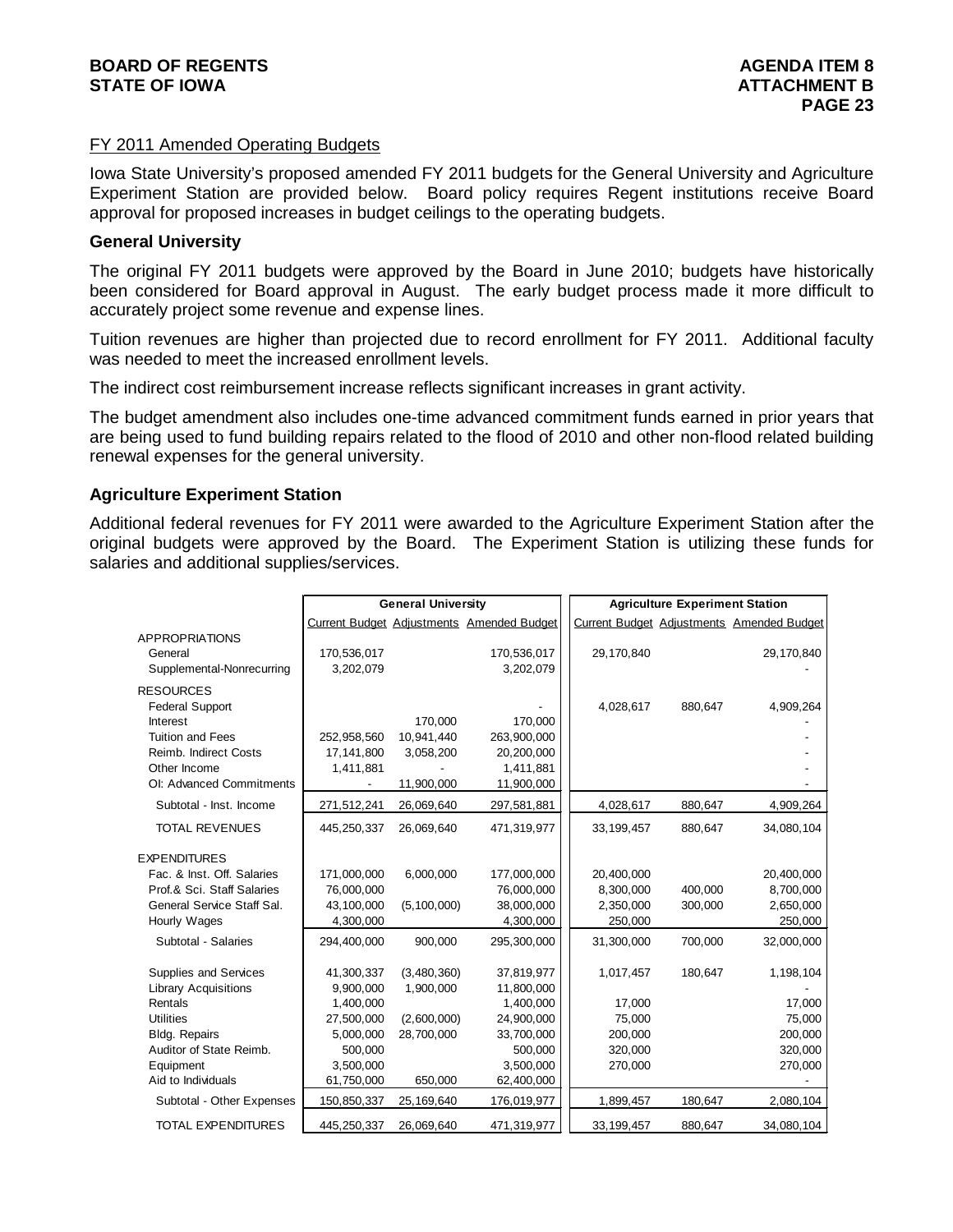#### **FY 2012 BUDGETS – UNIVERSITY OF NORTHERN IOWA**

During the FY 2012 budget development process, operational decisions were made with a strong focus on University goals and priorities as identified in the strategic plan; Leadership and Innovation for the Future: Transforming Opportunities into Reality. UNI's primary goals are to provide a premier undergraduate educational experience, provide a premier teacher-education program, and increase services to the citizens of the State of Iowa. In addition, the following guiding principles were applied to the process:

- Maintain affordability and accessibility (hold financial aid set-aside harmless)
- Maintain the academic mission to ensure program quality and timely graduation
- Provide a safe campus for students and staff
- Make strategic operational changes rather than across-the-board cuts

The University operating budget will support the following goals as identified in the strategic plan;

- Be a leading undergraduate public university that provides a strong liberal arts foundation,
- Provide rigorous and relevant graduate education that meets the needs of graduate students, the university, and the community,
- Be a state and national leader in pre K-12 education,
- Create and maintain an inclusive educational environment that prepares students to thrive in a diverse global environment,
- Enhance the economic, social, cultural, and sustainable development of the state, and
- Ensure accountability, affordability, and access.

The continued reductions in state appropriations coupled with unavoidable cost increases create numerous challenges in budget development and implementation. The fiscal reality is that all unavoidable cost increases (i.e., collective-bargained salary increases, negotiated promotion increases, health costs, energy costs, deferred maintenances costs) have been totally funded by a combination of tuition increases and decreases in personnel and non-personnel budgets.

In addition, several key strategies to mitigate or reduce costs and improve efficiencies continue to be evaluated including, but not limited to: 1) reduction of administrative positions, 2) reduction of general fund support for auxiliaries, 3) function outsourcing, 4) mergers or reorganizations of units/functions, 5) strategic academic and nonacademic program elimination, and 6) consideration of other temporary, one-time reduction strategies.

#### UNI FY 2012 General University Operating Budget

State appropriations and tuition revenue comprise approximately 98% of UNI's proposed FY 2012 General University operating budget. Projected changes in these revenue sources as well as indirect cost recoveries and interest income result in \$0.9 million in incremental revenue when compared to FY 2011 estimates.

| Appropriations                    | $($4.3$ million) |
|-----------------------------------|------------------|
| Tuition                           | 5.3 million      |
| Indirect Cost Recoveries/Interest | 0.1 million)     |
| <b>Total Incremental Revenues</b> | \$ 0.9 million   |

The General University's FY 2012 operating appropriation of \$74.7 million is 5.4% less than state funding received for FY 2011.

#### UNI General University Appropriations

|         |            | One-Time             |             |
|---------|------------|----------------------|-------------|
|         | Base       | Supplemental         | Total       |
| FY 2012 | 74.734.586 |                      | 74.734.586  |
| FY 2011 | 77.549.809 | 1,456,118            | 79.005.927  |
|         |            | FY 2012 less FY 2011 | (4,271,341) |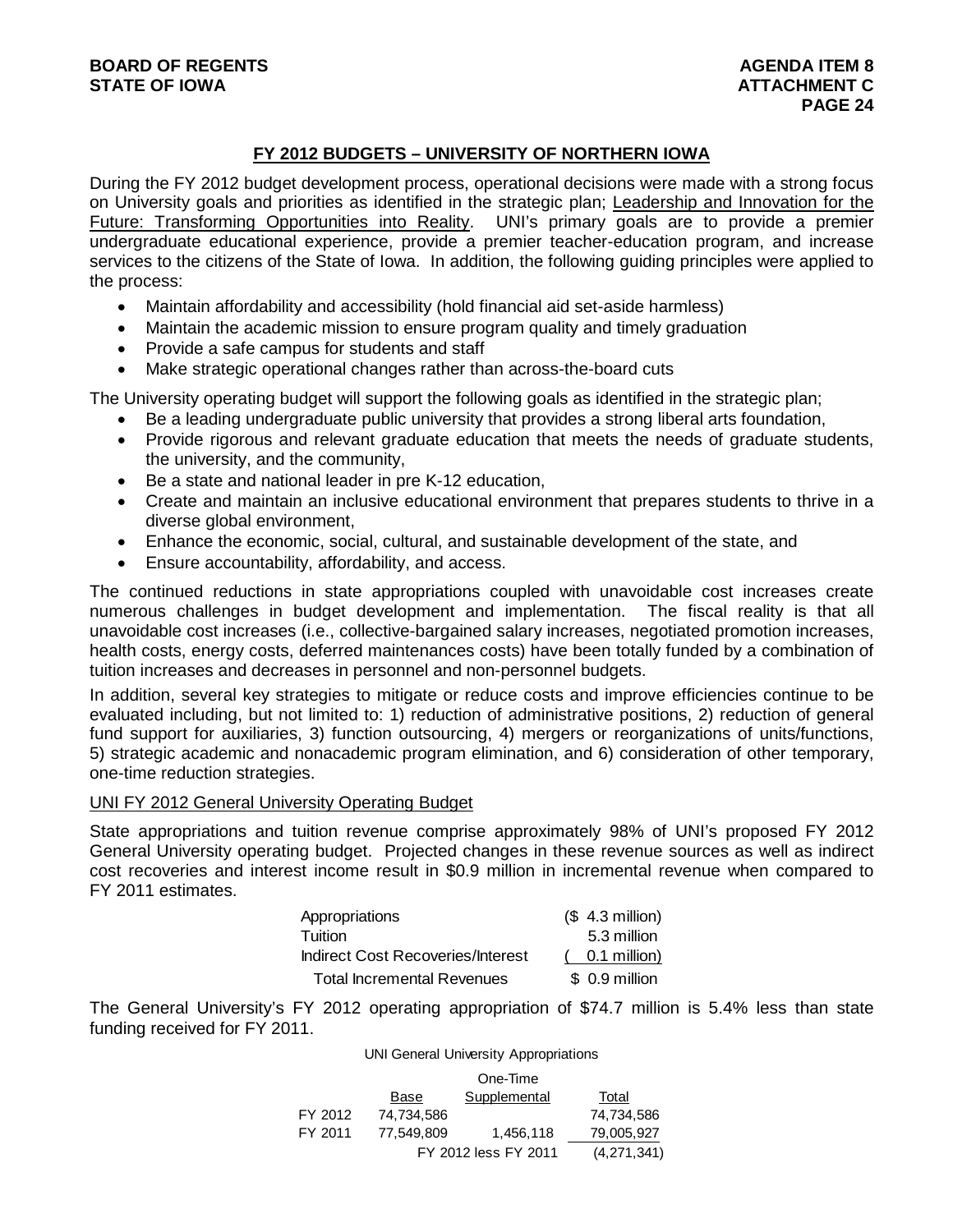#### **BOARD OF REGENTS**<br> **BOARD OF REGENTS**<br> **BOARD OF IOWA**<br> **ATTACHMENT C STATE OF IOWA**

The Board approved a tuition increase of 5.0% for resident and non-resident students at its March 2011 meeting. The rate increases coupled with a projected enrollment increase of 149 students are expected to generate incremental tuition revenue of \$5.3 million over FY 2011 estimates.

Indirect cost recoveries and the other revenue lines are budgeted at a net decrease of \$145,000 when compared to FY 2011 estimates, primarily due to significant cutbacks in federal grant funding.

To address the FY 2012 reduction in appropriations and fund unavoidable cost increases, University divisions were tasked to identify \$3.6 million in permanent budget reductions. With the significant and continued appropriation reductions since FY 2009, divisions will consider numerous reduction strategies including the elimination of staff positions, reduction in adjunct instructors, reduction of staff twelve-month appointments, elimination of programs, and reduction in services.

Mandatory salary and related benefit increases from faculty and merit employee bargaining are included in the proposed FY 2012 budget. United Faculty salaries increased 2.25% on July 1, 2011 and will increase an additional 1.25% on January 1, 2012. AFSCME-covered employees will receive increases based on the statewide negotiated agreement. Professional and Scientific employees have historically received increases commensurate with the faculty bargaining contract.

Health rates for AFSCME employees participating in state plans are projected to increase by 8%. In contrast, arbitration of the United Faculty contract favored significant changes to the self-funded health and dental plans for faculty and professional staff. While the previous UNI Health plan will remain available, the cost of the employer share of the premium will be limited to the cost of the new PPO plan. In addition, life insurance coverage was decreased from 2.5 times salary to 1.5 times and accidental death and dismemberment coverage was discontinued. The reduction to fringe cost is estimated at \$700,000 but will be mostly offset with the reinstatement of employer TIAA-CREF contributions from 9% to 10 %.

The salary and fringe cost increase is \$3.6 million. The majority of this cost is mandated by bargaining agreements with United Faculty and AFSCME.

The University continues its commitment to affordability and has budgeted 18% of tuition revenue for financial aid set-aside. The University has budgeted an additional \$1.2 million in financial aid set-aside when compared to FY 2011.

#### UNI FY 2012 Special Purpose Operating Budgets

UNI's consolidated special purpose budget on page 6 includes the Institute for Decision Making (IDM), Recycling and Reuse Center, Metal Casting, Real Estate Education, MyEntreNet, and the Iowa Mathematics and Science Education Partnership program (IMSEP).

UNI's special purpose units were generally subject to a 3.6% funding reduction for FY 2012 when compared to FY 2011. The economic development appropriation funding MyEntreNet, IDM, and Metal Casting was reduced 5.9% from FY 2011 levels.

#### UNI FY 2012 Restricted Budget

UNI's restricted budget includes auxiliary enterprises, capital appropriations, and revenues and expenditures from university units and operations that do not receive direct state appropriations. Major auxiliary enterprise operations include the residence system, athletics, Maucker Union, Fieldhouse Operations (UNI-Dome/McLeod), Gallagher-Bluedorn Performing Arts Center, Wellness Recreation Center, and the Student Health Center.

The proposed FY 2012 Restricted Fund Budget includes the following state appropriations:

• Tuition Replacement **\$5.9 million** 

This appropriation funds the debt service on academic building revenue bond issues.

• Bartlett Hall Renovation **by the set of the set of the set of the set of the set of the set of the set of the set of the set of the set of the set of the set of the set of the set of the set of the set of the set of the** 

• Grow Iowa Values Fund (GIVF)  $\sim$  80.3 million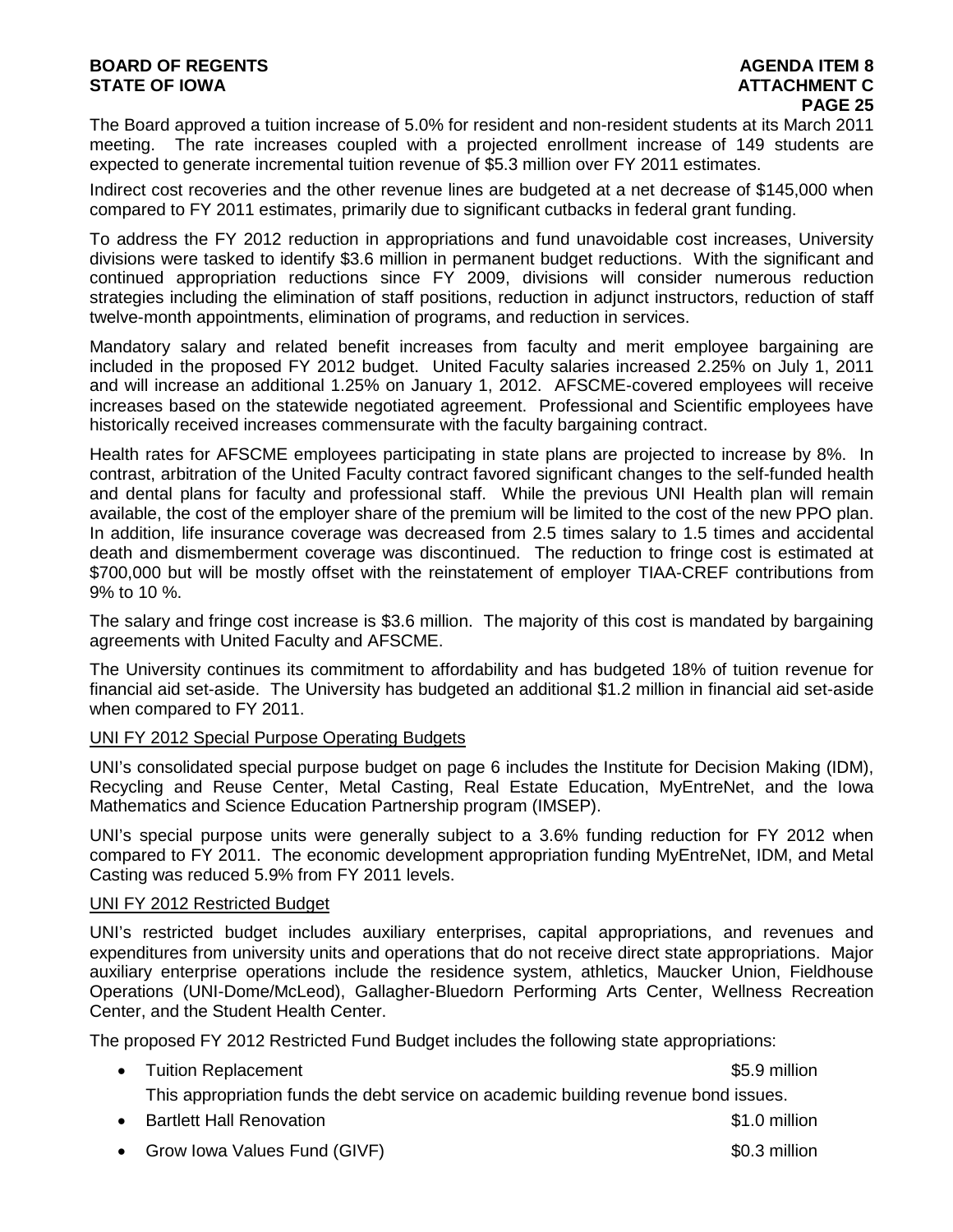#### **BOARD OF REGENTS**<br> **BOARD OF REGENTS**<br> **BOARD OF IOWA**<br> **ATTACHMENT C STATE OF IOWA**

#### UNI Athletics

The University of Northern Iowa's FY 2012 athletic budget reflects revenue projections totaling \$11.49 million; slightly less than the FY 2011 estimates.

General university funds for athletics provide support for scholarships, operations, and the graduate assistant program. The University presented a plan to the Board in September 2010 to reduce university support for athletics. In accordance with the university support reduction plan, the proposed athletic budget reflects a decrease from 2.9% of the original FY 2011 university budget to 2.7% of the proposed FY 2012 university budget (\$0.2 million decrease).

While the total student fees for FY 2012 remain flat when compared to FY 2011, the Student Services Fee committee recommended shifting student fee revenues away from academic activities in the College of Humanities & Fine Arts to Athletics as approved by the Board in April 2011. At the recommendation of the committee, these academic activities are now supported by the university's general fund rather than student fees.

The athletic department is responsible for paying tuition for awarded scholarships. Consistent with the other universities and the support reduction plan, the tuition set-aside portion of scholarship costs is netted against the expenses for each sport. Scholarship costs of approximately \$3.45 million are included in the applicable sports expense lines.

The UNI athletic department purchases services that benefit numerous entities within the University. These include in part, tuition and room/board from scholarship payments, Business Services, Public Safety, marketing, and utilities. The projected total cost to Athletics for these services in FY 2012 is \$4.1 million. **University of Northern Iowa**

| <b>University of Northern lowa</b><br>FY 2012 Proposed Athletic Budgets |                     |            |            |  |  |
|-------------------------------------------------------------------------|---------------------|------------|------------|--|--|
|                                                                         | FY 2012<br>Proposed |            |            |  |  |
| <b>INCOME</b>                                                           |                     |            |            |  |  |
| Football                                                                | 1,102,500           | 984,311    | 990,500    |  |  |
| Men's Basketball                                                        | 1,199,000           | 964,848    | 992,950    |  |  |
| Men - All Other Sports                                                  | 37,000              | 65,381     | 45,200     |  |  |
| Women - All Sports                                                      | 112,800             | 130,114    | 105,200    |  |  |
| <b>Subtotal - Sports</b>                                                | 2,451,300           | 2,144,654  | 2,133,850  |  |  |
| Other Income                                                            |                     |            |            |  |  |
| <b>Student Activity Fee</b>                                             | 1,212,500           | 1,263,343  | 1,468,393  |  |  |
| University Support for:                                                 |                     |            |            |  |  |
| <b>General Athletics Operations</b>                                     | 3,266,702           | 3,268,466  | 3,055,200  |  |  |
| Scholarships                                                            | 1,283,481           | 1,283,481  | 1,283,481  |  |  |
| Alumni/Foundation Support                                               | 1,290,000           | 1,222,000  | 1,300,000  |  |  |
| <b>Athletic Marketing</b>                                               | 1,066,000           | 1,048,052  | 1,081,000  |  |  |
| Athletic Conf/NCAA Support                                              | 650,000             | 681,000    | 650,000    |  |  |
| Novelties - Outings                                                     | 182,000             | 229,132    | 175,000    |  |  |
| General                                                                 | 328,500             | 364,983    | 342,200    |  |  |
| Subtotal - Other                                                        | 9,279,183           | 9,360,457  | 9,355,274  |  |  |
|                                                                         |                     |            |            |  |  |
| <b>TOTAL INCOME</b>                                                     | 11,730,483          | 11,505,111 | 11,489,124 |  |  |
| <b>EXPENSES</b>                                                         |                     |            |            |  |  |
| <b>Men's Sports</b>                                                     |                     |            |            |  |  |
| Football                                                                | 2,673,766           | 2,690,539  | 2,700,511  |  |  |
| Basketball                                                              | 1,677,101           | 1,742,671  | 1,721,617  |  |  |
| All Other Men's Sports                                                  | 1,013,166           | 1,020,698  | 1,021,134  |  |  |
| <b>Subtotal - Men's Sports</b>                                          | 5,364,033           | 5,453,908  | 5,443,262  |  |  |
| <b>Women's Sports</b>                                                   |                     |            |            |  |  |
| Basketball                                                              | 842,628             | 841,739    | 864,762    |  |  |
| Volleyball                                                              | 681,941             | 692,799    | 667,028    |  |  |
| All Other Women's Sports                                                | 1,990,617           | 2,012,601  | 2,025,334  |  |  |
| <b>Subtotal - Women's Sports</b>                                        | 3,515,186           | 3,547,139  | 3,557,124  |  |  |
| <b>Other Expenses</b>                                                   |                     |            |            |  |  |
| Athletic Training                                                       | 342,888             | 152,888    | 226,414    |  |  |
| <b>Administration &amp; General</b>                                     | 2,188,556           | 2,081,559  | 1,972,913  |  |  |
| <b>Athletic Marketing</b>                                               | 219,820             | 236,519    | 214,411    |  |  |
| Contingency                                                             | 100,000             | 33,098     | 75,000     |  |  |
| <b>Subtotal - Other Expenses</b>                                        | 2,851,264           | 2,504,064  | 2,488,738  |  |  |
| <b>TOTAL EXPENSES</b>                                                   | 11,730,483          | 11,505,111 | 11,489,124 |  |  |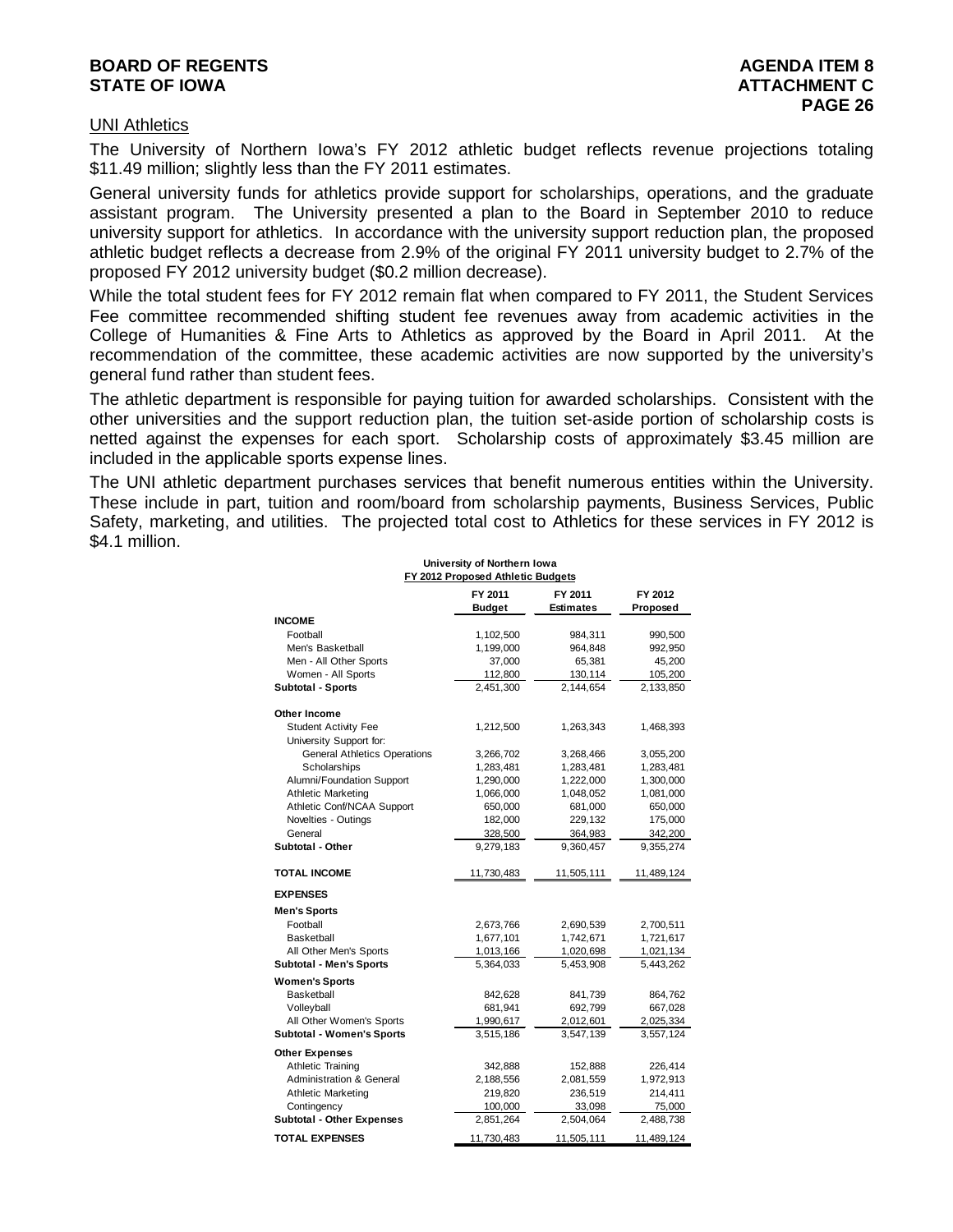### UNI Residence System

The proposed UNI FY 2012 Residence System budget remains unchanged from that presented to the Board at the March meeting. The FY 2012 budget was developed using occupancy as compared to enrollment percentages identical to FY 2011, the most recent university enrollment projections, and the room and board rates approved at the April meeting.

#### **University of Northern Iowa Residence System Preliminary Budget 2011-12**

|                                              |                 |            |    | Proposed      |
|----------------------------------------------|-----------------|------------|----|---------------|
|                                              | <b>Estimate</b> |            |    | <b>Budget</b> |
|                                              |                 | 2010-11    |    | 2011-12       |
| <b>OPERATIONS</b>                            |                 |            |    |               |
| Revenues                                     | \$              | 36,722,794 | \$ | 37,675,032    |
| <b>Expenditures for Operations</b>           |                 | 25,960,871 |    | 27,226,376    |
| <b>Net Revenues</b>                          |                 | 10,761,923 |    | 10,448,656    |
| % of Revenues                                |                 | 29.3%      |    | 27.7%         |
| Debt Service (due July 1)                    |                 | 4,421,822  |    | 5,772,924     |
| <b>Mandatory Transfers</b>                   |                 | 330,000    |    | 330,000       |
| Net After Debt Service & Mandatory Transfers | \$              | 6,010,101  | \$ | 4,345,732     |
| % of Revenues                                |                 | 16.4%      |    | 11.5%         |
| Debt Service Coverage Ratio                  |                 | 243%       |    | 181%          |
| University Overhead Payment                  | \$              | 699,022    | \$ | 730,659       |
| <b>FUND BALANCES (June 30)</b>               |                 |            |    |               |
| Revenue Fund                                 | \$              |            | \$ |               |
| Operation & Maintenance Fund                 |                 |            |    |               |
| Improvement Fund                             |                 | 4,104,889  |    | 3,603,889     |
| System Fund                                  |                 | 6,209,083  |    | 842,156       |
| Subtotal--Voluntary Reserves                 |                 | 10,313,972 |    | 4,446,045     |
| Sinking Fund                                 |                 |            |    |               |
| <b>Bond Reserve Fund</b>                     |                 | 4,850,711  |    | 6,979,924     |
| <b>Bond Construction Fund</b>                | 2,718,266       |            |    | 3,202,300     |
| Subtotal--Mandatory Reserves                 |                 | 7,568,977  |    | 10,182,224    |
| <b>Total Fund Balances (June 30)</b>         | \$              | 17,882,949 | \$ | 14,628,269    |
| REVENUES AND EXPENDITURES DETAIL             |                 |            |    |               |
| <b>Revenues</b>                              |                 |            |    |               |
| Contracts                                    | \$              | 31,105,033 | \$ | 31,956,476    |
| <b>Interest</b>                              |                 | 200,000    |    | 200,000       |
| Other Income                                 |                 | 5,417,761  |    | 5,518,556     |
| <b>Total Revenues</b>                        | \$              | 36,722,794 | \$ | 37,675,032    |
| <b>Expenditures for Operations</b>           |                 |            |    |               |
| Salaries, Wages & Benefits                   | \$              | 14,078,048 | \$ | 14,882,769    |
| Cost of Food or Goods Sold                   |                 | 4,872,203  |    | 5,052,178     |
| <b>Other Operating Expense</b>               |                 | 2,913,315  |    | 2,958,869     |
| <b>Utilities</b>                             |                 | 2,279,565  |    | 2,415,192     |
| Repairs & Maintenance                        |                 | 1,817,740  |    | 1,917,368     |
| <b>Total Expenditures</b>                    | \$              | 25,960,871 | \$ | 27,226,376    |
|                                              |                 |            |    |               |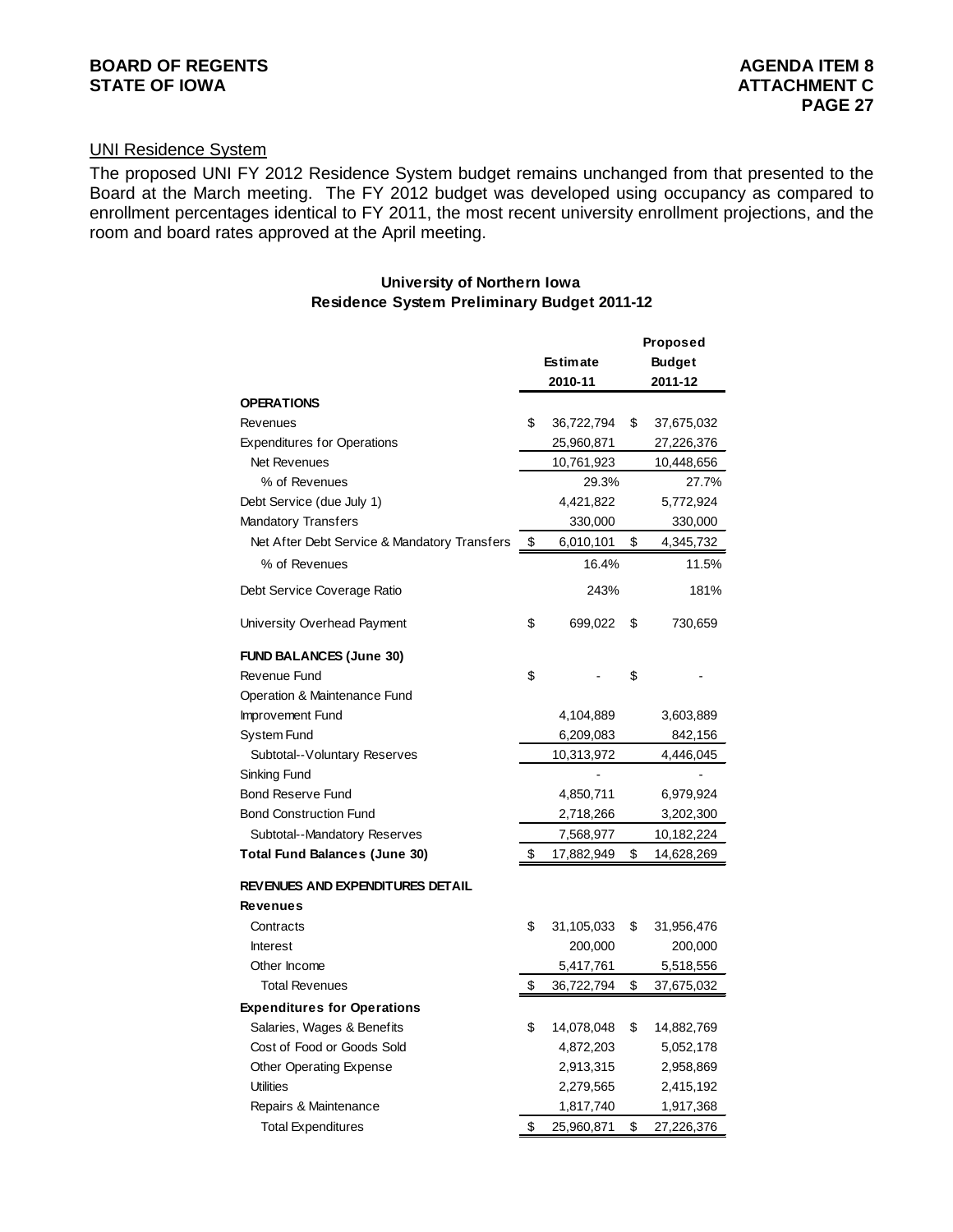#### FY 2011 Amended Operating Budgets

The University of Northern Iowa's proposed amended FY 2011 budgets for the General University, Metal Casting, and MyEntranet are provided below. Board policy requires Regent institutions receive Board approval for proposed increases in budget ceilings to the operating budgets.

#### **General University**

Tuition revenue is projected to exceed the original budget due to higher than budgeted enrollment and higher than projected retention rate between the fall and spring semesters. The budget amendment also includes one-time advanced commitment funds earned in prior years that are being used to fund core operational needs, adjunct instructor support, seed funding for grants, student information system project, strategic initiatives and projects, bridge funding to facilitate permanent cuts, recruitment strategies, academic and other building repairs, and matching funds for faculty grants.

#### **Metal Casting & MyEntrenet**

The Metal Casting and MyEntrenet units have carryforward authority and the amended budgets include the budgeted expense of revenues received in prior years. Expense budget lines have been updated to reflect current projections.

|                              |             | <b>General University</b> |             | <b>Metal Casting</b> |        | MyEntre.net |         |           |                                                                                                                               |
|------------------------------|-------------|---------------------------|-------------|----------------------|--------|-------------|---------|-----------|-------------------------------------------------------------------------------------------------------------------------------|
|                              |             |                           |             |                      |        |             |         |           | Current Budget Adjustments Amended Budget Current Budget Adjustments Amended Budget Current Budget Adjustments Amended Budget |
| <b>APPROPRIATIONS</b>        |             |                           |             |                      |        |             |         |           |                                                                                                                               |
| General                      | 77,549,809  |                           | 77,549,809  | 61,048               |        | 61,048      | 290,494 |           | 290,494                                                                                                                       |
| Supplemental                 | 1,456,118   |                           | 1,456,118   |                      |        |             |         |           |                                                                                                                               |
| <b>RESOURCES</b>             |             |                           |             |                      |        |             |         |           |                                                                                                                               |
| Interest                     | 618.000     | 53.000                    | 671.000     |                      |        |             |         |           |                                                                                                                               |
| <b>Tuition and Fees</b>      | 75,800,424  | 956,000                   | 76,756,424  |                      |        |             |         |           |                                                                                                                               |
| Reimb. Indirect Costs        | 2,216,649   |                           | 2,216,649   |                      |        |             |         |           |                                                                                                                               |
| Sales and Service            | 520,000     |                           | 520,000     |                      |        |             |         |           |                                                                                                                               |
| Other Income/Adv Commitments |             | 6,114,463                 | 6,114,463   |                      | 11,219 | 11,219      |         | 22,883    | 22,883                                                                                                                        |
| Subtotal - Inst. Income      | 79,155,073  | 7,123,463                 | 86,278,536  |                      | 11.219 | 11,219      |         | 22,883    | 22,883                                                                                                                        |
| <b>TOTAL REVENUES</b>        | 158,161,000 | 7,123,463                 | 165,284,463 | 61,048               |        | 72,267      | 290,494 | 22,883    | 313,377                                                                                                                       |
| <b>EXPENDITURES</b>          |             |                           |             |                      |        |             |         |           |                                                                                                                               |
| Fac. & Inst. Off. Salaries   | 69,109,446  | 560.833                   | 69,670,279  |                      |        |             |         |           |                                                                                                                               |
| Prof.& Sci. Staff Salaries   | 28,775,959  | (128, 800)                | 28,647,159  | 32,332               | 11,219 | 43,551      | 180,279 | (33, 407) | 146,872                                                                                                                       |
| General Service Staff Sal.   | 23.540.952  | 214,589                   | 23.755.541  | 28,716               |        | 28,716      |         | 8,576     | 8.576                                                                                                                         |
| Hourly Wages                 | 1,781,257   | 93,625                    | 1,874,882   |                      |        |             | 11,500  | 4,100     | 15,600                                                                                                                        |
| Subtotal - Salaries          | 123,207,614 | 740,247                   | 123,947,861 | 61,048               | 11,219 | 72,267      | 191,779 | (20, 731) | 171,048                                                                                                                       |
| Supplies and Services        | 10,906,077  | 6,636,574                 | 17,542,651  |                      |        |             | 98,715  | 43,614    | 142,329                                                                                                                       |
| <b>Library Acquisitions</b>  | 1,875,770   | (13,664)                  | 1,862,106   |                      |        |             |         |           |                                                                                                                               |
| Rentals                      | 886,367     |                           | 886,367     |                      |        |             |         |           |                                                                                                                               |
| <b>Utilities</b>             | 5.714.169   | (200,000)                 | 5,514,169   |                      |        |             |         |           |                                                                                                                               |
| <b>Bldg. Repairs</b>         | 1,200,000   |                           | 1,200,000   |                      |        |             |         |           |                                                                                                                               |
| Auditor of State Reimb.      | 275,000     |                           | 275,000     |                      |        |             |         |           |                                                                                                                               |
| Equipment                    | 490,003     | (39,694)                  | 450,309     |                      |        |             |         |           |                                                                                                                               |
| Aid to Individuals           | 13,606,000  |                           | 13,606,000  |                      |        |             |         |           |                                                                                                                               |
| Subtotal - Other Expenses    | 34,953,386  | 6,383,216                 | 41,336,602  |                      |        |             | 98,715  | 43,614    | 142,329                                                                                                                       |
| <b>TOTAL EXPENDITURES</b>    | 158,161,000 | 7,123,463                 | 165,284,463 | 61,048               | 11,219 | 72,267      | 290,494 | 22,883    | 313,377                                                                                                                       |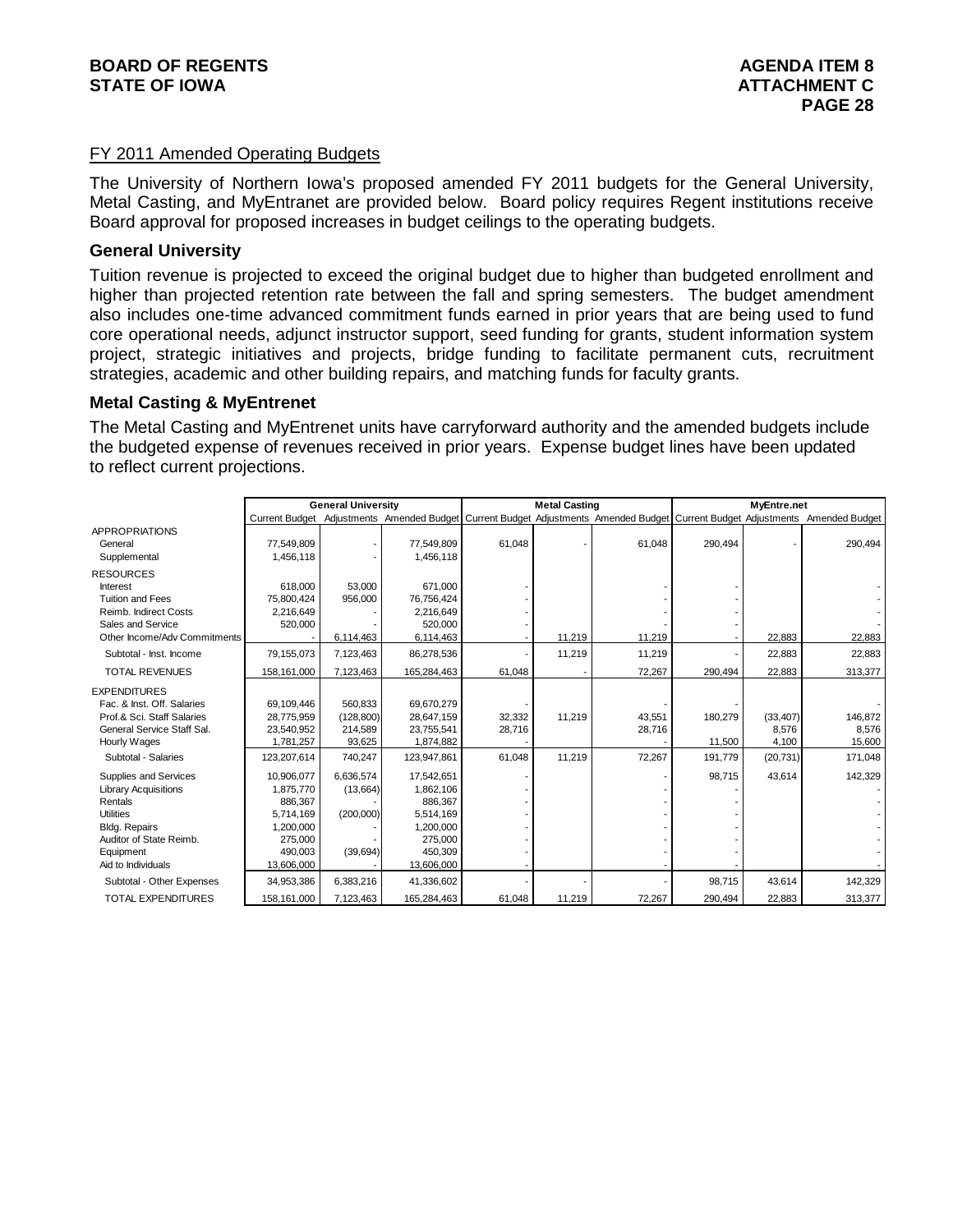### **FY 2012 BUDGETS – IOWA SCHOOL FOR THE DEAF**

The Iowa School for the Deaf's proposed FY 2012 operating and restricted budgets are shown on pages 6 and 7 respectively.

#### ISD - FY 2012 General Operating Budget

ISD's proposed FY 2012 operating budget is 4.3% less than FY 2011 primarily due to the loss of onetime funding received in FY 2011. While ISD's base operating appropriation in FY 2012 remains flat when compared to FY 2011, the school received \$395,980 in one-time funding in FY 2011 not available in FY 2012.

|           | FY 2011       | FY 2012   | FY11 to FY12 |
|-----------|---------------|-----------|--------------|
|           | <b>Budget</b> | Proposed  | % Change     |
| Operating | 9,582,455     | 9.171.329 | $-4.3\%$     |

The Iowa School for the Deaf offers educational programs in compliance with federal and state laws to provide free and appropriate public education for deaf and hard of hearing children and youths. Each child's Individual Education Program (IEP) is designed to develop the student's educational potential. In its mission to provide this educational service, ISD has been accredited by the North Central Association of Schools and Colleges, and the Conference of Educational Administrators at Schools and Programs for the Deaf. The mission is served by accomplishing four strategic goals:

- Ensure high-quality educational opportunities for students
- Ensure high-quality transition services for students
- Develop effective statewide outreach services
- Demonstrate effective stewardship of resources

The following educational programs are included in the FY 2012 operating budget:

- On-Campus The primary educational program provides academic and vocational programming for 105 deaf and hard of hearing children from early childhood through high school graduation. The educational programming options must be comprehensive enough to meet each child's education requirements specified in the IEP.
- Off-Campus The School provides educational programming (collaborating with the local AEA) in off-campus public school settings whose IEP's include interaction with non-disabled peers. Off-campus programs include indirect instruction from itinerant resource teachers, tutorial services, consultative services, and monitoring services designed to ensure students are successful in their educational programs.
- Reverse Mainstream The program permits non-disabled peers to receive classroom instruction with deaf and hard of hearing students on the ISD campus and will serve more than 15 students and families during FY 2012. Programming options include preschool classes for toddlers of deaf or hard of hearing parents or siblings, and academic and vocational classes at the Middle and High School levels.
- Parent/Infant ISD estimates 15 families will receive year-round educational services from the parent/infant program as determined by their Individual Family Service Plan. Program options include on-campus and/or home-based infant/parent instruction, audiological evaluation, medical consultation services, sign language instruction, and parenting classes.

ISD's proposed budget includes mandatory salary increases of approximately \$225,000 resulting from the negotiated collective bargaining agreement, higher health insurance premiums and retirement plan contributions. The budget also includes the provisions of the Board-approved salary policies for faculty and P&S staff. The average faculty salary increase is 0.9% and P&S staff salaries remain flat.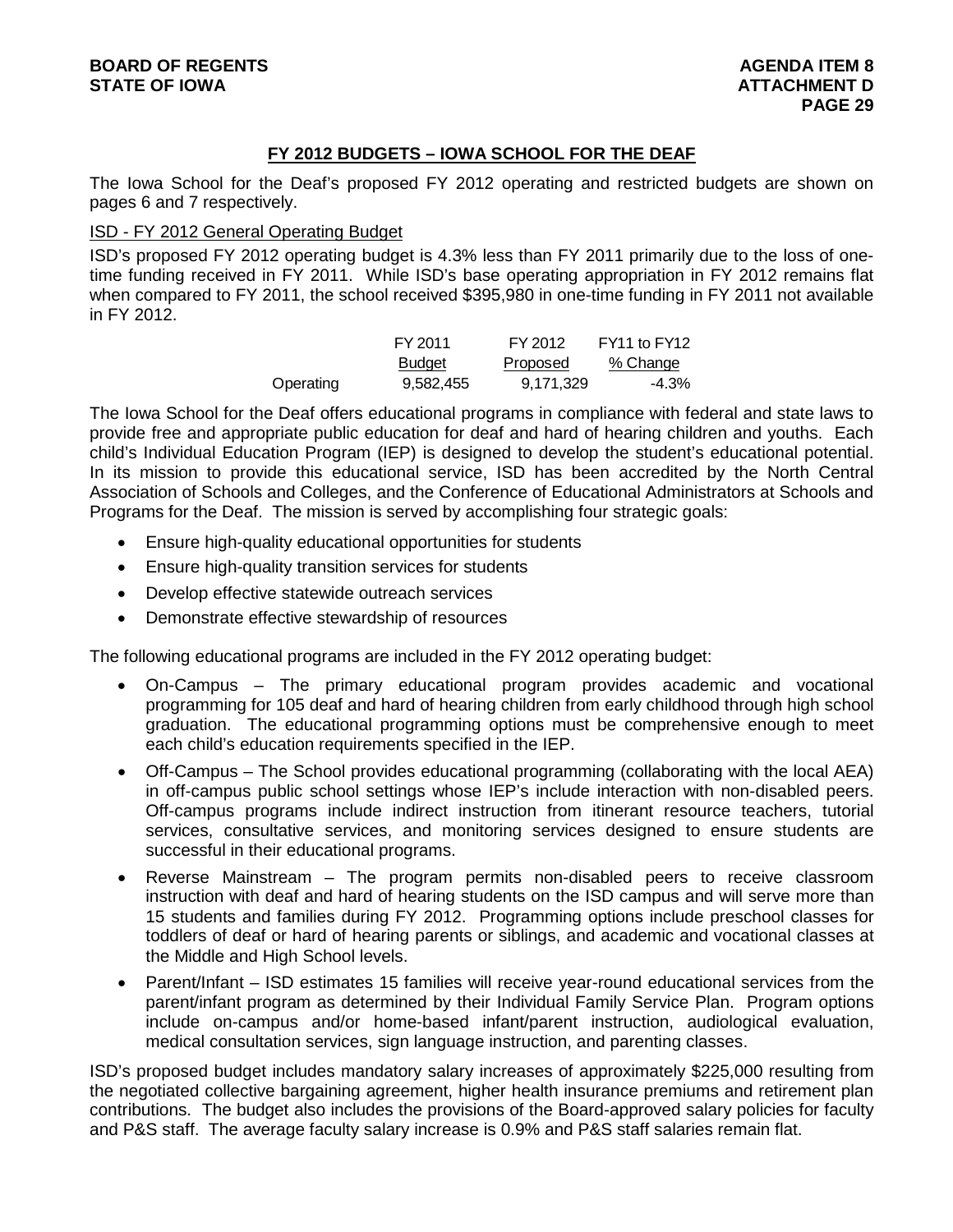#### ISD - FY 2012 Restricted Budget

The FY 2012 restricted fund budget of \$851,406 represents a net decrease of \$310,158 from the FY 2011 budget resulting from:

- decreases of \$310,593 in Nebraska tuition funding and \$10,000 in interest income
- increase of \$10,435 in Iowa grants administered through the Iowa Department of Education

Revenue generated from students attending ISD from Nebraska will again be treated as restricted funds and will be segregated from ISD's general fund appropriation. The FY 2012 budget anticipates 9 students attending from Nebraska, a decrease of four students from FY 2011.

These funds will generally be utilized to maintain best practices for staffing ratios; to purchase technology equipment, and enhance the recruitment of quality staff. Curriculum development is a multi-year process and is done as part of the NCA evaluation cycle. Participation in various student learning activities will be available, and the maintenance and upgrading of facilities, equipment, vehicles and furnishings will continue.

#### ISD - FY 2011 Amended Operating Budget

ISD is proposing a \$15,000 increase to the FY 2011 operating budget. This increase is necessary because of increased revenue generated by hosting an additional area school district "Leadership Academy" that took place during June. ISD also received additional revenue from the sale of several vehicles at the State DOT auction. The additional revenue will be used to meet building repair and deferred maintenance costs. Board policy requires Regent institutions receive Board approval for proposed increases in budget ceilings to the operating budgets.

|                             | <b>Iowa School for the Deaf</b> |        |                                                  |  |  |
|-----------------------------|---------------------------------|--------|--------------------------------------------------|--|--|
|                             |                                 |        | <b>Current Budget Adjustments Amended Budget</b> |  |  |
| <b>APPROPRIATIONS</b>       |                                 |        |                                                  |  |  |
| General                     | 8,679,964                       |        | 8,679,964                                        |  |  |
| Supplemental-Nonrecurring   | 395,980                         |        | 395,980                                          |  |  |
| Other                       | 77,321                          |        | 77,321                                           |  |  |
| <b>RESOURCES</b>            |                                 |        |                                                  |  |  |
| <b>Federal Support</b>      | 54,000                          |        | 54,000                                           |  |  |
| Interest                    | 15,000                          |        | 15,000                                           |  |  |
| Sales & Services            | 333,274                         | 15,000 | 348,274                                          |  |  |
| Other Income                | 11,916                          |        | 11,916                                           |  |  |
| <b>TOTAL REVENUES</b>       | 9,567,455                       | 15,000 | 9,582,455                                        |  |  |
| <b>EXPENDITURES</b>         |                                 |        |                                                  |  |  |
| Fac. & Inst. Off. Salaries  | 3,349,109                       |        | 3,349,109                                        |  |  |
| Prof.& Sci. Staff Salaries  | 2,042,743                       |        | 2,042,743                                        |  |  |
| General Service Staff Sal.  | 2,038,467                       |        | 2,038,467                                        |  |  |
| Subtotal - Salaries         | 7,430,319                       |        | 7,430,319                                        |  |  |
| Supplies and Services       | 1,235,521                       |        | 1,235,521                                        |  |  |
| <b>Library Acquisitions</b> | 8,226                           |        | 8,226                                            |  |  |
| <b>Utilities</b>            | 390,520                         |        | 390,520                                          |  |  |
| <b>Bldg. Repairs</b>        | 319,173                         | 15,000 | 334,173                                          |  |  |
| Auditor of State Reimb.     | 40,000                          |        | 40,000                                           |  |  |
| Equipment                   | 143,696                         |        | 143,696                                          |  |  |
| Subtotal - Other Expenses   | 2,137,136                       | 15,000 | 2, 152, 136                                      |  |  |
| TOTAL EXPENDITURES          | 9,567,455                       | 15,000 | 9,582,455                                        |  |  |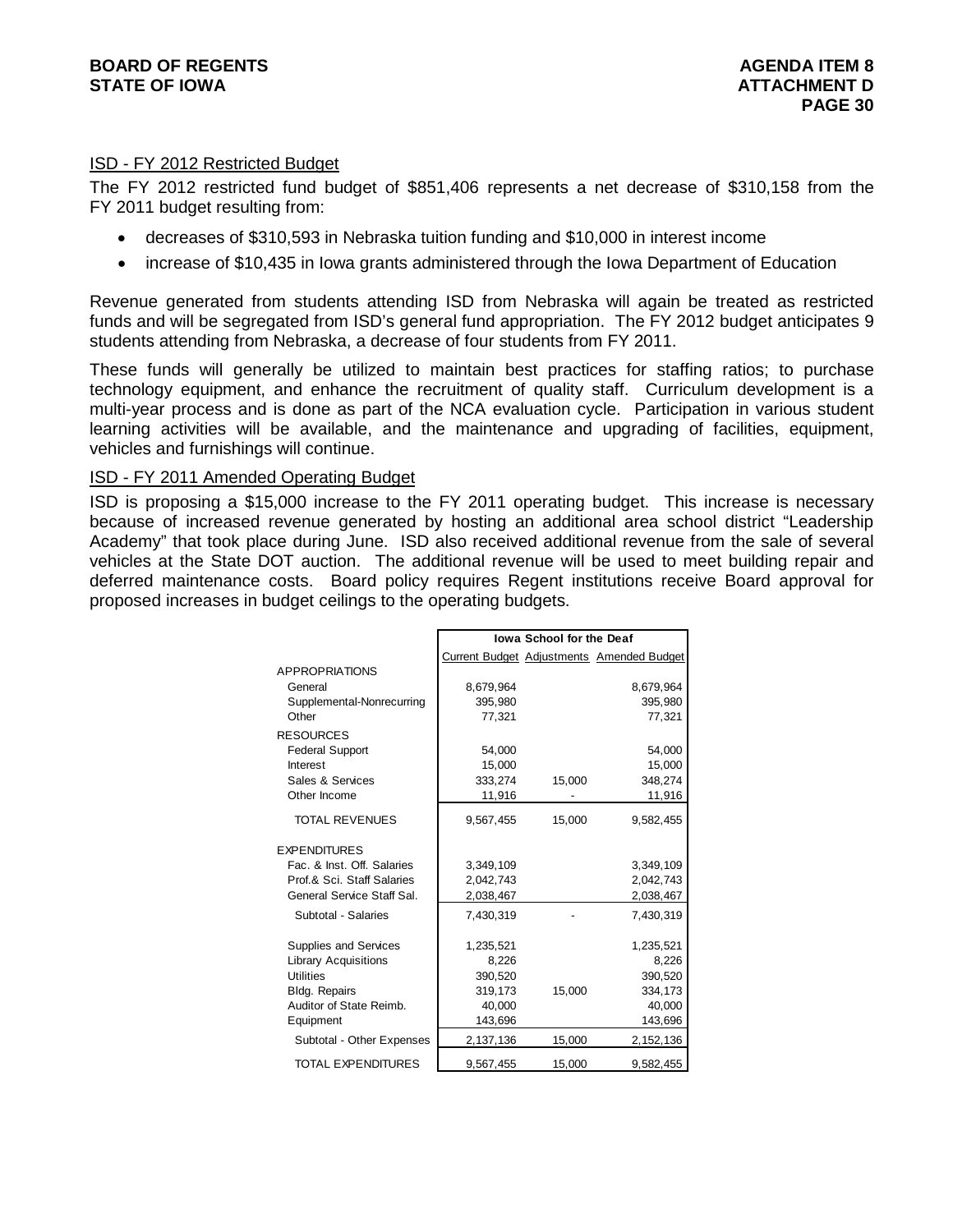#### **FY 2012 BUDGETS – IOWA BRAILLE AND SIGHT SAVING SCHOOL**

#### **Background**

The mission of the Iowa Braille and Sight Saving School (Iowa Educational Services for the Blind and Visually Impaired) has two primary components: to provide direct educational services to visually impaired children and youth of the state of Iowa, and to serve a leadership and resource role in statewide efforts to meet the needs of the visually impaired. The School's purpose is to enable Iowa's students, who are blind or visually impaired, to function as independently as possible in all aspects of life, by providing appropriate education opportunities, resources and support services.

The cooperative agreement between the Board of Regents, State of Iowa (Iowa Braille and Sight Saving School), Area Education Agencies, Department of Education and the Department for the Blind committed to the goal to create a unified system for the delivery of vision services with the statewide system for vision services as the central agency to recruit, train, supervise, and deploy all teachers of visual impairments (TVIs) and certified orientation and mobility instructors (COMS) in the state.

The Board of Regents study committee recommendations approved by the Board in August 2010 included:

- IBSSS shall provide educational services as near to each student's home as possible.
- IBSSS shall strengthen the availability of intense services in each region of the state through the reallocation of residential costs using three mechanisms:
	- 1. Employment of additional Teachers of the Visually Impaired, Orientation, Mobility Specialists and Special Education Consultants and others as appropriate;
	- 2. Development and implementation of "Magnet" opportunities in partnership with other providers for the provision of regional intensive expanded core curriculum short term programs;
	- 3. Build capacity, expand visibility, and increase understanding of the Statewide System for Vision Services.
- IBSSS shall develop and implement a process for determining and meeting the long term residential needs of students who are blind or visually impaired.
- IBSSS shall partner with other providers for the provision of long term residential services for students with additional needs.
- The Board of Regents shall continue to operate the Vinton campus for the following operations:
	- 1. Direct Services. A facility will be needed for short term programs for students, e.g., weekend, weeklong, summer in this region of the state and some statewide student short term services. The site will serve as the center for services such as consultation, assistive technology and low vision.
	- 2. Administrative Services. The Vinton site will be used as the center for administrative services with the Iowa Educational Services for the Blind and Visually Impaired. The site will continue to operate in partnership with AmeriCorps NCCC programs with lease revenue to be used to offset a substantial portion of the costs to operate the facility.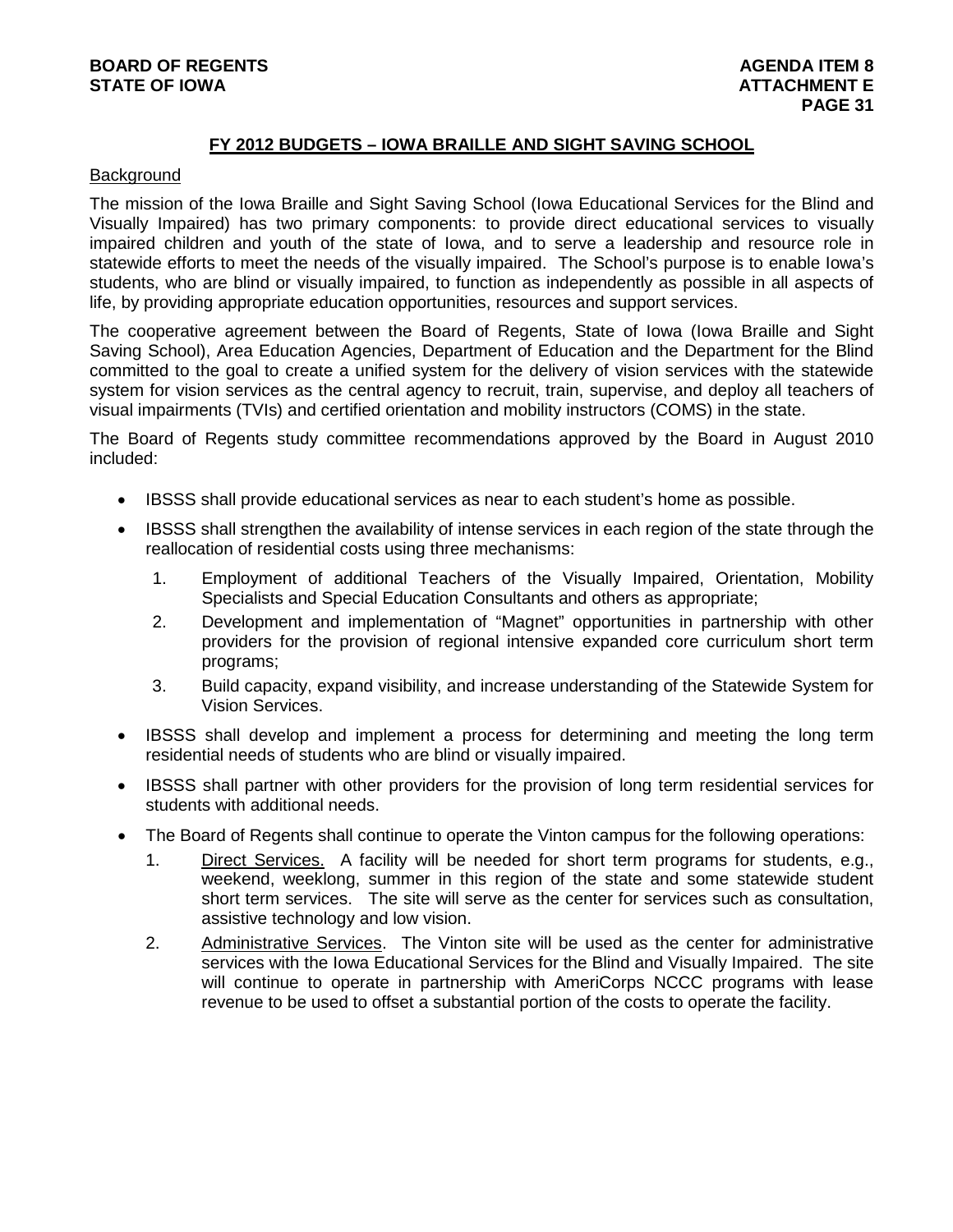IBSSS's proposed FY 2012 operating and restricted budgets are shown on pages 6 and 7, respectively. Note: The proposed FY 2012 budgets were prepared prior to the early morning high-wind storm of July 11, 2011 that caused significant damage to the IBSSS campus. The Board will continue to be updated as clean-up and recovery efforts continue.

#### IBSSS FY 2012 General Fund Operating Budget

The primary revenue sources for IBSSS operations are state appropriations and sales/services revenue generated from the services provided by the TVIs and COMS for the AEAs/LEAs and from the AmeriCorp rental agreement. The 26.4% decrease in the base operating appropriation, coupled with loss of the \$229,331 one-time funding received in FY 2011, result in a total decrease in state operating funding of approximately \$1.5 million (-29.7%) for FY 2012. This reduction is slightly offset by a projected \$77,107 increase in sales/service revenue.

IBSSS's proposed FY 2012 operating budget is 17.6% less than FY 2011 primarily due to the significant reductions in state funding.

|           | FY 2011       | FY 2012   | FY10 to FY11 |
|-----------|---------------|-----------|--------------|
|           | <b>Budget</b> | Proposed  | % Change     |
| Operating | 9.436.001     | 7.775.701 | -17.6%       |

The substantial budget reduction will significantly impact the core services to students through personnel reduction and elimination or substantial reduction in the services called for through the approved Board of Regents study committee recommendations and strategic initiatives.

Specific impact on core student services based on the budget reduction include laying off the majority of personnel assigned to increase regional services to children and youth on instruction in areas of the Expanded Core Curriculum. Plans for more frequent and longer intense regional services will not be able to be implemented with this budget change. Additionally, increasing intensity of core Individual Education Program (IEP) services through the employment of Teachers of the Visually Impaired, Orientation and Mobility Specialists and specialized consultants, as recommended by the Board of Regents study committee, will not be implemented because of the budget reduction. This budget will not support long term residential services for children and youth when the need arises even though the plan to prevent the need for long term residential services was through increasing the intensity of community-based core services. The ability to increase intensity of community based core services has been eliminated in this budget.

Salaries and benefit expenses are budgeted to decrease approximately \$1.26 million through early retirements and layoffs. Building repairs and equipment purchases are budgeted \$0.2 million less in FY 2012 due to lack of major renovations (budget does not include effects of recent storm damage) or vehicle purchases. The School is projecting an \$85,000 increase in electricity, natural gas, and vehicle fuel.

#### IBSSS FY 2012 Restricted Budget

The FY 2012 restricted fund budget of \$423,778 represents a slight increase of \$3,338 from the FY 2011 budget. Restricted fund revenues are comprised of federal pass-thru grants from the IDOE that fund activities such as literacy initiatives, summer institute for parent and staff development, and early childhood development and from gifts/endowments.

IBSSS anticipates spending \$83,400 in restricted and \$12,000 in unrestricted endowment funds primarily for post-secondary education scholarships, specialized equipment, and low-vision services.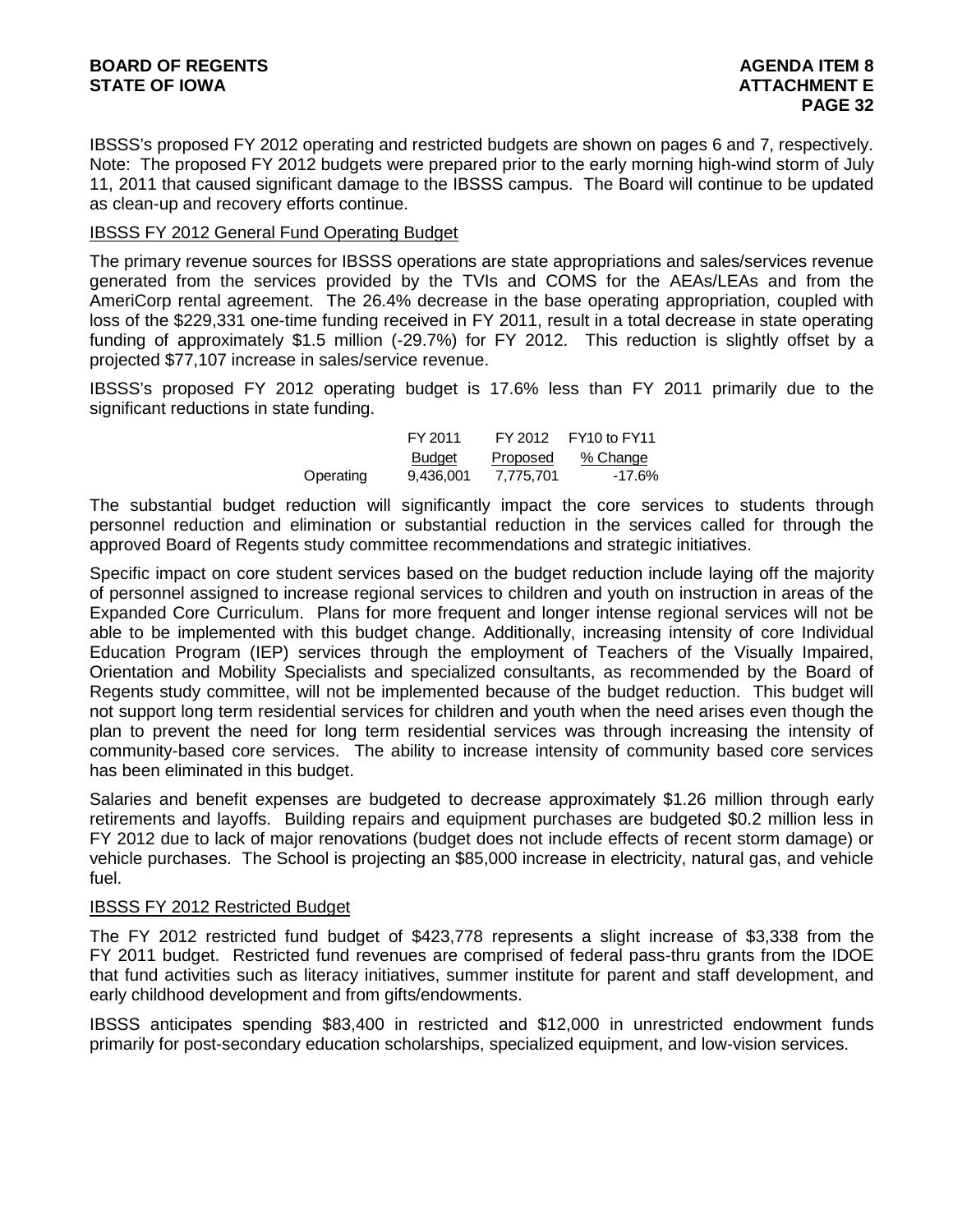#### FY 2012 BUDGET - IOWA PUBLIC RADIO

The FY 2012 operating budget supports the realignment of IPR based on the merger of the three stations in an effort to improve and expand service and outreach to lowans. The proposed FY 2012 budget includes a 10% reduction in university support from that of FY 2011. IPR's strategic plan from FY 2012  $-$  FY 2016 includes approximately the same dollar amount reduction (\$118K) annually in university support through FY 2016. The strategic plan reflects no direct university support beginning in FY 2017. The proposed FY 2012 IPR budget was approved by the IPR Board of Directors on July 27, 2011.

- Federal grant amounts are estimated utilizing the FY 2012 base grant amounts provided by the  $\bullet$ Corporation of Public Broadcasting and an average of the prior three years incentive rate of return.
- Fund raising revenue is projected to increase with the implementation of Agilon ONE (new  $\bullet$ donor database), additional sales staff, higher events revenue, and additional support from the Friends of KHKE/KUNI. All fund raising revenue is listed under IPR Corporate (except from Friends of KHKE/KUNI whose efforts are specifically for the KUNI radio group) but is primarily for the benefit of all radio groups.
- IPR's state appropriation was reduced 3.6% when compared to FY11.  $\bullet$
- Salary and related benefit costs are expected to increase due to two additional sales positions.  $\bullet$ a new Information Technology position, and a 2.3% average salary increase for staff.
- Fewer professional services (accounting fees, legal fees) and supplies for transmitters,  $\bullet$ productions, and the office are budgeted in FY 2012.
- Facility costs are expected to rise due to increases in tower rental leases and the associated utilities.
- Equipment expenses will increase in FY 2012 due to expected purchases made from the remaining balance of the 2008 capital appropriation.

|                             | Total Radio | <b>IPR</b>  | Proposed    | Current FY 2011 |
|-----------------------------|-------------|-------------|-------------|-----------------|
| Revenue:                    | Groups      | Corporate   | FY12 IPR    | Estimates       |
| <b>University Support</b>   | \$1,062,872 | \$0         | \$1,062,872 | \$1,181,000     |
| University Bond Funding     | 77,067      |             | 77,067      | 690,756         |
| <b>Federal Grants</b>       | 702,018     |             | 702,018     | 839,953         |
| Fundraising*                | 591,000     | 4,958,250   | 5,549,250   | 3,634,357       |
| <b>State Appropriation</b>  |             | 391,568     | 391,568     | 406,319         |
| <b>State Capital Approp</b> |             | 727,574     | 727,574     | 502,707         |
| <b>Investment Earnings</b>  | 176,482     |             | 176,482     | 198,553         |
| <b>Rental Revenue</b>       | 105,227     |             | 105,227     | 109,509         |
| Other                       | 57,960      | 74,674      | 132,634     | 71,443          |
| <b>Total Revenue</b>        | \$2,772,626 | \$6,152,066 | \$8,924,692 | \$7,634,597     |
| Expenses:                   |             |             |             |                 |
| Compensation                | \$0         | \$4,288,332 | \$4,288,332 | \$4,018,342     |
| <b>Programming Fees</b>     | 1,058,019   |             | 1,058,019   | 958,924         |
| Supplies & Services         | 589,548     | 196,516     | 786,064     | 1,063,679       |
| Travel                      | 72,369      | 24,123      | 96,492      | 80,748          |
| <b>Facilities</b>           | 629,575     | 83,991      | 713,566     | 451,727         |
| Equipment                   | 377,067     | 727,574     | 1,104,641   | 384,336         |
| Computers                   |             | 5,000       | 5,000       | 16,885          |
| Depreciation                | 393,827     | 2,871       | 396,698     | 319,521         |
| <b>Total Expenses</b>       | \$3,120,405 | \$5,328,407 | \$8,448,812 | \$7,294,162     |

#### Iowa Public Radio - FY 2012 Consolidated Budgets